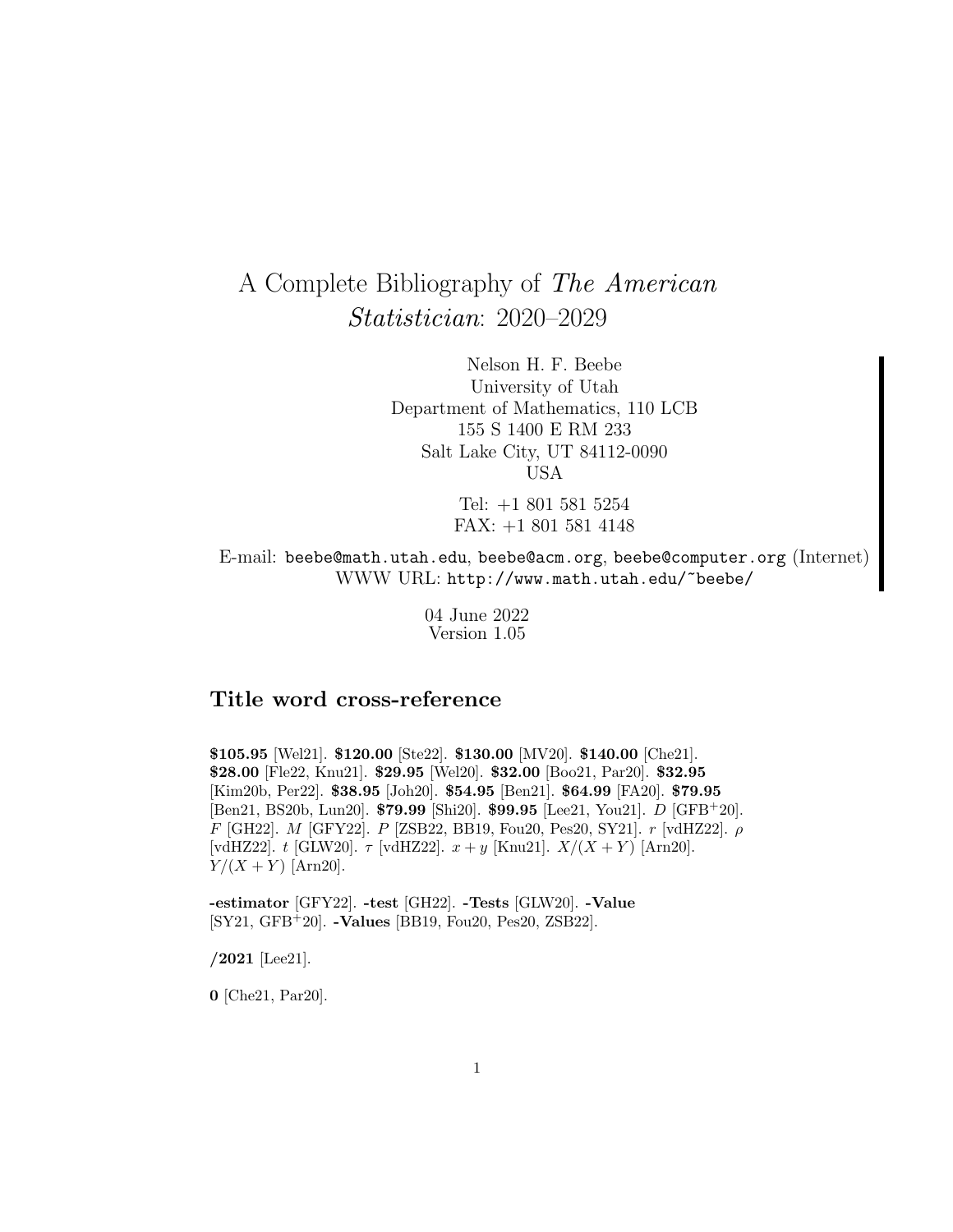**1** [Wel20]. **19** [CTÁM22, LBV<sup>+</sup>22, Li22].

**2** [Boo21, Fle22]. **29-36** [HJQ20b].

**30-Day** [PS21]. **3rd** [Ni22].

**4** [MV20]. **4th** [Fle21b].

**5** [FA20, Per22, Shi20].

**6** [Kim20b, Knu21, Lun20, Wel21].

**73** [Fou20]. **74** [KX20, MH21, Tar20]. **75** [VW21].

**8** [Joh20, Ste22].

**9** [BS20b]. **978** [Boo21, BS20b, Che21, Fle22, FA20, Joh20, Kim20b, Knu21, Lun20, MV20, Par20, Per22, Shi20, Ste22, Wel20, Wel21]. **978-0-19-884439-6** [Kim20b]. **978-0-19-886416-5** [Per22]. **978-0-367-00043-1** [Wel20]. **978-0-367-22109-6** [Lun20]. **978-0-367-34267-8** [Ste22]. **978-0-429-06666-5** [Lee21]. **978-0-465-09462-2** [Boo21]. **978-1-108-49420-5** [Shi20]. **978-1-108-70529-5** [FA20]. **978-1-138-07922-9** [BS20b]. **978-1-138-35933-8** [Joh20]. **978-1-138-62643-0** [Che21]. **978-1-138-62691-1** [Ben21]. **978-1-315-21266-1** [Ben21]. **978-1-315-36663-0** [You21]. **978-1-4398-8538-3** [Lee21]. **978-1-4987-4531-4** [MV20]. **978-1-5416-1851-0** [Par20]. **978-1-5416-4650-6** [Knu21]. **978-1-5416-9947-2** [Fle22]. **978-1-58488-939-7** [You21]. **978-1-63526-135-6** [Wel21].

**Absence** [PS21]. **Accessible** [HJB21]. **Actually** [Hoa20]. **Adjusting** [LD21]. **Adrian** [Shi20]. **Advanced** [You21]. **Adversaries** [GOIRS21]. **Aekyung** [KX20]. **Agent** [BH21, LBV<sup>+</sup>22]. **Agent-Based** [BH21]. **Aliasing** [KM20]. **Allaire** [Joh20]. **Allocation** [KMG<sup>+</sup>21]. **Almost** [CMB20]. **Alternating** [Wal20]. **Alternatives** [McI22]. **American** [Fou20, HJQ20b, KX20, MH21, Tar20, VW21]. **Analysis** [CTÁM22, EIS20, KM20, Li22, Lun20, Ni22, PS21]. **Analyzing** [Kva21]. **Angel** [Ni22]. **Anomalies** [ZZZ21]. **Ante** [SRSK22]. **Application** [Ano22, Ngu21, YK21]. **Applications** [KS21, SK20, Shi20, XGH<sup>+</sup>20, Wel21]. **Applied** [Lee21, Che21]. **Approach** [BS20b, LJ20, Lun20, Ngu21, WSCP22]. **Approximation** [O'N21]. **Archetypal** [EIS20]. **Area** [NCK<sup>+</sup>22]. **Army** [JDC20]. **Art** [Par20]. **Assessing** [FG20]. **Associated** [Ber21, MH20, MH21]. **Associations** [vdHZ22]. **Assumption** [BBB<sup>+</sup>21]. **Assumptions** [GFB<sup>+</sup>20]. **Astros** [EM22]. **Attention** [GBB20]. **Authentic** [Fre21]. **Average** [Gal20].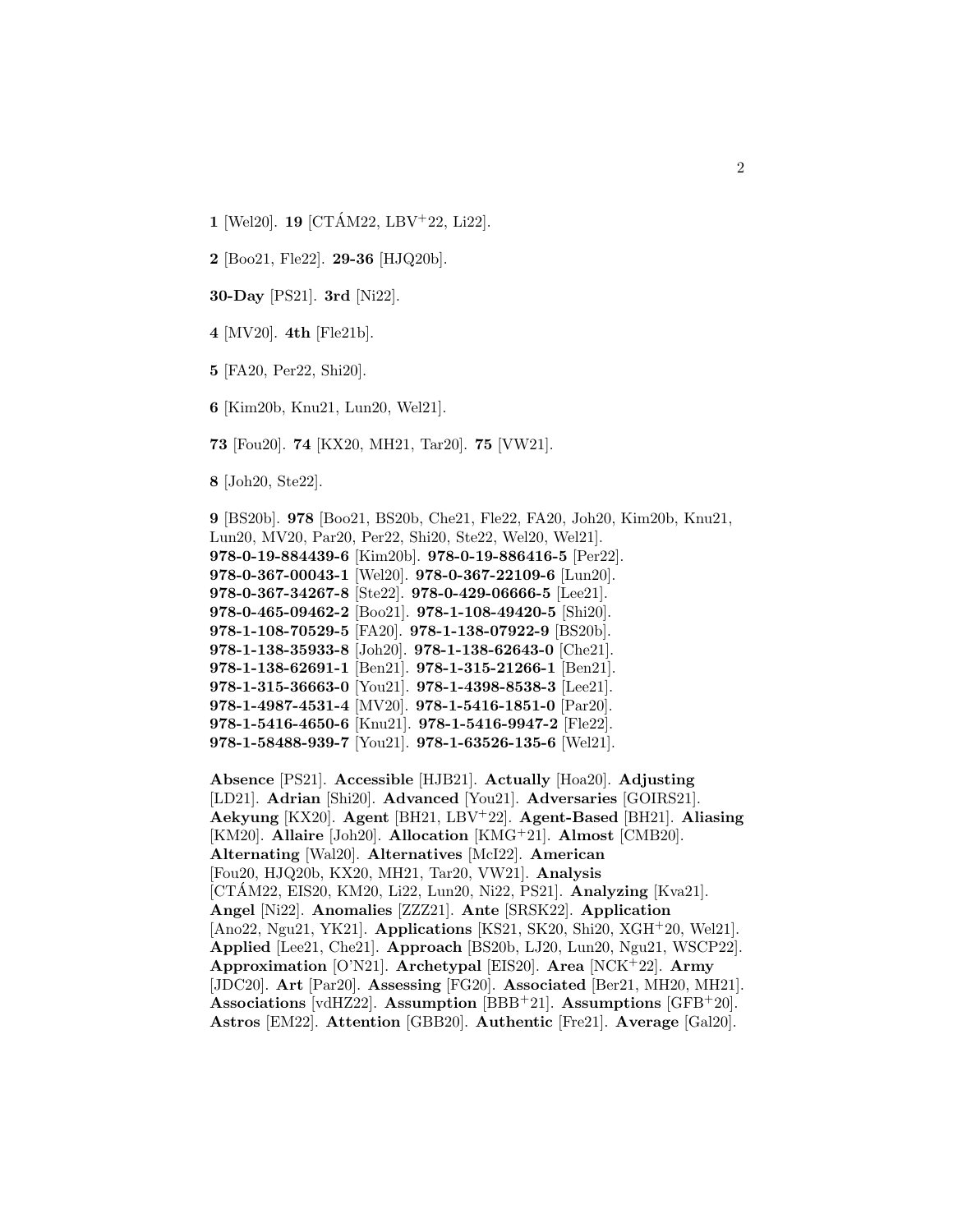**Bang** [EM22]. **Baseball** [GWJ22]. **Based** [BH21, EIS20, WLL20, PW21, Shi20]. **Basic** [Boo21, Fle22, Knu21, Par20, Wel21, You21]. **Bayes** [BM20, Bic21b, BMM21, CMB20, FG20, Gho20, LMB21, Lig21]. **Bayes-Frequentist** [Bic21b]. **Bayesian** [BS20a, Bic21a, CTAM22, GLW20, ´ Har22, HJB21, KMG<sup>+</sup>21, KGL<sup>+</sup>21, Li22, LBM21, PW21]. **Be** [ZZZ21, WSCP22]. **B´ecue** [Ben21]. **B´ecue-Bertaut** [Ben21]. **Behavior** [Kva21]. **Being** [FH21]. **Benjamin** [Fou20]. **Berger** [Fou20, MH21]. **Bertaut** [Ben21]. **Better** [ZBB<sup>+</sup>22]. **Between** [GWJ22, SH22, Zha21a]. **Beyond** [Li22, Lee21]. **Bias** [BdBG<sup>+</sup>22, Bla20, FSOW21]. **Biases** [LD21]. **Bibliographical** [KP20]. **Bidding** [Kva21]. **Big** [Per22, Qiu20]. **Binary** [De 20, JSHZ21, PS21]. **Binge** [GBB20]. **Binge-Watching** [GBB20]. **Binomial** [LR20, Ngu21, SH22]. **Biology** [FA20]. **Biopharmaceutical** [LJ20]. **Bivariate** [WA22]. **Blockmodels** [MSS21]. **Boca** [Ben21, BS20b, Che21, Joh20, Lee21, Lun20, MV20, Ste22, Wel20, You21]. **B¨ohning** [MV20]. **Book** [Ben21, Boo21, BS20b, Che21, Fle22, FA20, Joh20, Kim20b, Knu21, Lee21, Lun20, MV20, Ni22, Par20, Per22, Shi20, Ste22, Wel20, Wel21, You21]. **Books** [Boo21, Fle22, Knu21, Par20]. **Bootstrap** [XGH<sup>+</sup>20]. **Boundary** [DP20]. **Bouveyron** [Shi20]. **Brendan** [Shi20]. **Bunge** [MV20]. **C** [You21]. **Calculating** [McI22]. **Calibrated** [Bic21b, Bic21a]. **Cambridge** [FA20, Shi20]. **Can** [EM22, Qiu20, WSCP22, ZZZ21]. **Cannibalism** [GBB20]. **Cantor** [Pre22]. **Capture** [MV20]. **Care** [PS21]. **Carlo** [TT21].

**Cary** [Wel21]. **Case** [Che21, FH21, WSCP22]. **Case-Control** [WSCP22]. **Causal** [GFB<sup>+</sup>20, KS21]. **Causality** [BS20a]. **Celeux** [Shi20]. **Centering** [GGP20]. **Centers** [LBV<sup>+</sup>22]. **Challenges** [BH21]. **Change** [LBV<sup>+</sup>22]. **Changes** [CTAM22]. ´ **Chapman** [Ben21, BS20b, Che21, Joh20, Lee21, Lun20, MV20, Ste22, Wel20, You21].

**Charles** [Shi20]. **Charts** [Fle21a]. **Checking** [Bic21a]. **Chen** [WA22]. **Cheng** [Knu21]. **Christophe** [Che21]. **City** [LL20]. **Claassen** [Wel21]. **Claims** [GFB<sup>+</sup>20]. **Classic** [KKS<sup>+</sup>21]. **Classical** [O'N21]. **Classification** [Shi20]. **Classroom** [LZ21]. **Clinical** [GWJ22]. **Cluster** [GFHK20]. **Clustering** [Shi20]. **Coefficient** [HJQ20a, HJQ20b, KX20, PS21, PW21]. **Coherent** [Pes20]. **Collaborators** [Ano20b]. **Collinearity** [GGP20]. **collisions** [Hof21]. **Comment** [Chr20, Fou20, GGP20, HJQ20b, KX20, MH21, VW21, Tar20].

**Communicating** [FK21]. **Community** [HL22]. **Community-Wide** [HL22]. **Comparing** [GS22, KS21]. **Comparison** [Lig21]. **Comparisons** [BD21]. **Complex** [KM20]. **Compound** [LZ20]. **Computation** [O'N21]. **Computer** [FG20]. **Computing** [WA22]. **Conditional** [DP20]. **Confidence** [LR20, Seg21, WLL20]. **Confirmatory** [KGL<sup>+</sup>21]. **Confounding** [ZH22]. **Connecting** [LMB21]. **Connection** [GWJ22]. **Connections** [De 20, KP20]. **Constrained** [LZ20, MWM22]. **Constraints** [BMM21]. **Consulting**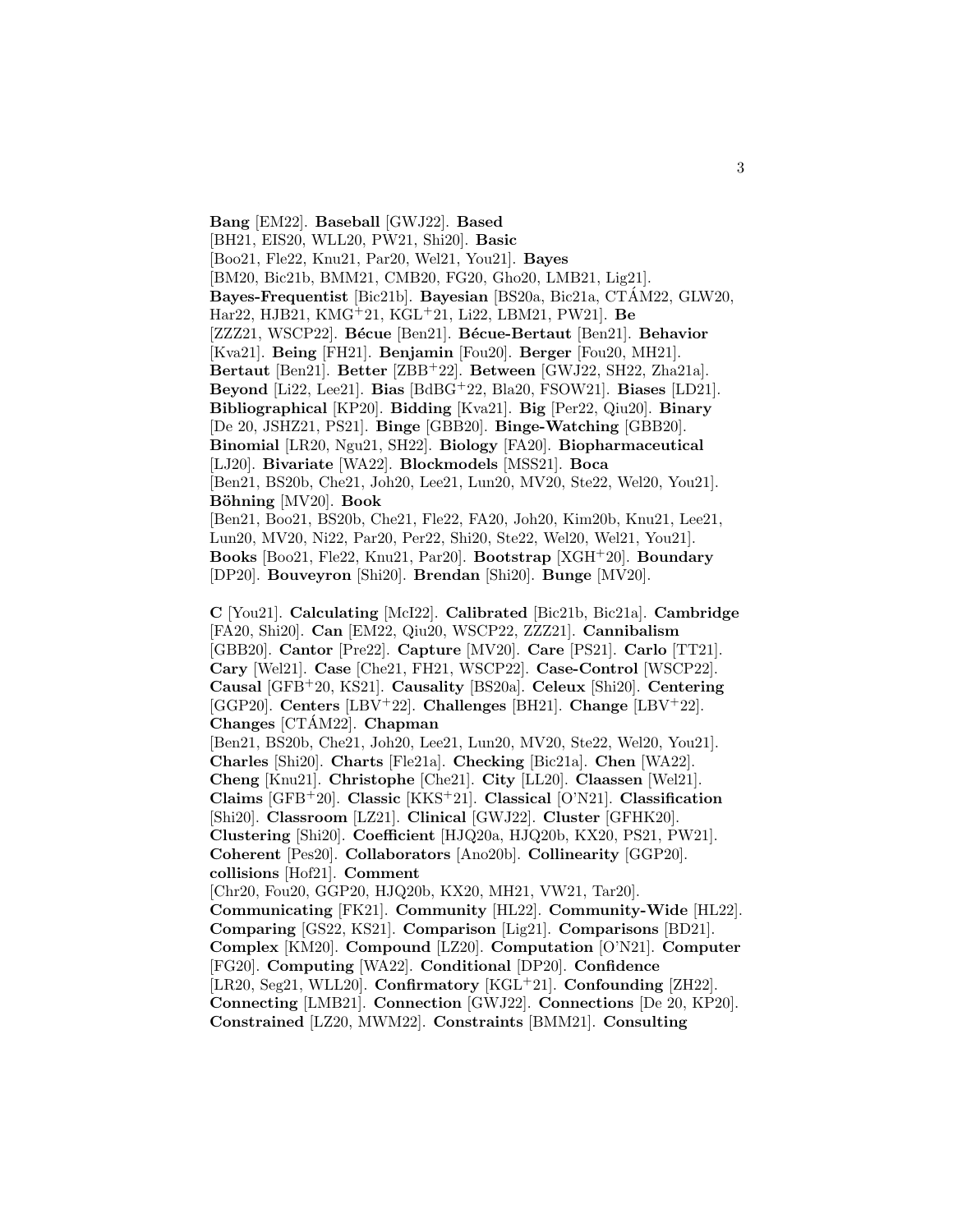[LBV<sup>+</sup>22]. **Contestant** [Kva21]. **Continuum** [Bic21b]. **Contrasting** [LMB21]. **Control** [Qiu20, WSCP22]. **Convergence** [CMB20]. **Cordes** [Kim20b, Per22]. **Correction** [Ano20a, FSOW21]. **Correlation** [HJQ20a, HJQ20b, JSHZ21, KX20, Wal20, PW21]. **Correlations** [Zha21a]. **Count** [Bla20]. **Count-Data** [Bla20]. **Counts** [MB20]. **Courses** [HDM21]. **Covariance** [FS20]. **Covariate** [KS21]. **COVID** [CTÁM22, LBV+22, Li22]. **COVID-19** [CTÁM22, LBV<sup>+</sup>22, Li22]. **CRC** [Ben21, BS20b, Che21, Joh20, Lee21, Lun20, MV20, Ste22, Wel20, You21]. **Curiosity** [LH21]. **Curve** [LZ21]. **Curves** [vDJ20]. **Customer** [SCW20].

**D** [Fou20, Wel21]. **Dankmar** [MV20]. **Data** [Ben21, Bla20, Boo21, De 20, EIS20, Fle21a, JSHZ21, Kim20b, KPC<sup>+</sup>20, LR20, Lun20, Ni22, Qiu20, Shi20, SH22, YW20, Par20, Per22]. **Datasets** [NMVBB20]. **David** [Lun20, Par20]. **Day** [PS21]. **Decision** [Kim20a]. **Decision-Theoretic** [Kim20a]. **Decisions** [Ste22]. **Deconfounding** [ZH22]. **Default** [vZG22]. **Defended** [Bic21a]. **Definitive** [Joh20]. **Democratization** [KPC<sup>+</sup>20]. **Density** [MWM22]. **Dependence** [TWET21]. **Dependent** [BMM21]. **Derivation** [KGL<sup>+</sup>21, Pre22]. **Design** [KMG<sup>+</sup>21]. **Designs** [KM20, KKS<sup>+</sup>21]. **Detecting** [MGM20]. **Detection** [Ber21, MH20, MH21]. **Determine** [NMVBB20]. **Diagnostics** [GGP20]. **Dice** [Fle22]. **Dickey** [MWM22]. **Did** [Hoa20]. **Difference** [SH22]. **Dimensional** [JSHZ21]. **Directional** [Ber21, Che21, MH20, MH21]. **Directionality** [MGM20]. **Discovery** [HL22]. **Diseases** [Li22]. **Display** [Hoa20]. **Distribution** [Arn20, DP20, KP20, LD21, O'N21, Pre22]. **Distributions** [Lig21]. **Distributive** [Rei21]. **divergence** [PW21]. **divergence-based** [PW21]. **Do** [Fle22]. **Does** [JDC20, PS21]. **Doomed**  $[CZ22]$ . **Drop**  $[KMG^+21]$ . **Drop-the-Losers**  $[KMG^+21]$ . **During**  $[CTAM22]$ .

**e-book** [Ben21, Lee21, You21]. **Early** [Fre21]. **ed** [Fle21b, Ni22]. **Editor** [KX20, GWJ22, Hoa20, HJQ20b, MH21, VW21, Zha21c]. **Editorial** [Ano20b]. **eds** [MV20]. **Education** [KPC<sup>+</sup>20]. **Effect** [KBF21]. **Effects** [Ber21, LBM21, MH20, MH21]. **Efficient** [JSHZ21]. **Eigenvalues** [Wal20]. **EIV** [LZ20]. **Elizabeth** [Wel21]. **Empirical** [KS21]. **Endogeneity** [NCK<sup>+</sup>22]. **Engineering** [BS20b]. **Entropy** [VW21, Zha21b]. **Environment** [HHL21]. **Epidemic** [CTAM22]. ´ **Equality** [FS20, MWM22]. **Erroneous** [GFB<sup>+</sup>20]. **Error** [VW21, Zha21b, vZG22]. **Errors** [Bic21b]. **Estimates** [KBF21, LD21, vZG22]. **Estimating** [Bic21b]. **Estimation** [DP20, HJQ20a, HJQ20b, KX20, VW21, Zha21b]. **Estimator** [BM20, GFY22]. **Estimators** [GGK20]. **Ethical** [FH21]. **Eugenia** [Knu21]. **Events** [LL20]. **Evidence** [Pes20]. **Exact** [Lig21, RP21]. **Example** [Gho20]. **Examples** [Arn20, Che20, Zha21a]. **Exceedance** [Seg21]. **Experiment** [Gra20]. **Experiments** [HDM21, KKS<sup>+</sup>21]. **Expert** [FH21]. **Explained** [ZZZ21]. **Exploratory** [LD21, Ni22]. **exploring** [SRSK22]. **Extension** [SK20]. **Extensions** [KP20, Oga20]. **Extreme** [EIS20, LL20].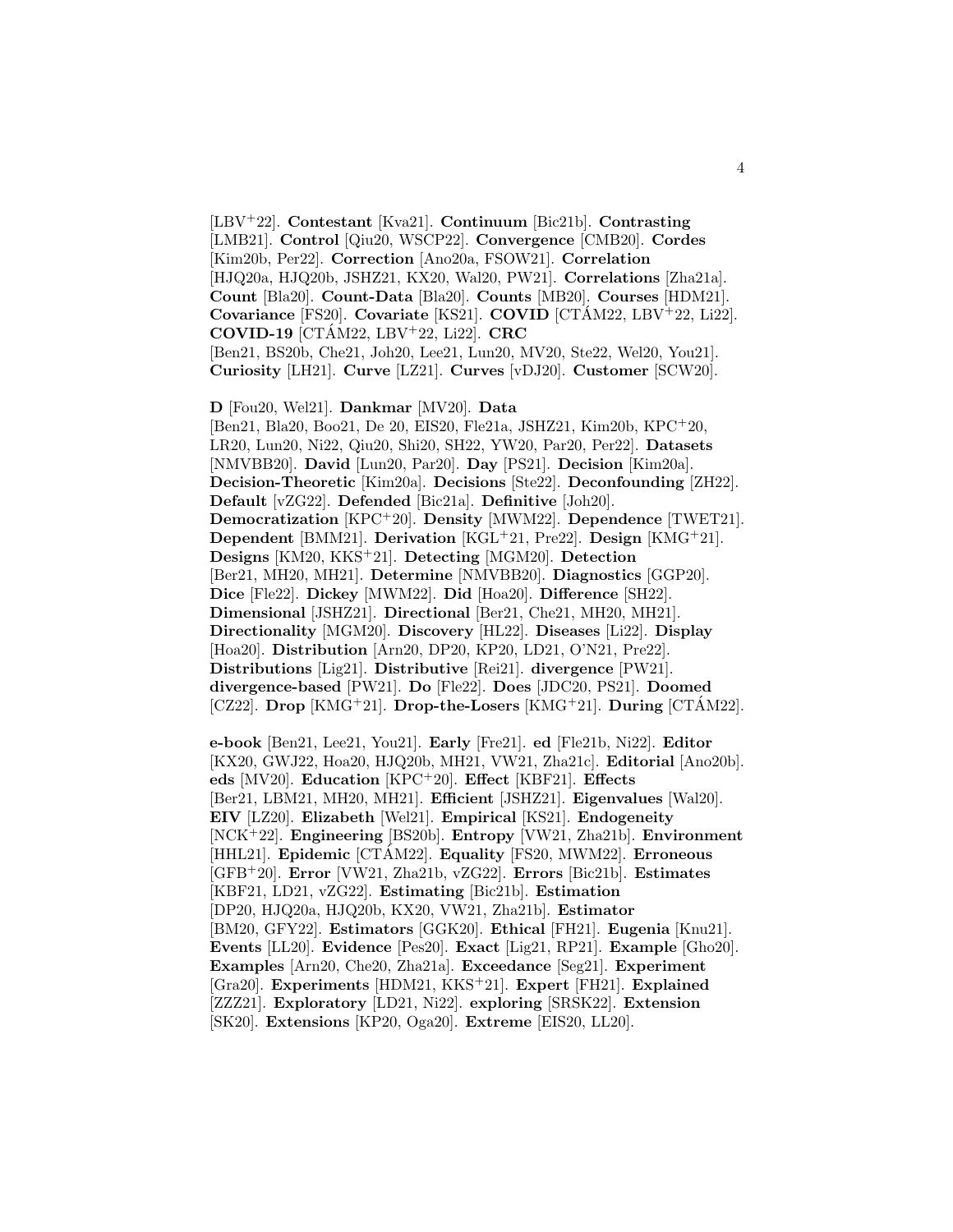**Facilitating** [Fre21]. **Fact** [Har22]. **Factor** [FG20, LMB21, RP21]. **Factors** [BMM21, CMB20, Lig21]. **Fail** [CZ22]. **False** [HL22]. **Fast** [BMS21]. **Feature** [BS20b]. **Few** [EIS20]. **Fiction** [Har22]. **Fields** [BMS21]. **Fires**  $[AGK^+21]$ . **First**  $[CTAM22]$ . **Five**  $[KS21]$ . **FL** [Ben21, BS20b, Che21, Joh20, Lee21, Lun20, MV20, Ste22, Wel20, You21]. **Follmann** [McI22]. **Forest** [ZZNN20]. **Forget** [Han20]. **Form** [RP21]. **Fostering** [YW20]. **Foulley** [Fou20]. **Found** [GWJ22]. **Fractional** [XGH<sup>+</sup>20]. **Fractional-Random-Weight** [XGH<sup>+</sup>20]. **Framework** [NMVBB20]. **Frameworks** [LZ20]. **Frequency** [vDJ20]. **Frequentist** [Bic21b]. **Functions** [FK21, SW21]. **Fundamentals** [Fle21b]. **Further** [Arn20, Zha21a].

**G** [MV20]. **Game** [Gra20, SRSK22]. **Garrett** [Joh20]. **Gary** [Kim20b, Per22]. **Gaussian** [BMS21, KP20]. **Gender** [Knu21]. **General** [CMB20]. **Generalization** [Muk22, MWM22]. **Generalized** [Lee21]. **Generate** [JSHZ21]. **Generating** [SW21, Wal20]. **Generation** [ZSB22]. **generators** [Hof21]. **Gengsheng** [KX20]. **Geometric** [Pre22]. **George** [Wel21]. **Geostatistical** [De 20]. **Ghahramani** [Fle21b]. **Gilles** [Shi20]. **God** [Fle22]. **Going** [GBB20]. **Government** [FSOW21]. **Graduate** [JDC20]. **Grant** [Fle21a]. **Graphical** [vDJ20]. **Graphics** [Fle21a]. **Grolemund** [Joh20]. **Groups** [GS22]. **Guide** [Joh20].

**H** [Ben21, BS20b, Fle22, Kim20b, Lee21, Lun20, MV20, Par20, Per22, Shi20, Ste22, You21]. **H/e** [Lee21, You21]. **H/e-book** [Lee21, You21]. **Habiger** [Ber21]. **Hall**

[Ben21, BS20b, Che21, Joh20, Lee21, Lun20, MV20, Ste22, Wel20, You21]. **Hall/CRC**

[Ben21, BS20b, Che21, Joh20, Lee21, Lun20, MV20, Ste22, Wel20, You21]. **Hamiltonian** [TT21]. **hardback** [Boo21, Che21, Knu21]. **Harmonizing** [KKS<sup>+</sup>21]. **Hazard** [FO21]. **Heads** [FSOW21]. **Health** [NCK<sup>+</sup>22, PS21]. **Heijden** [MV20]. **Help** [Qiu20]. **Henk** [Wel20]. **Heterogeneity** [CTAM22]. ´ **Hidden** [GFB<sup>+</sup>20]. **High** [JSHZ21]. **High-Dimensional** [JSHZ21]. **Historical** [vDJ20]. **Holmes** [FA20]. **Home** [PS21]. **Hospital** [PS21]. **Houston** [EM22]. **Hu** [KX20]. **Huber** [FA20]. **Human** [CTAM22]. ´ **Hurdle** [MSS21]. **Hypotheses** [GH22, LMB21, MWM22]. **Hypothesis** [Bic21b, Bic21a, GOIRS21, Kim20a].

**Ian** [Fle22]. **Identical** [Arn20]. **Identities** [WA22]. **Identity** [SK20]. **If** [ZZZ21]. **Illustrating** [HDM21]. **Illustrations** [Muk22]. **Impact** [Ano22, YK21]. **Implication** [LH21]. **Implications** [NCK<sup>+</sup>22]. **Imply** [Muk22]. **Improvements** [Oga20]. **Improving** [BB19, Fou20, KBF21]. **Imputation** [Che20, LR20, NMVBB20, SH22]. **Imputed** [NMVBB20]. **Inadmissible** [BM20]. **Incomplete** [SH22]. **Inconsistency** [FO21]. **Increase** [PS21]. **Increased** [FSOW21]. **Independence** [Muk22]. **Index**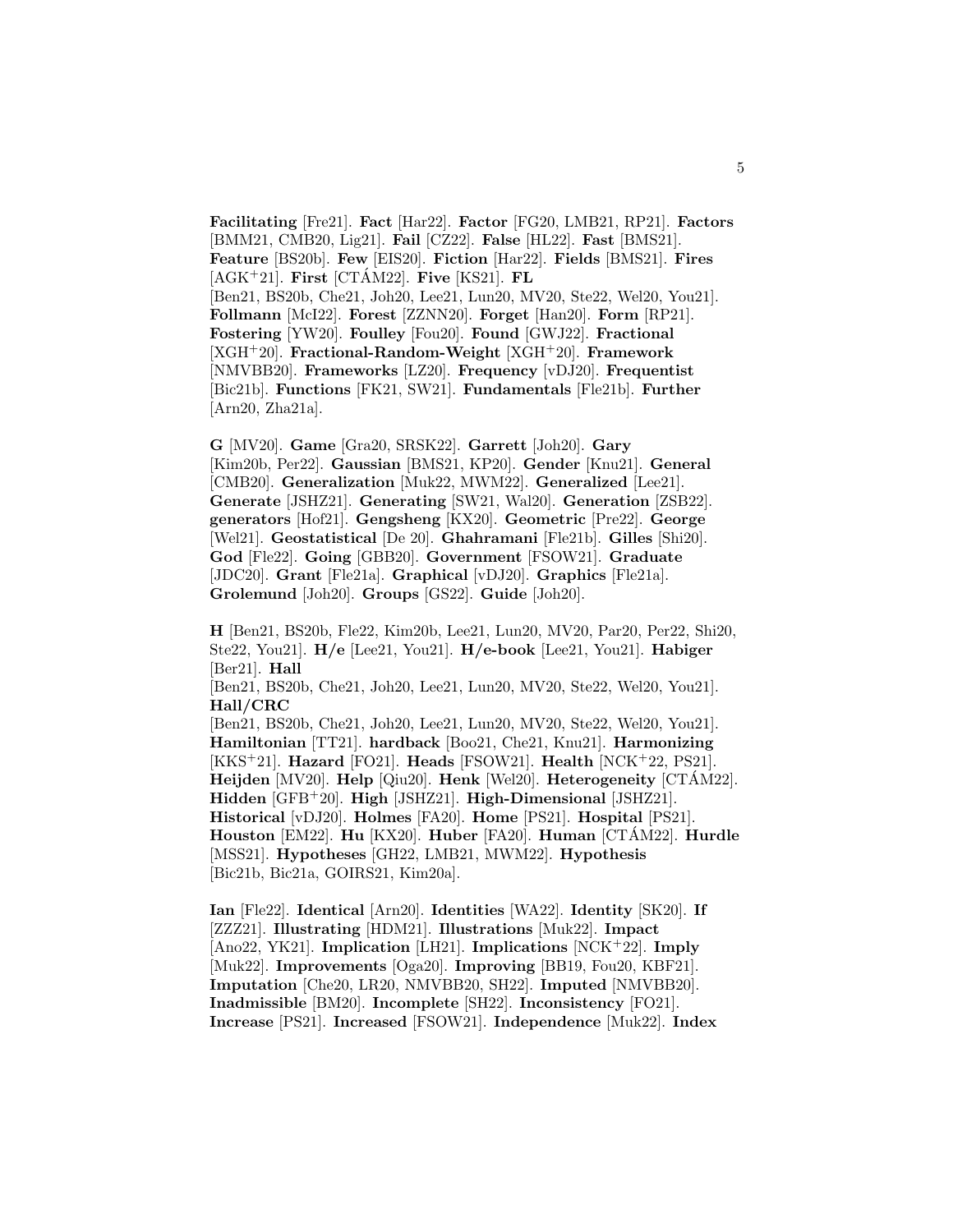[DND<sup>+</sup>20]. **Induced** [NCK<sup>+</sup>22]. **Industry** [LJ20]. **Inequities** [NCK<sup>+</sup>22]. **Infectious** [Li22]. **Inference** [Bla20, Har22, HJB21, KS21, LBM21, You21]. **Inferences** [GFB<sup>+</sup>20, HHL21]. **Influence** [FK21]. **Informative** [vZG22]. **Informed** [GLW20]. **Institute** [Wel21]. **Interactive** [Fle21a, FG20]. **Interpreted** [Bic21b]. **Interpreting** [PS21]. **Interval** [HJQ20a, HJQ20b, KX20, LMB21]. **Intervals** [LR20, Seg21, ZZNN20]. **Introduction** [Wel21]. **Intuition** [FK21, LH21]. **Invariant** [VW21, Zha21b]. **Inverse** [KBF21]. **Investigation** [EM22]. **ISBN** [Ben21, Boo21, BS20b, Che21, Fle22, FA20, Joh20, Kim20b, Knu21, Lee21, Lun20, MV20, Par20, Per22, Shi20, Ste22, Wel20, Wel21, You21]. **Item** [SCW20]. **Iterative** [NMVBB20]. **IVEware** [Che20].

**J** [Fou20, Joh20, VW21]. **J.** [Zha21c]. **Jackknife** [Ano22, YK21]. **Jay** [Kim20b, Per22]. **Jeffrey** [Ni22]. **Jeffreys** [Gho20]. **Jeremy** [You21]. **John** [MV20, JDC20]. **Johnson** [BS20b, vDJ20]. **Julie** [Lee21]. **Jung** [KX20]. **Justice** [Rei21].

**Kaplan** [GFY22]. **Kendall** [vdHZ22]. **Kingdom** [Kim20b, Per22]. **Kjell** [BS20b]. **Know** [Boo21]. **Krishnamoorthy** [HJQ20b]. **Kuhn** [BS20b].

**L** [Ni22]. **Laplace** [KP20]. **Large** [LBM21]. **Lasso** [Rei21]. **Leaf** [Hoa20]. **Lean** [BBB<sup>+</sup>21]. **Learn** [Par20]. **Learning** [BdBG<sup>+</sup>22, KS21, SW21, TT21]. **Least** [GGK20]. **Least-Square** [GGK20]. **Led** [GFB<sup>+</sup>20]. **Legal** [FH21]. **Legler** [Lee21]. **Lest** [Han20]. **Letter** [GWJ22, Hoa20, HJQ20b, MH21, VW21, Zha21c]. **Letters** [KX20]. **Level** [LL20]. **Ley** [Che21]. **Likelihood** [WLL20]. **Likelihood-Ratio-Based** [WLL20]. **Limiting** [KBF21, vDJ20]. **Linear** [GH22, Lee21, ZH22, vdHZ22]. **Logistic** [PS21]. **Long** [FO21]. **Long-Term** [FO21]. **Longford** [Ste22]. **Looking** [EIS20]. **Lorenz** [LZ21]. **Losers** [KMG<sup>+</sup>21]. **Loss** [GGK20]. **Lotteries** [Han20, JDC20]. **Luminaries** [JDC20].

**M** [MV20]. **Machine** [BdBG<sup>+</sup>22, KS21]. **Madness** [ZZZ21]. **Make** [Boo21]. **Making** [HJB21, Ste22]. **Man** [Gal20]. **Mandel** [Tar20]. **Manifesto** [Knu21]. **Many** [HHL21, Hof21]. **Maps** [Fle21a]. **March** [ZZZ21]. **Markdown** [Joh20]. **Markov** [BMS21, Oga20]. **Martinez** [Ni22]. **Matched** [WSCP22]. **Matching** [KS21]. **Mathematical** [LJ20]. **Mathematician** [Knu21]. **Mathematics** [Fle22]. **MATLAB** [Ni22]. **Matrices** [FS20, Wal20]. **Matters** [GWJ22, Van21]. **Mavrakakis** [You21]. **Max** [BS20b]. **Maximum** [SK20]. **May** [Muk22]. **McCann** [Ber21]. **MCMC** [LH21]. **Mean** [Gho20, VW21, Zha21b]. **Measure** [VW21, Zha21b]. **Measures** [Ber21, MH20, MH21, Pes20]. **Median** [Ano22, YK21]. **Medical** [MV20]. **Medicine** [DH22, GFB<sup>+</sup>20]. **Meier** [GFY22]. **Method** [SH22, Wal20]. **Methods** [Che21, JSHZ21, KS21, MV20]. **Micha** [Tar20]. **Milliken** [Wel21]. **Miltiadis** [You21]. **Minimums** [SK20]. **Mirage** [Per22]. **Missing**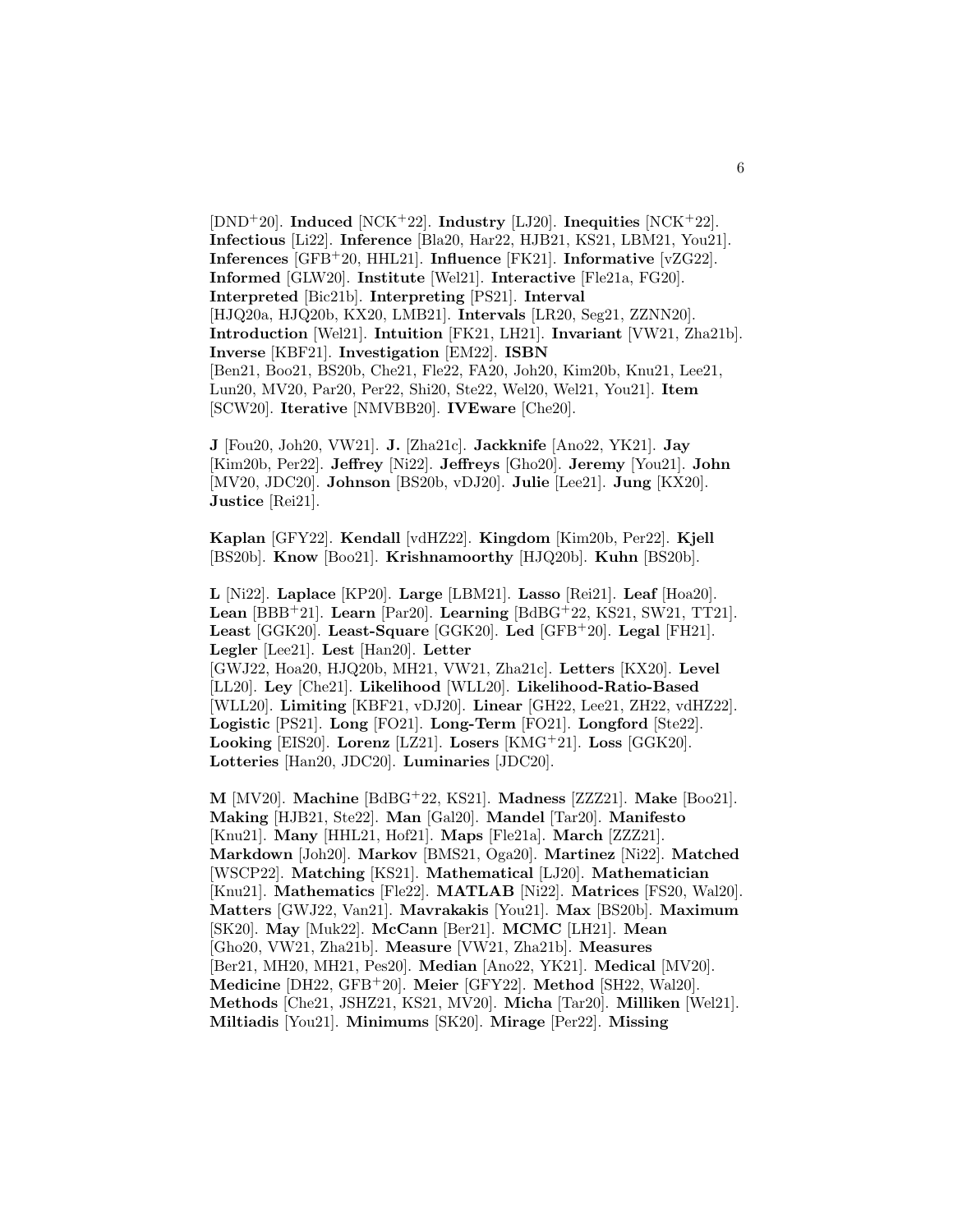[EIS20, LR20]. **Mixed** [Wel21]. **Mixture** [KP20]. **Mobility** [CTAM22]. ´ **Model** [Bic21a, Boo21, BD21, FO21, GH22, MB20, Man20, RP21, Tar20, Shi20]. **Model-Based** [Shi20]. **Modeling** [AGK<sup>+</sup>21, BH21, FG20, MSS21, NCK<sup>+</sup>22, SCW20]. **Models** [Bla20, De 20, Lee21, LZ20, WLL20, Wel21, ZH22, BS20b, You21]. **Modern** [Che21, FA20, FA20]. **Modified** [LMB21]. **Moments** [Ngu21, WA22]. **M´onica** [Ben21]. **Monotonic** [vdHZ22]. **Monte** [TT21]. **Mortality** [FSOW21]. **Multilevel** [Lee21]. **Multinomial** [Chr20, Lig21, Sza19]. **Multiple** [Che20, Lee21, LR20, NMVBB20, SH22]. **Multivariate** [McI22]. **Murphy** [Shi20]. **My** [Swa20]. **Myths** [vdHZ22].

**NC** [Wel21]. **Need** [Boo21]. **Network** [MSS21]. **Neutralizing** [DND<sup>+</sup>20]. **Newcombe** [SH22]. **Nicholas** [Ste22]. **Nonnegligible** [Ber21, MH20, MH21]. **Nonparametric** [DP20, LZ20]. **Normal** [Gal20, Gho20, LD21]. **Note** [CMB20, GGP20, SCW20]. **Null** [Bic21b, Bic21a, LMB21]. **Number** [LBM21, NMVBB20, Hof21]. **NY** [Fle22, Par20].

**O** [Fou20]. **Objective** [PW21]. **Observational** [WSCP22]. **Occupancy** [O'N21]. **Ockham** [RP21]. **Old** [Gra20, LH21]. **One** [BD21, HHL21, McI22, SY21]. **One-** [SY21]. **One-Sided** [McI22]. **One-Way** [BD21]. **Online** [SCW20]. **Optimized** [KKS<sup>+</sup>21]. **Optimizing** [KMG<sup>+</sup>21]. **OptSig** [Kim20a]. **Order** [BMM21, MWM22]. **Outcome** [Chr20, Sza19, WSCP22]. **Outcomes** [BMM21]. **Overdispersed** [MB20]. **Oxford** [Kim20b, Per22].

**P** [FA20, Joh20, Wel20]. **Package** [Kim20a]. **Page** [Boo21]. **Pair** [WSCP22]. **Pairwise** [BD21, Muk22]. **Pandemic** [LBV<sup>+</sup>22]. **Paper** [Swa20]. **paperback** [Wel21]. **Paradox** [Ald21, DND<sup>+</sup>20]. **Parallel** [LBM21]. **Parameter** [WLL20]. **Parameterization** [FO21]. **Parameterizations** [GFHK20]. **Parity** [BdBG<sup>+</sup>22]. **Pattern** [Per22]. **Patterns** [SW21]. **Paul** [Lee21]. **Pearson** [vdHZ22]. **Penney** [SRSK22]. **Penney-Ante** [SRSK22]. **Penzer** [You21]. **Percentage** [GWJ22, Van21]. **Performance** [DND<sup>+</sup>20]. **Permutation** [CZ22]. **Personalized** [GFB<sup>+</sup>20]. **Perspectives** [KGL<sup>+</sup>21, vDJ20]. **Peter** [MV20]. **Phantom** [Per22]. **Phlegon** [Hoa20]. **Pitfalls** [Kim20b]. **Planning** [GFHK20]. **Play** [Fle22]. **Plotting** [WLL20]. **Points** [DP20]. **Poisson** [WA22]. **Policies** [HL22]. **Positive** [TWET21]. **Posterior** [LBM21, SY21]. **Power** [GH22, KMG<sup>+</sup>21]. **Powerful** [WSCP22]. **pp** [Ben21, Boo21, BS20b, Che21, Fle22, FA20, Joh20, Kim20b, Knu21, Lee21, Lun20, MV20, Par20, Per22, Shi20, Ste22, Wel20, Wel21, You21]. **Practical** [BS20b]. **Practice** [Che20, Fre21, LBV<sup>+</sup>22]. **Pragmatic** [LJ20]. **Prediction** [Ald21, ZZNN20]. **Predictive** [BS20b]. **Presence** [GOIRS21]. **Press** [Ben21, BS20b, Che21, FA20, Joh20, Kim20b, Lee21, Lun20, MV20,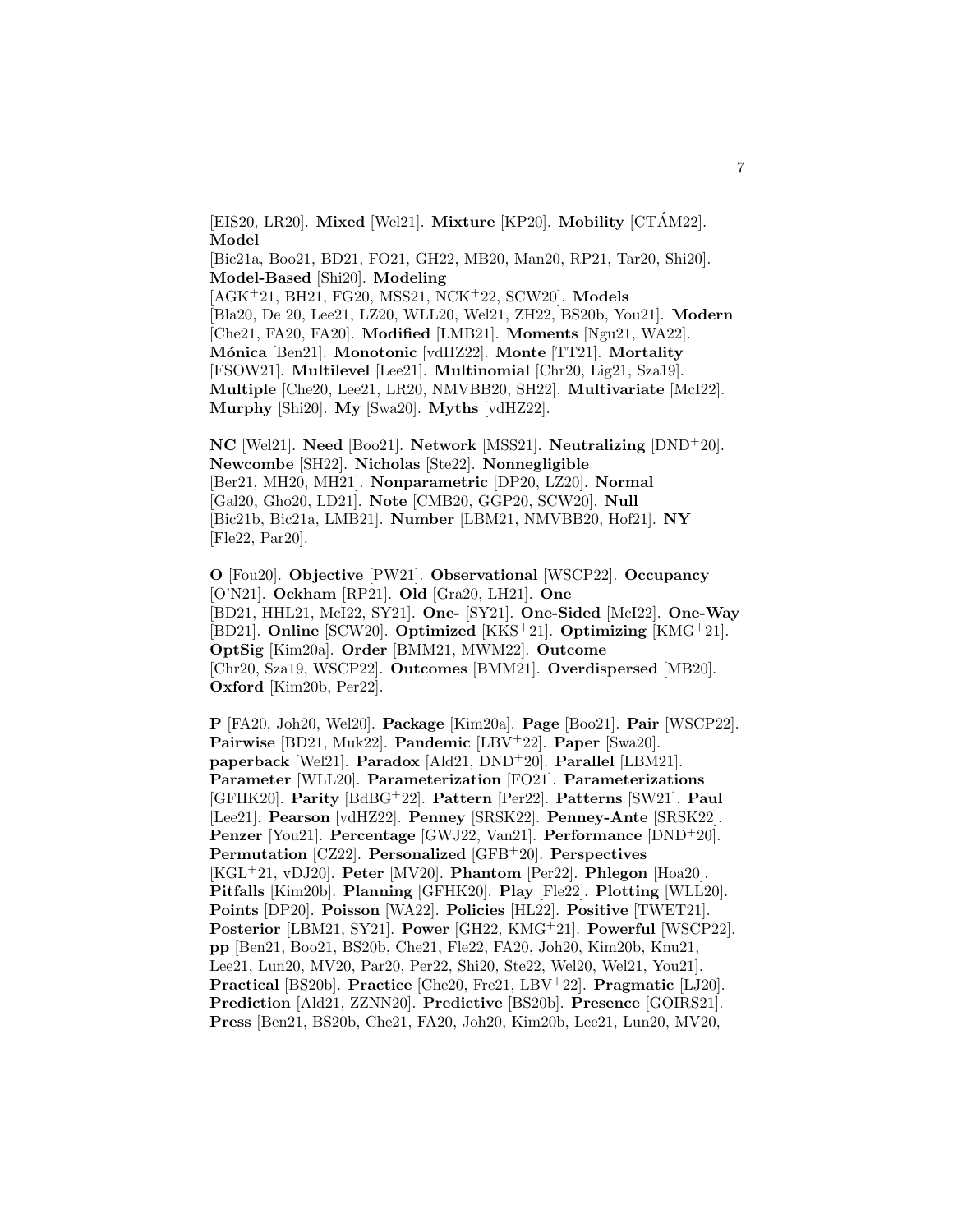Per22, Shi20, Ste22, Wel20, You21]. **Price** [Kva21]. **Primer** [Kim20a]. **Principles** [You21]. **Prioritization** [KS21]. **Priors** [vZG22, PW21]. **Prism** [BdBG<sup>+</sup>22]. **Probabilistic** [Ngu21]. **Probabilities** [Bic21b]. **Probability** [Fle21b, PS21, Seg21, SY21, WLL20, Wel20, You21]. **Problem** [HHL21, Per22, Rei21]. **Procedure** [LMB21]. **Process** [Qiu20]. **Processes** [Fle21b]. **produce** [Hof21]. **Profiles** [EIS20]. **Projections** [Wal20]. **Propensity** [KBF21]. **Proper** [BM20]. **Properties** [De 20]. **Proportions** [LR20, SH22]. **Proposal** [vZG22]. **Pseudo** [ZBB<sup>+</sup>22]. **Pseudo-Ranks** [ZBB<sup>+</sup>22]. **Publication** [HL22]. **Publish** [Swa20]. **Published** [LD21].

**Qin** [KX20]. **Quadrant** [TWET21]. **Quetelet** [Gal20].

**R** [Bus21, Ni22, Kim20a, TT21, Ben21, Lee21, Lun20, Shi20, Joh20]. **Raftery** [Shi20]. **Raise** [JDC20]. **Random** [BMS21, Hof21, Ngu21, SW21, XGH<sup>+</sup>20, ZZNN20]. **Randomization** [KKS<sup>+</sup>21]. **Randomized** [GFHK20]. **Randomness** [HDM21]. **Ranking** [ZBB<sup>+</sup>22]. **Ranks** [BD21, Zha21a, ZBB<sup>+</sup>22]. **Rare** [WSCP22]. **Rate** [HL22]. **Ratings** [SCW20]. **Ratio** [FO21, MWM22, WLL20]. **Raton** [Ben21, BS20b, Che21, Joh20, Lee21, Lun20, MV20, Ste22, Wel20, You21]. **Re** [SRSK22]. **Re-exploring** [SRSK22]. **Readmissions** [PS21]. **Real** [ZZZ21]. **Recapture** [MV20]. **Recommendations** [BB19, Fou20]. **Reconnecting** [SY21]. **Reconstructing** [GFY22]. **Recursive** [HJB21]. **Regions** [WLL20]. **Regression** [BBB<sup>+</sup>21, DP20, Lee21, LZ20, PS21]. **Related** [Arn20, Zha21a]. **Relative** [DND<sup>+</sup>20, VW21, Zha21b]. **Repaired** [JDC20]. **Replicability** [HHL21, Seg21]. **Replicable** [HL22]. **Representation** [KP20]. **Research** [HL22]. **Residential** [NCK<sup>+</sup>22]. **Response** [AGK<sup>+</sup>21, HJQ20b, MH21, SCW20, Zha21c]. **Rethinking** [Knu21]. **Return** [LL20]. **Reversals** [PS21]. **Review** [Ben21, Boo21, BS20b, Che21, Fle22, FA20, Joh20, Kim20b, Knu21, KGL<sup>+</sup>21, Lee21, Lun20, MV20, Ni22, Par20, Per22, Shi20, Ste22, Wel20, Wel21, You21]. **Revisited** [KP20, Man20, Tar20]. **Revisiting** [Gho20]. **Right** [Kva21]. **Roback** [Lee21]. **Robert** [Fle21a]. **Robustified** [LBM21]. **Robustness** [GGK20]. **Roger** [MH21]. **ROPE** [LMB21]. **Row** [Kva21]. **Russell** [Wel21].

**S** [Lun20]. **Saeed** [Fle21b]. **Sample** [Ano22, Bla20, KMG<sup>+</sup>21, KGL<sup>+</sup>21, McI22, YK21]. **Samples** [EIS20]. **Sampling** [BMS21]. **SAS** [Wel21, Wel21]. **Savage** [MWM22]. **Scaled** [Man20, Tar20, vZG22]. **Science** [Ben21, KPC<sup>+</sup>20, Shi20, YW20, Kim20b]. **Sciences** [MV20]. **Score** [KBF21]. **Scott** [Boo21]. **Second** [ZSB22]. **Second-Generation** [ZSB22]. **See** [EIS20]. **Segregation** [NCK<sup>+</sup>22]. **Selection** [BS20b, Har22, RP21, ZSB22]. **Selective** [Han20, JDC20]. **Series** [Lun20, MB20, MGM20]. **Service** [Han20, JDC20]. **Set** [CMB20, JSHZ21]. **Set-Up** [CMB20]. **Seventeen** [Wel20]. **Shiny** [Gra20]. **Short** [CMB20, FO21, Wel20]. **Short-Term** [FO21]. **Should** [Swa20]. **Shumway**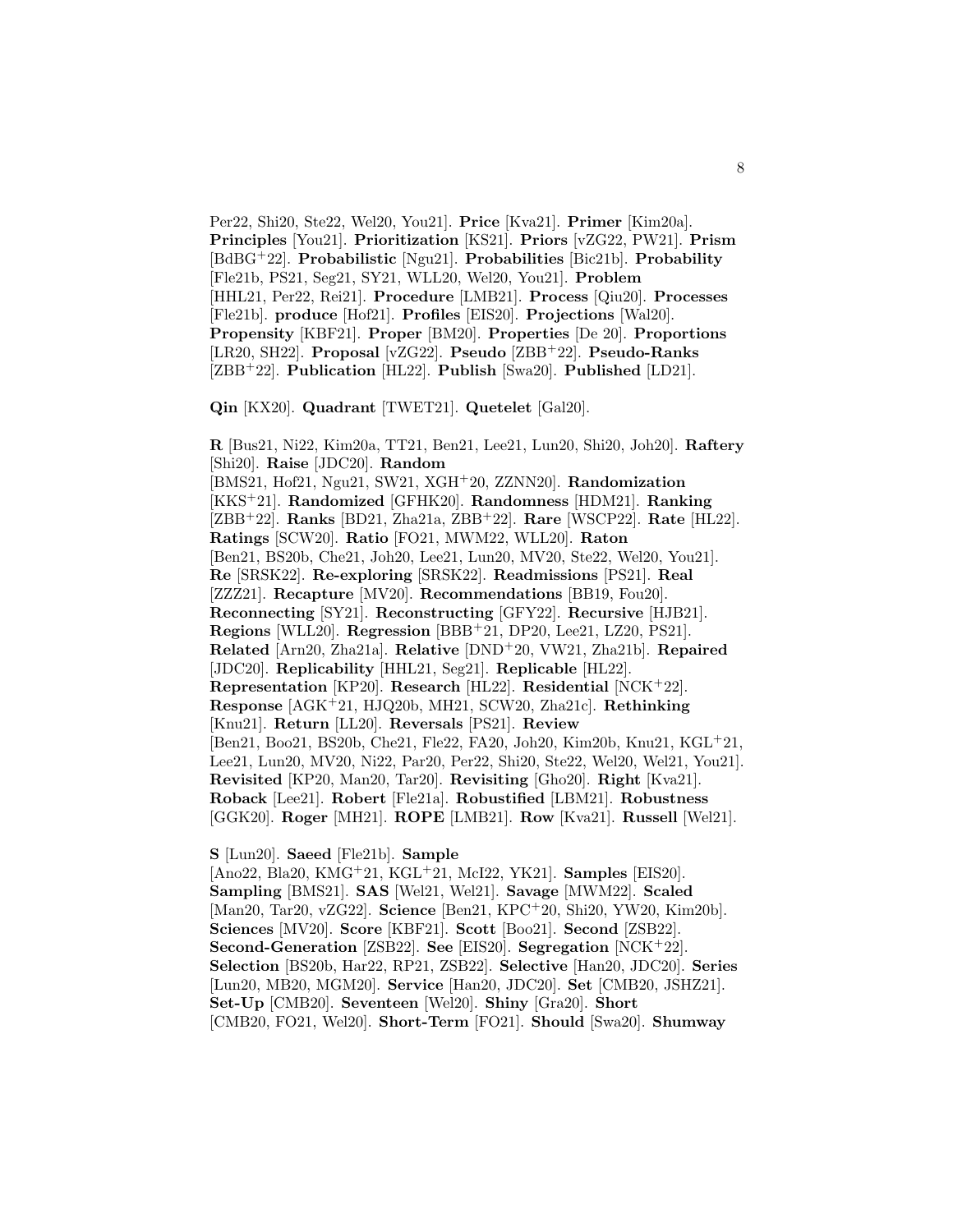[Lun20]. **Sided** [McI22, SY21]. **Sign** [Bic21b, PS21]. **Significance** [Ber21, Bic21b, Bic21a, MH20, MH21]. **Simple** [McI22]. **Simpson** [DND<sup>+</sup>20]. **Size** [KMG<sup>+</sup>21, KGL<sup>+</sup>21, McI22]. **Skills** [LJ20]. **Slowly** [EM22]. **Slugging** [GWJ22, Van21]. **Small** [Bla20, NCK<sup>+</sup>22]. **Small-Area** [NCK<sup>+</sup>22]. **Small-Sample** [Bla20]. **Smith** [Kim20b, Per22]. **Snow** [LL20]. **Social** [MV20]. **Solka** [Ni22]. **Solved** [Rei21]. **Some** [Oga20]. **Sparse** [MSS21]. **Spatial** [CTÁM22, HDM21, ZH22]. **Spatio** [Bus21]. **Spatio-Temporal** [Bus21]. **Spearman** [vdHZ22]. **Specified** [JSHZ21, Wal20]. **Spiegelhalter** [Par20]. **Sports** [Swa20]. **Square** [GGK20]. **Stage** [KMG<sup>+</sup>21]. **Standard** [vZG22]. **States** [CTÁM22]. **Statistical** [BH21, Ber21, BdBG+22, FH21, HHL21, LBV<sup>+</sup>22, LJ20, MH20, MH21, NCK<sup>+</sup>22, Qiu20, You21]. **Statistician** [HJQ20b, JDC20, Fou20, KX20, MH21, Tar20, VW21]. **Statistics** [Bus21, Che21, DH22, FA20, Fre21, HDM21, JDC20, Par20, Ste22]. **Stein** [WA22]. **Stem** [Hoa20]. **Stem-and-Leaf** [Hoa20]. **Stewart** [Fle22]. **Stochastic** [Fle21b]. **Stoffer** [Lun20]. **Stories** [Wel20]. **Strategies** [BMS21]. **Strategy** [KM20]. **Stroup** [Wel21]. **Structure** [AGK<sup>+</sup>21, LBV<sup>+</sup>22]. **Structures** [JSHZ21, SW21]. **Student** [JDC20]. **Students** [Fre21]. **Studies** [WSCP22, Che21]. **Study** [FSOW21]. **Sure** [CMB20]. **Surfaces** [FG20]. **Surprises** [Wel20]. **Surrogate** [FG20]. **Survey** [BdBG<sup>+</sup>22]. **Survival** [FSOW21]. **Susan** [FA20]. **System** [vDJ20]. **Szabo** [Chr20].

**T** [Shi20, Ste22]. **Tailed** [Pes20]. **Teaching** [FK21]. **Team** [JDC20]. **Temporal** [Bus21, SW21]. **Term** [FO21]. **Test** [Chr20, CZ22, Gho20, McI22, Sza19, GH22]. **Testing** [Bic21b, Bic21a, BMM21, GOIRS21, Kim20a, LMB21, MWM22, TWET21, PW21]. **Tests** [FS20, GLW20, SY21]. **Textual** [Ben21]. **Their** [PS21]. **Theorem** [Oga20]. **Theoretic** [Kim20a]. **Theory** [SCW20]. **Thinker** [Boo21]. **Thomas** [Che21]. **Three** [BB19, Fou20, GS22]. **Tijms** [Wel20]. **Time** [AGK<sup>+</sup>21, GFHK20, JDC20, MB20, MGM20, Lun20]. **Time-Series** [MB20]. **Tournament** [Ald21]. **Trend** [Chr20, LL20, Sza19]. **Trial** [GFHK20]. **Trials** [GWJ22, KGL<sup>+</sup>21]. **Truncated** [LD21]. **Tukey** [JDC20]. **Two** [KMG<sup>+</sup>21, Pes20, SY21, WLL20]. **Two-Parameter** [WLL20]. **Two-Sided** [SY21]. **Two-Stage** [KMG<sup>+</sup>21]. **Two-Tailed** [Pes20].

**U.S.** [Han20]. **UK** [FA20, Shi20]. **Unaffected** [Har22]. **Uncertainty** [Fle22]. **Underdispersed** [MB20]. **Undergraduate** [Fre21, YW20]. **Uniform** [Man20, Tar20]. **United** [Kim20b, Per22, CTÁM22]. **Univariate** [WLL20]. **University** [FA20, Kim20b, Per22, Shi20]. **Update** [Gra20]. **Updating** [BMS21]. **Use** [BB19, Fou20, Hoa20]. **Using** [BD21, Che20, FG20, KS21, LD21, Lun20, SH22, Wal20, WA22].

**v** [Kim20b]. **Value** [GFB<sup>+</sup>20, SY21]. **Values** [BB19, Fou20, Pes20, ZSB22]. **Variability** [KBF21]. **Variable** [ZSB22]. **Variables** [Ngu21, Zha21a]. **Variances** [BMM21]. **Velilla** [GGP20]. **Verdebout** [Che21]. **via** [KS21].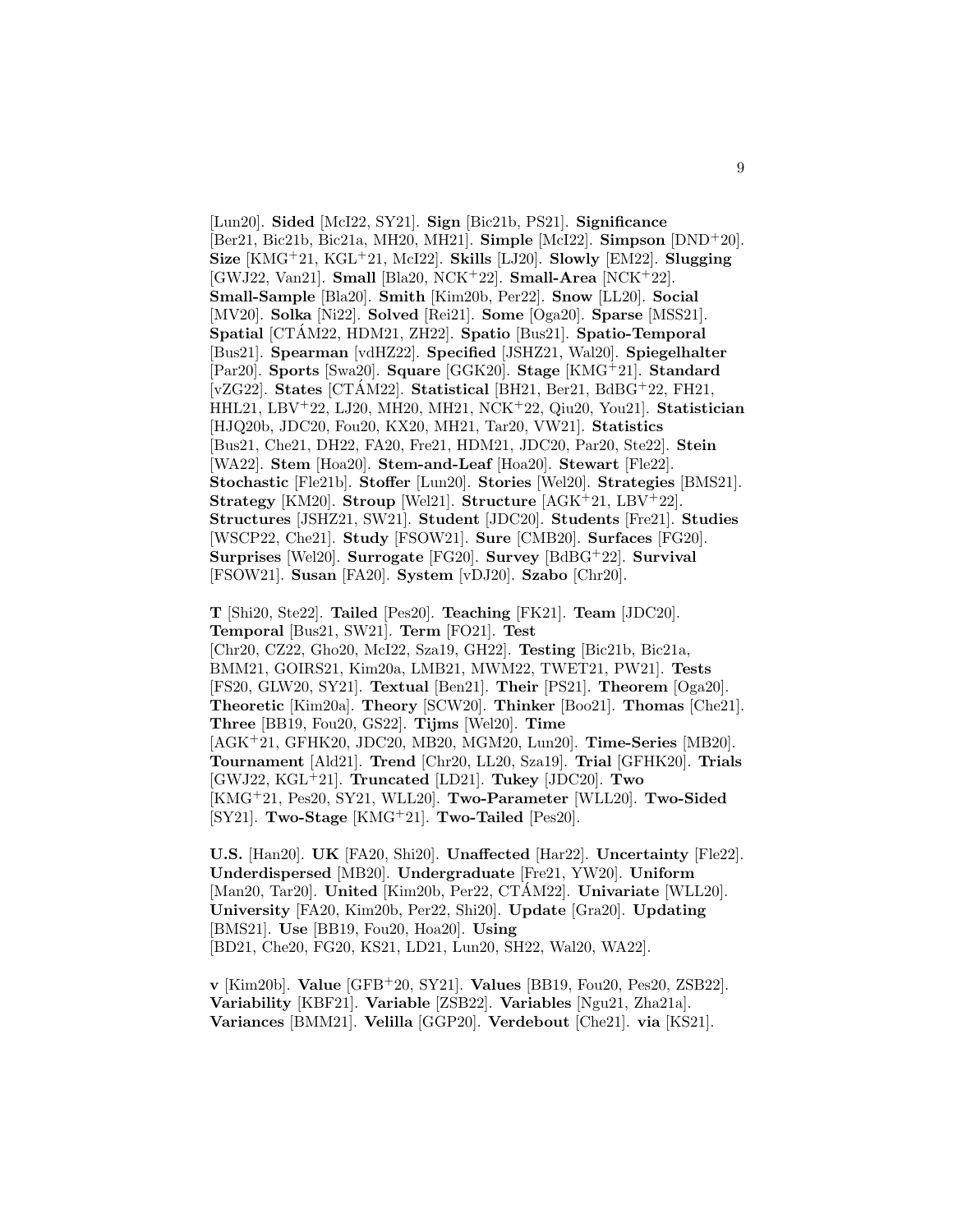**Vietnam** [JDC20]. **vii** [Per22]. **Viral** [GBB20]. **Visualization** [Fle21a, FG20]. **Visualizing** [FS20]. **Visually** [FK21].

**W** [JDC20, Wel21]. **Walter** [Wel21]. **Was** [Gal20]. **Watching** [GBB20]. **Wave** [CTÁM22]. **Way** [BD21, ZBB+22]. **Weight** [XGH+20]. **Weights** [KBF21]. **Wendy** [Ni22]. **Where** [Swa20]. **Wide** [HL22]. **Wilson** [LR20]. **Wolfgang** [FA20]. **Wolfinger** [Wel21]. **Work** [Boo21]. **Wu** [VW21].

**x** [Knu21]. **Xia** [HJQ20b, KX20]. **Xie** [Joh20]. **xii** [Lun20, Wel21]. **xiii** [Boo21, Wel20]. **Xinjie** [KX20]. **xix** [You21]. **xv** [BS20b, Ste22]. **xvi** [Che21, Par20]. **xvii** [Ben21, Lee21, Shi20]. **xxiii** [FA20]. **xxxii** [MV20]. **xxxiv** [Joh20].

**Yihui** [Joh20]. **York** [Boo21, Fle22, Knu21, LL20, Par20].

**Zhang** [VW21, Zha21c].

## **References**

#### **Arnsbarger:2021:MRT**

[AGK<sup>+</sup>21] Madison Arnsbarger, Joshua Goldstein, Claire Kelling, Gizem Korkmaz, and Sallie Keller. Modeling response time to structure fires. The American Statistician, 75(1):92-100, 2021. CODEN ASTAAJ. ISSN 0003-1305 (print), 1537-2731 (electronic). URL http://www.tandfonline.com/doi/full/10. 1080/00031305.2019.1695664.

## **Aldous:2021:PTP**

[Ald21] David J. Aldous. A prediction tournament paradox. The American Statistician, 75(3):243–248, 2021. CODEN ASTAAJ. ISSN 0003-1305 (print), 1537-2731 (electronic). URL http: //www.tandfonline.com/doi/full/10.1080/00031305.2019. 1604430.

## **Anonymous:2020:C**

[Ano20a] Anonymous. Correction. The American Statistician, 74(2):212, 2020. CODEN ASTAAJ. ISSN 0003-1305 (print), 1537-2731 (electronic). URL http://www.tandfonline.com/doi/full/10. 1080/00031305.2019.1708461.

#### **Anonymous:2020:EC**

[Ano20b] Anonymous. Editorial collaborators. The American Statistician, 74(4):420–421, 2020. CODEN ASTAAJ. ISSN 0003-1305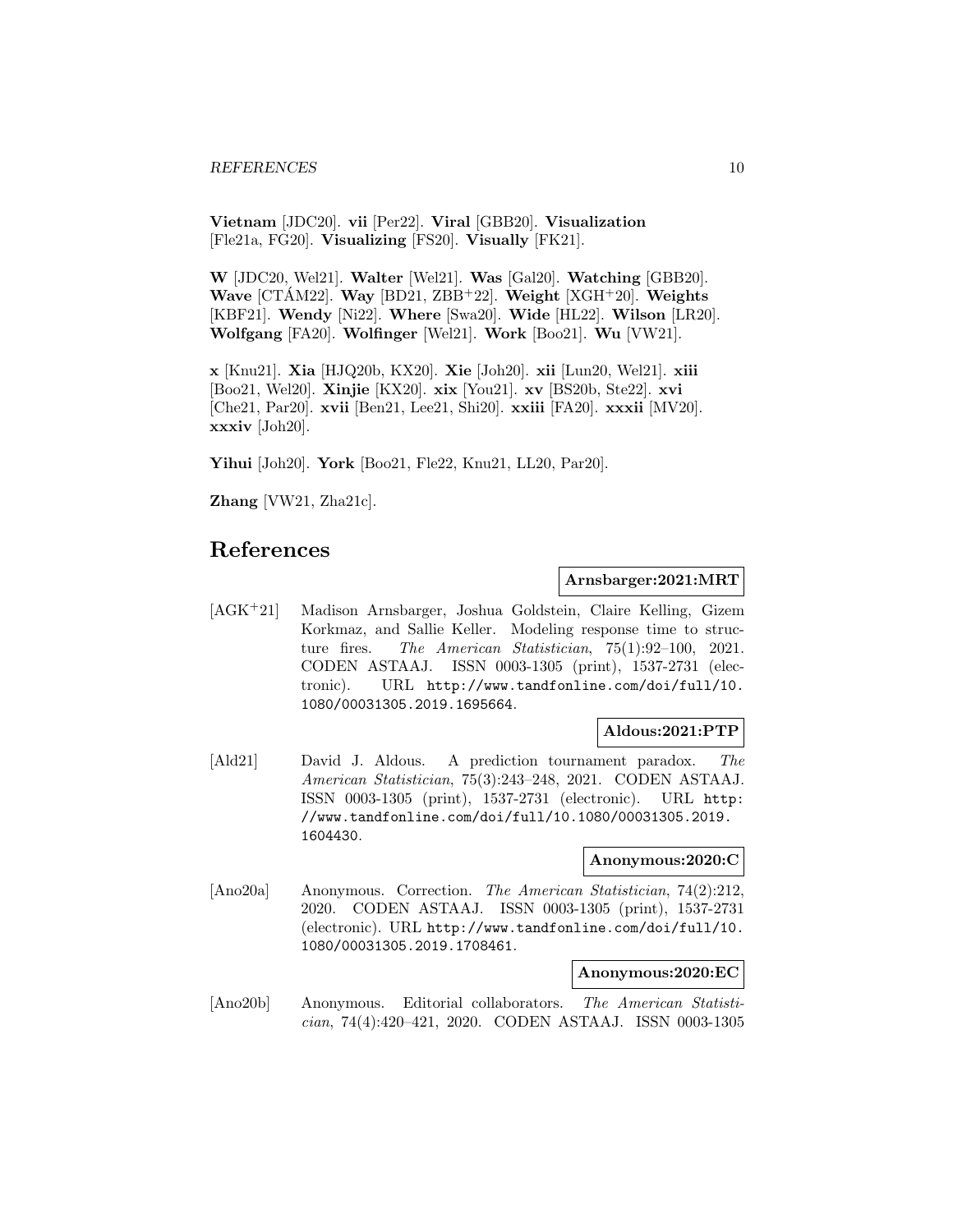(print), 1537-2731 (electronic). URL http://www.tandfonline. com/doi/full/10.1080/00031305.2020.1842019.

#### **Anonymous:2022:IAJ**

[Ano22] Anonymous. The impact of application of the jackknife to the sample median. The American Statistician, 76(2):201, 2022. CODEN ASTAAJ. ISSN 0003-1305 (print), 1537-2731 (electronic). URL http://www.tandfonline.com/doi/full/10. 1080/00031305.2022.2032827.

## **Arnold:2020:FER**

[Arn20] Barry C. Arnold. Further examples related to the identical distribution of  $X/(X+Y)$  and  $Y/(X+Y)$ . The American Statistician, 74(1):93–97, 2020. CODEN ASTAAJ. ISSN 0003-1305 (print), 1537-2731 (electronic). URL http://amstat.tandfonline.com/ doi/full/10.1080/00031305.2019.1575772.

## **Benjamin:2019:TRI**

[BB19] Daniel J. Benjamin and James O. Berger. Three recommendations for improving the use of p-values. The American Statistician, 73 (S1):186–191, 2019. CODEN ASTAAJ. ISSN 0003-1305 (print), 1537-2731 (electronic). URL http://amstat.tandfonline.com/ doi/full/10.1080/00031305.2018.1543135. See [Fou20].

## **Berk:2021:ALR**

[BBB<sup>+</sup>21] Richard Berk, Andreas Buja, Lawrence Brown, Edward George, Arun Kumar Kuchibhotla, Weijie Su, and Linda Zhao. Assumption lean regression. The American Statistician, 75(1):76–84, 2021. CODEN ASTAAJ. ISSN 0003-1305 (print), 1537-2731 (electronic). URL http://www.tandfonline.com/doi/full/10. 1080/00031305.2019.1592781.

## **Boos:2021:PCU**

[BD21] Dennis D. Boos and Siyu Duan. Pairwise comparisons using ranks in the one-way model. The American Statistician, 75(4):414– 423, 2021. CODEN ASTAAJ. ISSN 0003-1305 (print), 1537-2731 (electronic). URL http://www.tandfonline.com/doi/full/10. 1080/00031305.2020.1860819.

#### **Besse:2022:SBM**

[BdBG<sup>+</sup>22] Philippe Besse, Eustasio del Barrio, Paula Gordaliza, Jean-Michel Loubes, and Laurent Risser. A survey of bias in machine learning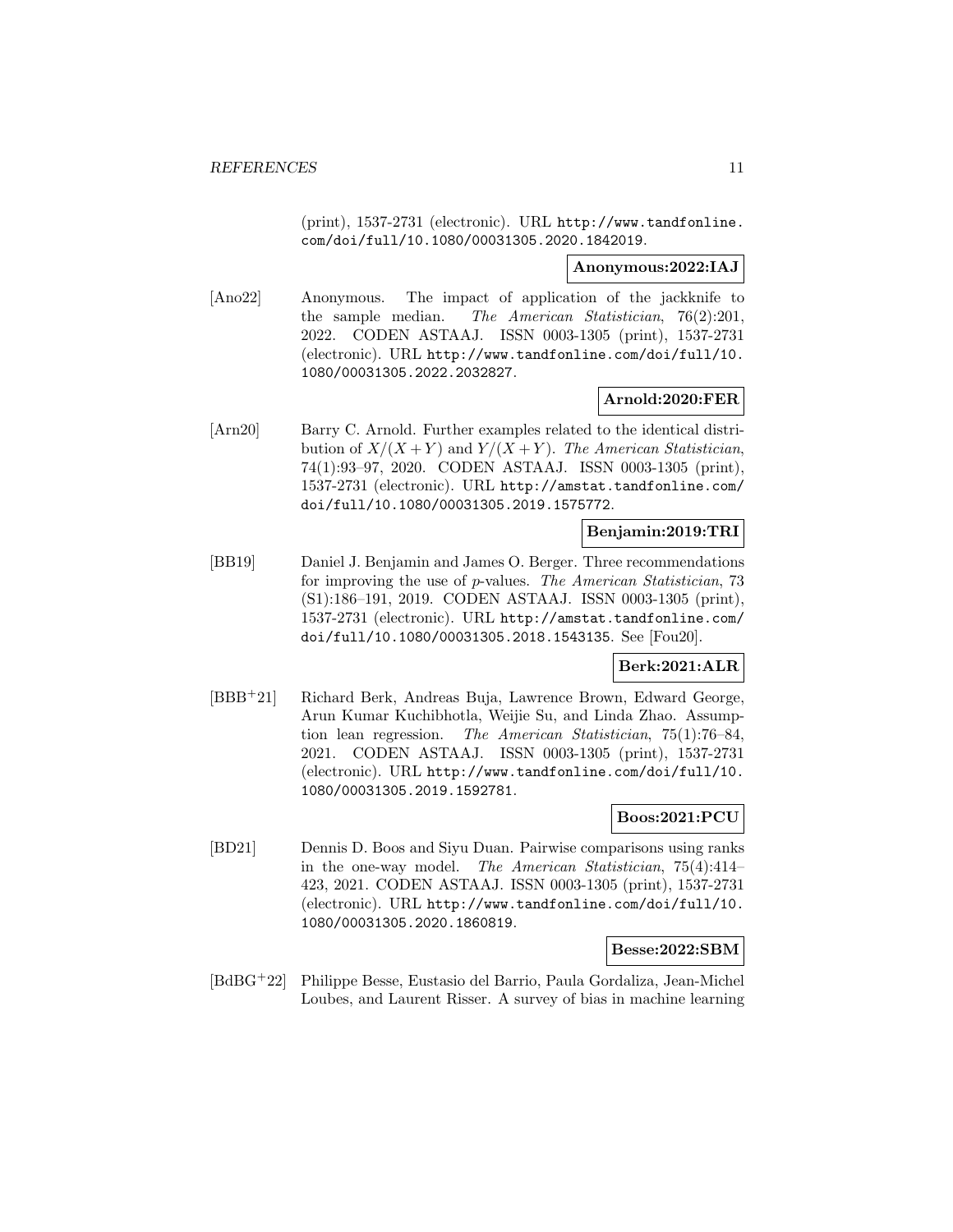through the prism of statistical parity. The American Statistician, 76(2):188–198, 2022. CODEN ASTAAJ. ISSN 0003-1305 (print), 1537-2731 (electronic). URL http://www.tandfonline. com/doi/full/10.1080/00031305.2021.1952897.

## **Benoit:2021:BRT**

[Ben21] Kenneth R. Benoit. Book review: Textual Data Science with  $R$ , Mónica Bécue-Bertaut. Boca Raton, FL: Chapman & Hall/ CRC Press, 2019, xvii + 194 pp., \$79.95 (H), \$54.95 (e-book), ISBN: 978-1-138-62691-1 (H), 978-1-315-21266-1 (e-book). The American Statistician, 75(4):453–454, 2021. CODEN ASTAAJ. ISSN 0003-1305 (print), 1537-2731 (electronic). URL http: //www.tandfonline.com/doi/full/10.1080/00031305.2021. 1985864.

## **Berger:2021:MHD**

[Ber21] Roger L. Berger. McCann and habiger (2020), "the detection of nonnegligible directional effects with associated measures of statistical significance,". The American Statistician, 75(1):115, 2021. CODEN ASTAAJ. ISSN 0003-1305 (print), 1537-2731 (electronic). URL http://www.tandfonline.com/doi/full/10. 1080/00031305.2020.1850523.

## **Banks:2021:SCA**

[BH21] David L. Banks and Mevin B. Hooten. Statistical challenges in agent-based modeling. The American Statistician, 75(3):235–242, 2021. CODEN ASTAAJ. ISSN 0003-1305 (print), 1537-2731 (electronic). URL http://www.tandfonline.com/doi/full/10. 1080/00031305.2021.1900914.

#### **Bickel:2021:NHSb**

[Bic21a] David R. Bickel. Null hypothesis significance testing defended and calibrated by Bayesian model checking. The American Statistician, 75(3):249–255, 2021. CODEN ASTAAJ. ISSN 0003-1305 (print), 1537-2731 (electronic). URL http://www.tandfonline. com/doi/full/10.1080/00031305.2019.1699443.

#### **Bickel:2021:NHSa**

[Bic21b] David R. Bickel. Null hypothesis significance testing interpreted and calibrated by estimating probabilities of sign errors: A Bayesfrequentist continuum. The American Statistician, 75(1):104–112, 2021. CODEN ASTAAJ. ISSN 0003-1305 (print), 1537-2731 (electronic). URL http://www.tandfonline.com/doi/full/10. 1080/00031305.2020.1816214.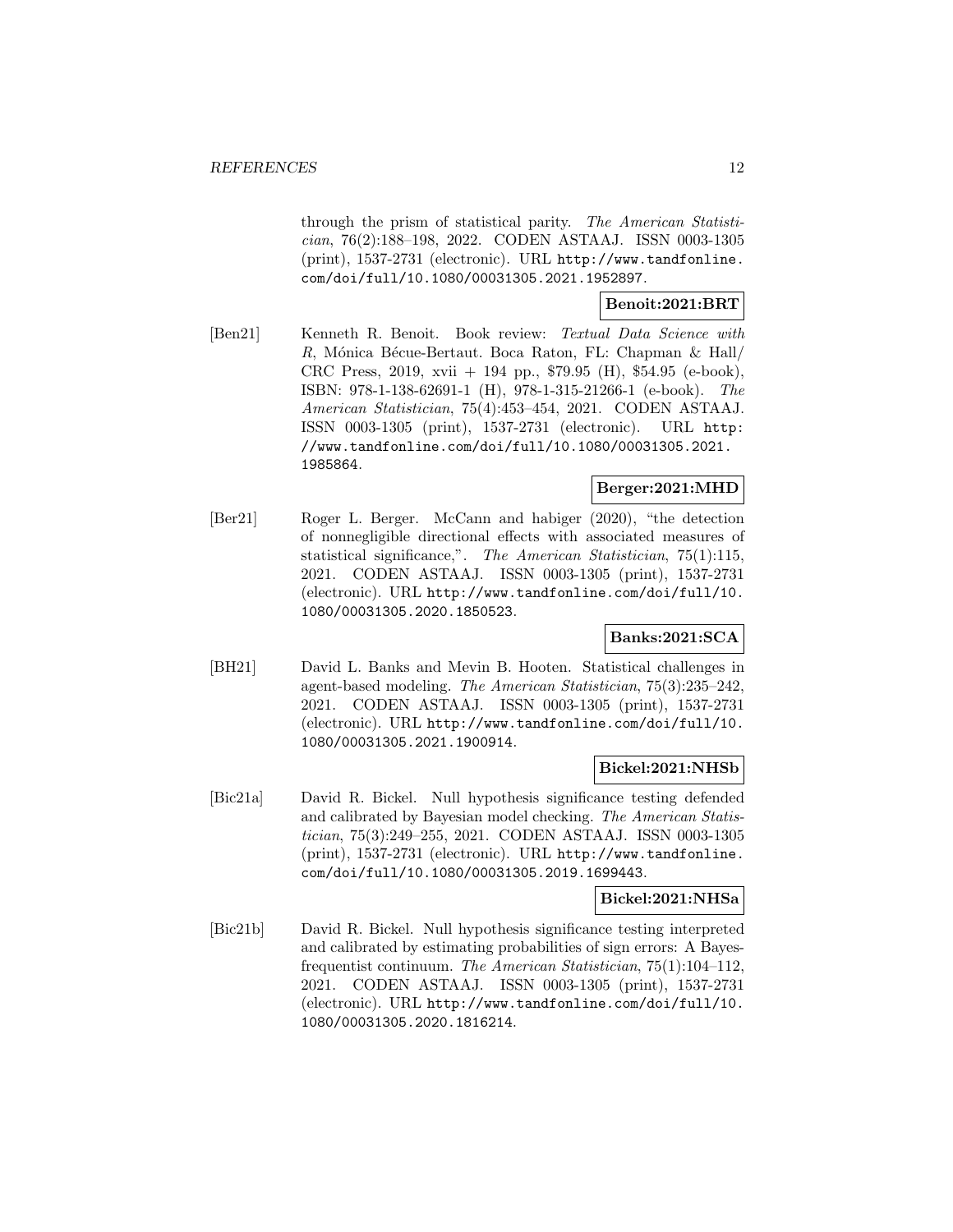#### **Blackburn:2020:BSS**

[Bla20] McKinley L. Blackburn. Bias in small-sample inference with count-data models. The American Statistician, 74(3):267–273, 2020. CODEN ASTAAJ. ISSN 0003-1305 (print), 1537-2731 (electronic). URL http://www.tandfonline.com/doi/full/10. 1080/00031305.2018.1564699.

#### **Bhagwat:2020:PBI**

[BM20] Pankaj Bhagwat and Eric Marchand. On a proper Bayes, but ´ inadmissible estimator. The American Statistician, 74(3):294– 296, 2020. CODEN ASTAAJ. ISSN 0003-1305 (print), 1537-2731 (electronic). URL http://www.tandfonline.com/doi/full/10. 1080/00031305.2019.1604432.

#### **Boing-Messing:2021:BFT**

[BMM21] Florian Böing-Messing and Joris Mulder. Bayes factors for testing order constraints on variances of dependent outcomes. The American Statistician, 75(2):152–161, 2021. CODEN ASTAAJ. ISSN 0003-1305 (print), 1537-2731 (electronic). URL http: //www.tandfonline.com/doi/full/10.1080/00031305.2020. 1715257.

#### **Brown:2021:SSF**

[BMS21] D. Andrew Brown, Christopher S. McMahan, and Stella Watson Self. Sampling strategies for fast updating of Gaussian Markov random fields. The American Statistician, 75(1):52–65, 2021. CODEN ASTAAJ. ISSN 0003-1305 (print), 1537-2731 (electronic). URL http://www.tandfonline.com/doi/full/10. 1080/00031305.2019.1595144.

#### **Boone:2021:BRM**

[Boo21] Edward L. Boone. Book review: The Model Thinker: What You Need to Know to Make Data Work for You, by Scott E. Page. New York: Basic Books, 2018, xiii + 427 pp., \$32.00 (hardback), ISBN: 978-0-465-09462-2. The American Statistician, 75(2):230– 231, 2021. CODEN ASTAAJ. ISSN 0003-1305 (print), 1537-2731 (electronic). URL http://www.tandfonline.com/doi/full/10. 1080/00031305.2021.1907993.

#### **Baldi:2020:BC**

[BS20a] Pierre Baldi and Babak Shahbaba. Bayesian causality. The American Statistician, 74(3):249–257, 2020. CODEN ASTAAJ.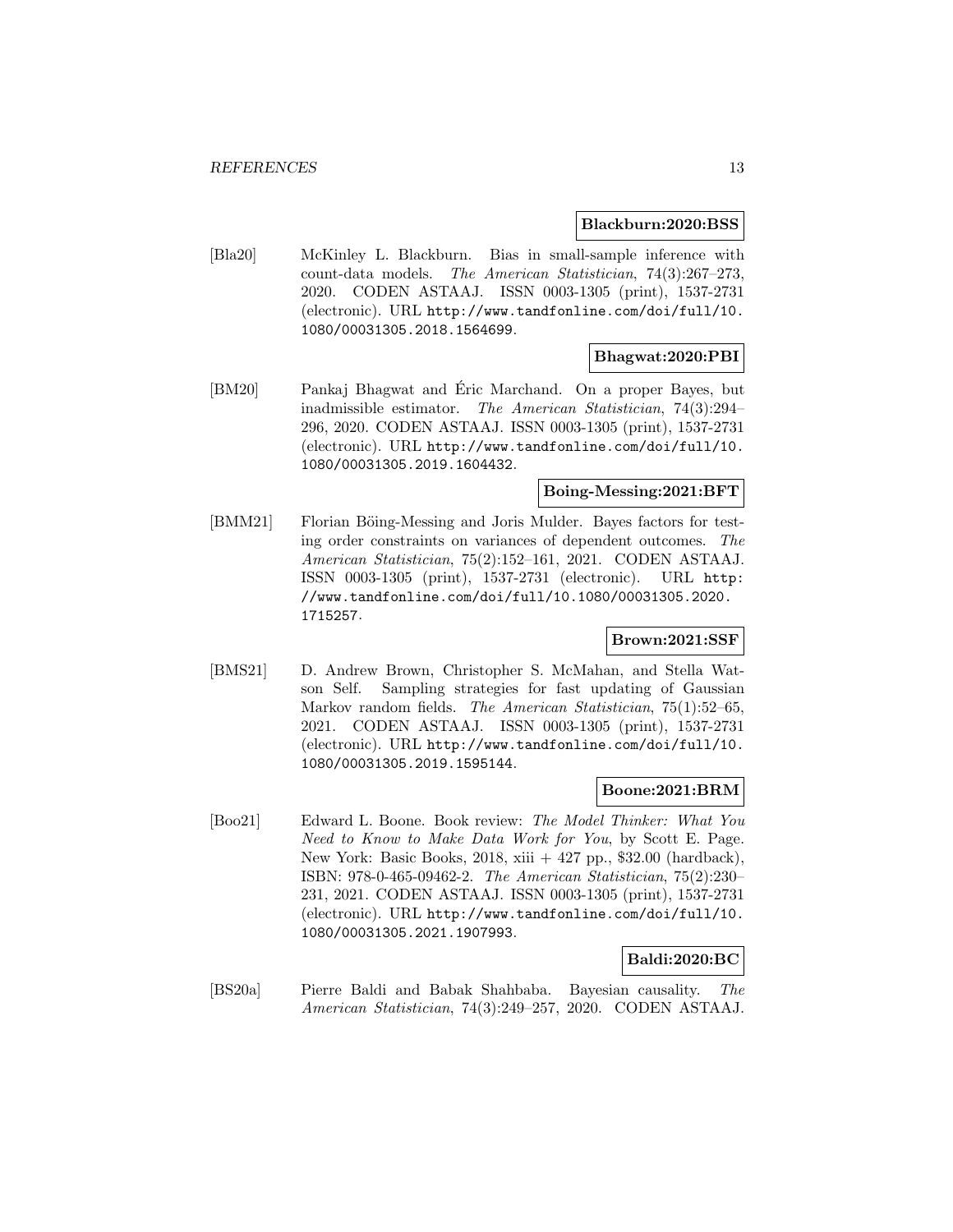ISSN 0003-1305 (print), 1537-2731 (electronic). URL http: //www.tandfonline.com/doi/full/10.1080/00031305.2019. 1647876.

## **Butcher:2020:BRF**

[BS20b] Brandon Butcher and Brian J. Smith. Book review: Feature Engineering and Selection: A Practical Approach for Predictive Models, by Max Kuhn and Kjell Johnson. Boca Raton, FL: Chapman & Hall/CRC Press, 2019, xv + 297 pp., \$79.95(H), ISBN: 978-1-138-07922-9. The American Statistician, 74(3):308–309, 2020. CODEN ASTAAJ. ISSN 0003-1305 (print), 1537-2731 (electronic). URL http://www.tandfonline.com/doi/full/10. 1080/00031305.2020.1790217.

## **Bussberg:2021:STS**

[Bus21] Nicholas W. Bussberg. Spatio-temporal statistics with r. The American Statistician, 75(1):114, 2021. CODEN ASTAAJ. ISSN 0003-1305 (print), 1537-2731 (electronic). URL http: //www.tandfonline.com/doi/full/10.1080/00031305.2020. 1865066.

## **Chen:2020:MIP**

[Che20] Qixuan Chen. Multiple imputation in practice: With examples using IVEware. The American Statistician, 74(4):417, 2020. CODEN ASTAAJ. ISSN 0003-1305 (print), 1537-2731 (electronic). URL http://www.tandfonline.com/doi/full/10. 1080/00031305.2020.1831809.

## **Chen:2021:BRA**

[Che21] Yen-Chi Chen. Book review: Applied Directional Statistics: Modern Methods and Case Studies, Christophe Ley and Thomas Verdebout, Boca Raton, FL, Chapman & Hall/CRC Press, 2018, xvi + 299 pp., \$140.00 (hardback), ISBN: 978-1-138- 62643-0. The American Statistician, 75(3):354, 2021. CO-DEN ASTAAJ. ISSN 0003-1305 (print), 1537-2731 (electronic). URL http://www.tandfonline.com/doi/full/10. 1080/00031305.2021.1949931.

#### **Christensen:2020:CTT**

[Chr20] Ronald Christensen. Comment on "Test for Trend With a Multinomial Outcome" by Szabo (2019). The American Statistician, 74(3):313–314, 2020. CODEN ASTAAJ. ISSN 0003-1305 (print), 1537-2731 (electronic). URL http://www.tandfonline. com/doi/full/10.1080/00031305.2020.1763835. See [Sza19].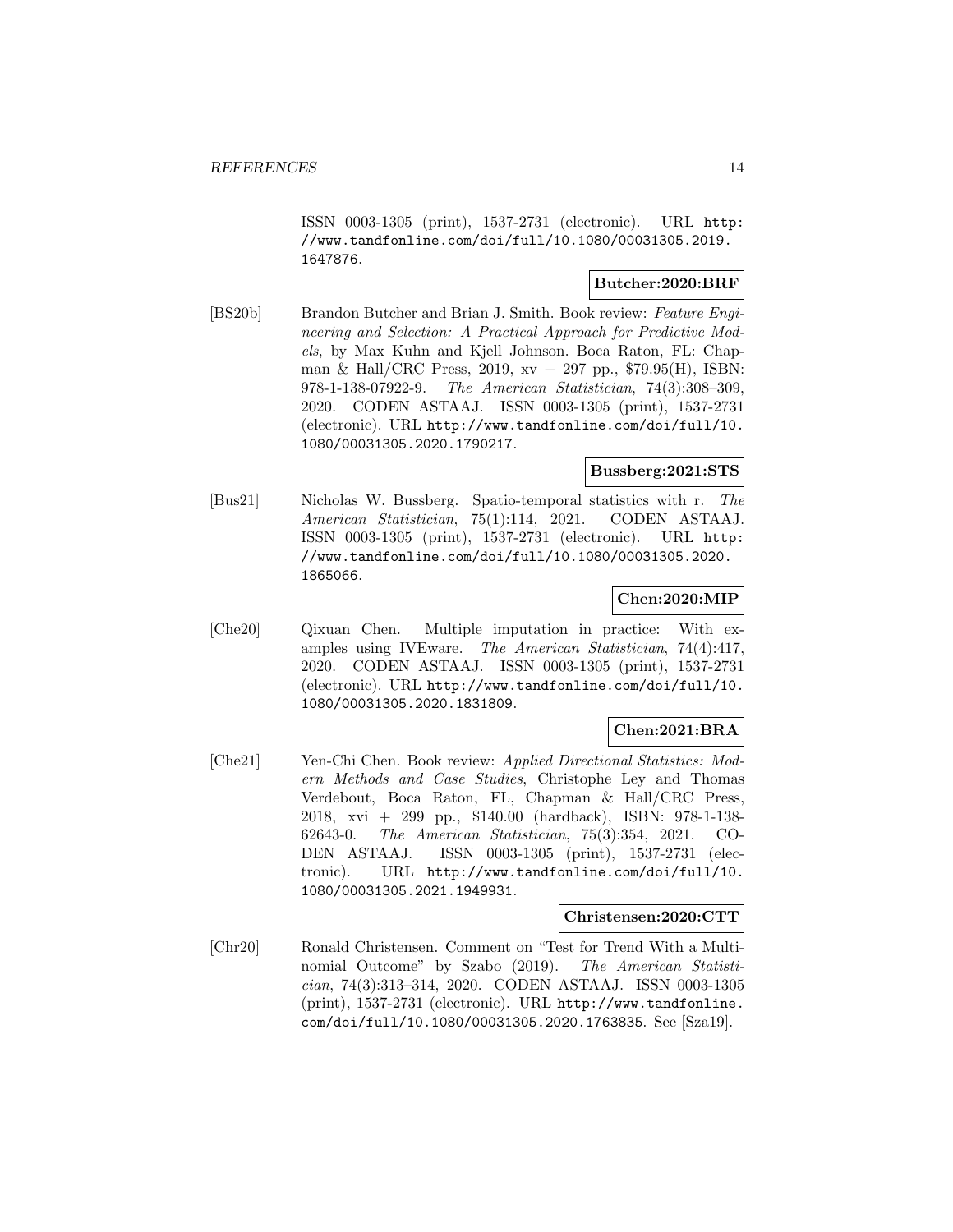#### **Chatterjee:2020:SNA**

[CMB20] Debashis Chatterjee, Trisha Maitra, and Sourabh Bhattacharya. A short note on almost sure convergence of Bayes factors in the general set-up. The American Statistician, 74(1):17–20, 2020. CODEN ASTAAJ. ISSN 0003-1305 (print), 1537-2731 (electronic). URL http://amstat.tandfonline.com/doi/full/10. 1080/00031305.2017.1397548.

#### **Carella:2022:BSA**

[CTAM22] Giulia Carella, Javier Pérez Trufero, Miguel Alvarez, and Jorge Mateu. A Bayesian spatial analysis of the heterogeneity in human mobility changes during the first wave of the COVID-19 epidemic in the United States. The American Statistician, 76(1):64– 72, 2022. CODEN ASTAAJ. ISSN 0003-1305 (print), 1537-2731 (electronic). URL http://www.tandfonline.com/doi/full/10. 1080/00031305.2021.1965657.

## **Christensen:2022:WYP**

[CZ22] William F. Christensen and Brinley N. Zabriskie. When your permutation test is doomed to fail. The American Statistician, 76(1):53–63, 2022. CODEN ASTAAJ. ISSN 0003-1305 (print), 1537-2731 (electronic). URL http://www.tandfonline. com/doi/full/10.1080/00031305.2021.1902856.

#### **DeOliveira:2020:MGB**

[De 20] Victor De Oliveira. Models for geostatistical binary data: Properties and connections. The American Statistician, 74(1):72–79, 2020. CODEN ASTAAJ. ISSN 0003-1305 (print), 1537-2731 (electronic). URL http://amstat.tandfonline.com/doi/full/10. 1080/00031305.2018.1444674.

### **Dai:2022:SM**

[DH22] Weixiao Dai and Toshimitsu Hamasaki. Statistics in medicine. The American Statistician, 76(2):199–200, 2022. CODEN AS-TAAJ. ISSN 0003-1305 (print), 1537-2731 (electronic). URL http://www.tandfonline.com/doi/full/10.1080/00031305. 2022.2054626.

#### **Davenport:2020:RPI**

[DND<sup>+</sup>20] Ernest C. Davenport, Jr., Kyle Nickodem, Mark L. Davison, Gareth Phillips, and Edmund Graham. The relative performance index: Neutralizing Simpson's Paradox. The American Statistician, 74(2):116–124, 2020. CODEN ASTAAJ. ISSN 0003-1305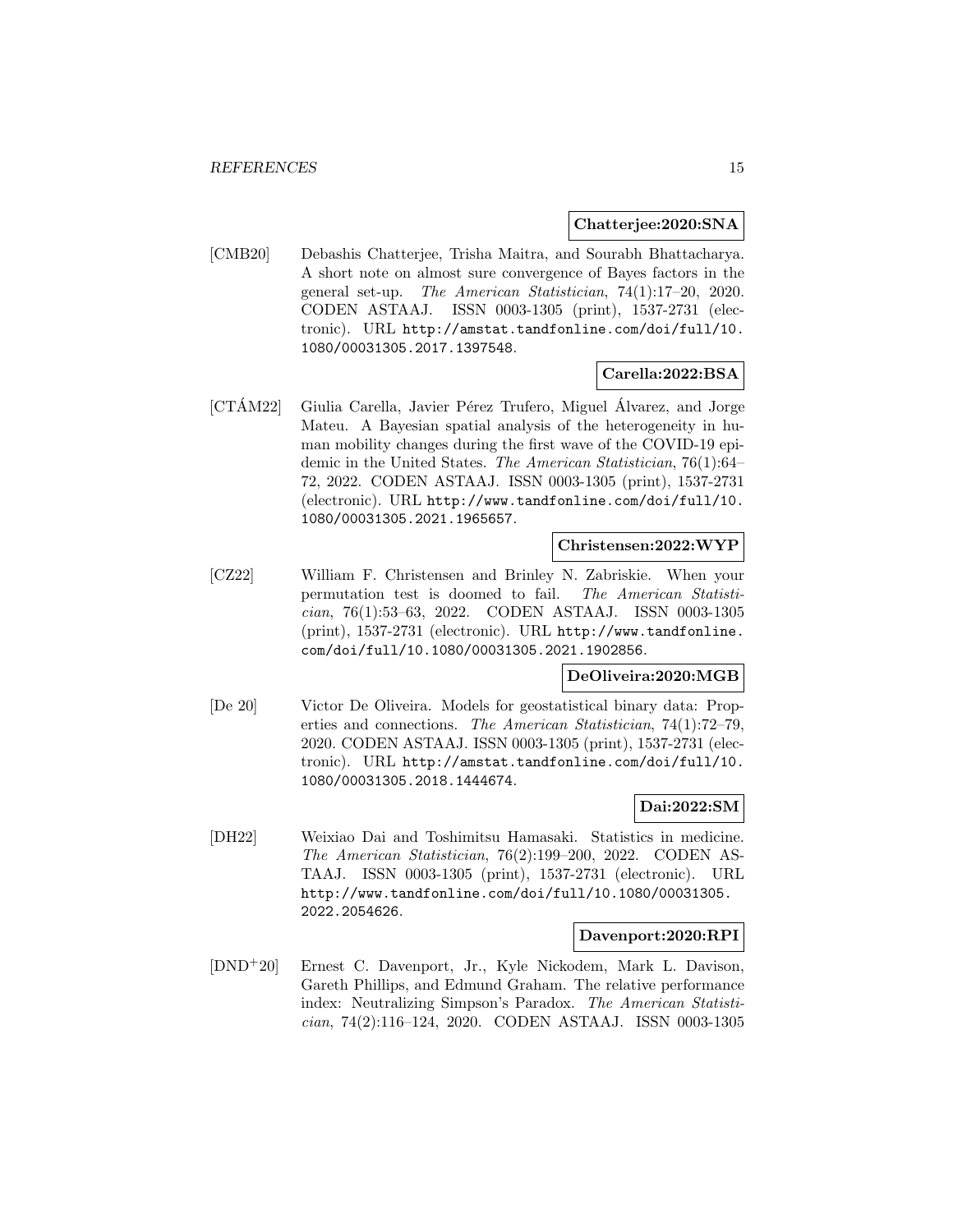(print), 1537-2731 (electronic). URL http://www.tandfonline. com/doi/full/10.1080/00031305.2018.1451777.

## **Das:2020:NEC**

[DP20] Srinjoy Das and Dimitris N. Politis. Nonparametric estimation of the conditional distribution at regression boundary points. The American Statistician, 74(3):233–242, 2020. CODEN ASTAAJ. ISSN 0003-1305 (print), 1537-2731 (electronic). URL http://www.tandfonline.com/doi/full/10. 1080/00031305.2018.1558109.

## **Epifanio:2020:AAM**

[EIS20] Irene Epifanio, M. Victoria Ibáñez, and Amelia Simó. Archetypal analysis with missing data: See all samples by looking at a few based on extreme profiles. The American Statistician, 74(2):169– 183, 2020. CODEN ASTAAJ. ISSN 0003-1305 (print), 1537-2731 (electronic). URL http://www.tandfonline.com/doi/full/10. 1080/00031305.2018.1545700.

## **Elmore:2022:BCS**

[EM22] Ryan Elmore and Gregory J. Matthews. Bang the can slowly: An investigation into the 2017 Houston Astros. The American Statistician, 76(2):110–116, 2022. CODEN ASTAAJ. ISSN 0003-1305 (print), 1537-2731 (electronic). URL http://www.tandfonline. com/doi/full/10.1080/00031305.2021.1902391.

#### **Fosdick:2020:BRM**

[FA20] Bailey K. Fosdick and G. Brooke Anderson. Book review: Modern Statistics for Modern Biology, by Susan Holmes and Wolfgang Huber. Cambridge, UK: Cambridge University Press, 2019, xxiii + 382 pp.,  $$64.99(P)$ , ISBN: 978-1-108-70529-5. The American Statistician, 74(3):309–311, 2020. CODEN ASTAAJ. ISSN 0003-1305 (print), 1537-2731 (electronic). URL http: //www.tandfonline.com/doi/full/10.1080/00031305.2020. 1790218.

## **Franck:2020:ABF**

[FG20] Christopher T. Franck and Robert B. Gramacy. Assessing Bayes factor surfaces using interactive visualization and computer surrogate modeling. The American Statistician, 74(4):359–369, 2020. CODEN ASTAAJ. ISSN 0003-1305 (print), 1537-2731 (electronic). URL http://www.tandfonline.com/doi/full/10. 1080/00031305.2019.1671219.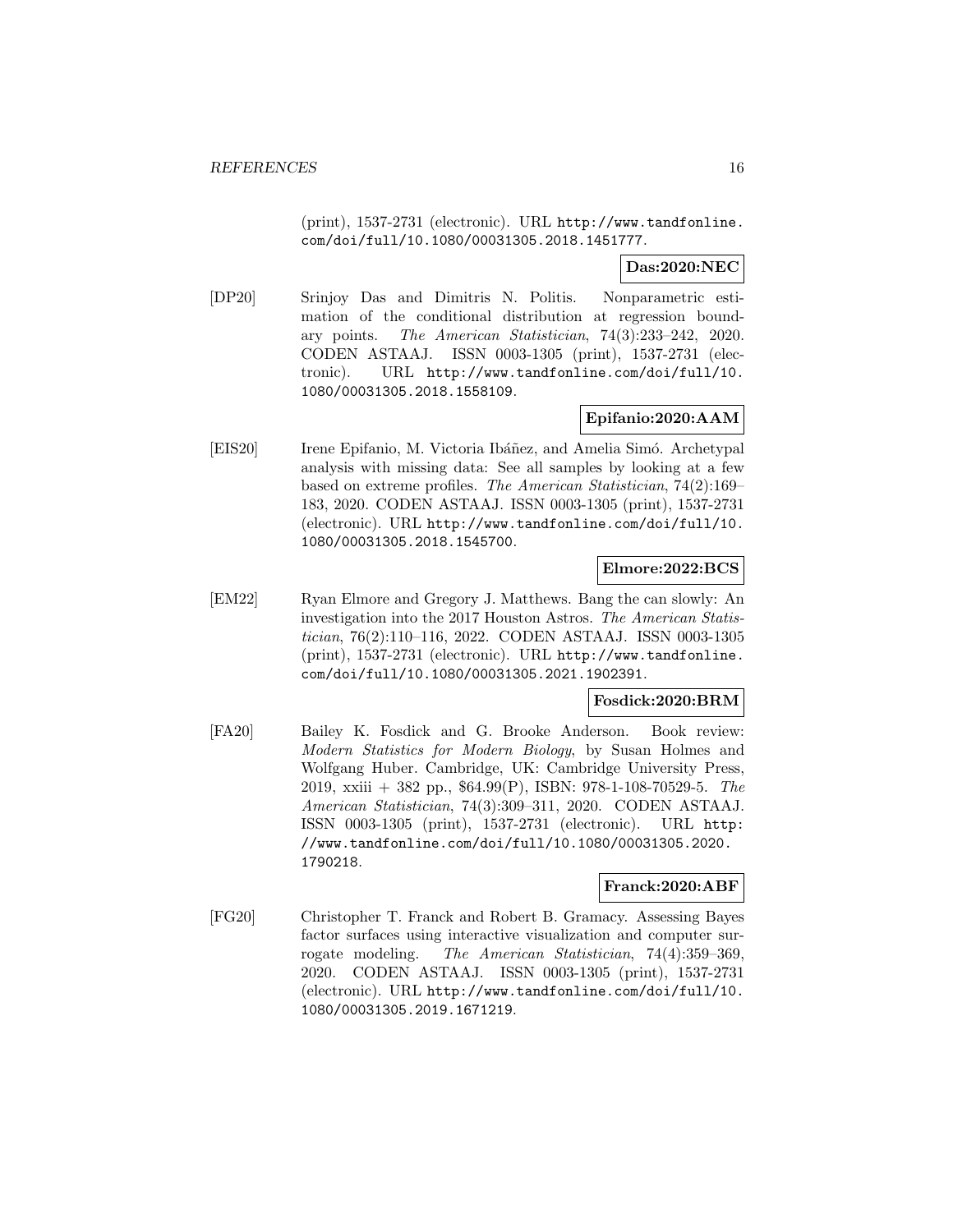#### **Fairley:2021:BES**

[FH21] William B. Fairley and William A. Huber. On being an ethical statistical expert in a legal case. The American Statistician, 75(3):323–333, 2021. CODEN ASTAAJ. ISSN 0003-1305 (print), 1537-2731 (electronic). URL http://www.tandfonline. com/doi/full/10.1080/00031305.2020.1763834.

## **Fisher:2021:VCT**

[FK21] Aaron Fisher and Edward H. Kennedy. Visually communicating and teaching intuition for influence functions. The American Statistician, 75(2):162–172, 2021. CODEN ASTAAJ. ISSN 0003-1305 (print), 1537-2731 (electronic). URL http: //www.tandfonline.com/doi/full/10.1080/00031305.2020. 1717620.

## **Flegal:2021:DVC**

[Fle21a] James M. Flegal. Data visualization: Charts, maps, and interactive graphics. Robert Grant. The American Statistician, 75(1): 113, 2021. CODEN ASTAAJ. ISSN 0003-1305 (print), 1537-2731 (electronic). URL http://www.tandfonline.com/doi/full/10. 1080/00031305.2020.1865062.

## **Flegal:2021:FPS**

[Fle21b] James M. Flegal. Fundamentals of probability with stochastic processes, 4th ed. saeed ghahramani. The American Statistician, 75(1):113–114, 2021. CODEN ASTAAJ. ISSN 0003-1305 (print), 1537-2731 (electronic). URL http://www.tandfonline. com/doi/full/10.1080/00031305.2020.1865063.

## **Flegal:2022:BRD**

[Fle22] James M. Flegal. Book review: Do Dice Play God? The Mathematics of Uncertainty, by Ian Stewart, New York, NY: Basic Books, 2019, 292 pp., \$28.00 (H), ISBN: 978-1-5416- 9947-2. The American Statistician, 76(1):85, 2022. CO-DEN ASTAAJ. ISSN 0003-1305 (print), 1537-2731 (electronic). URL http://www.tandfonline.com/doi/full/10. 1080/00031305.2021.2019999.

## **Flandre:2021:STL**

[FO21] Philippe Flandre and John O'Quigley. The short-term and longterm hazard ratio model: Parameterization inconsistency. The American Statistician, 75(4):376–382, 2021. CODEN ASTAAJ.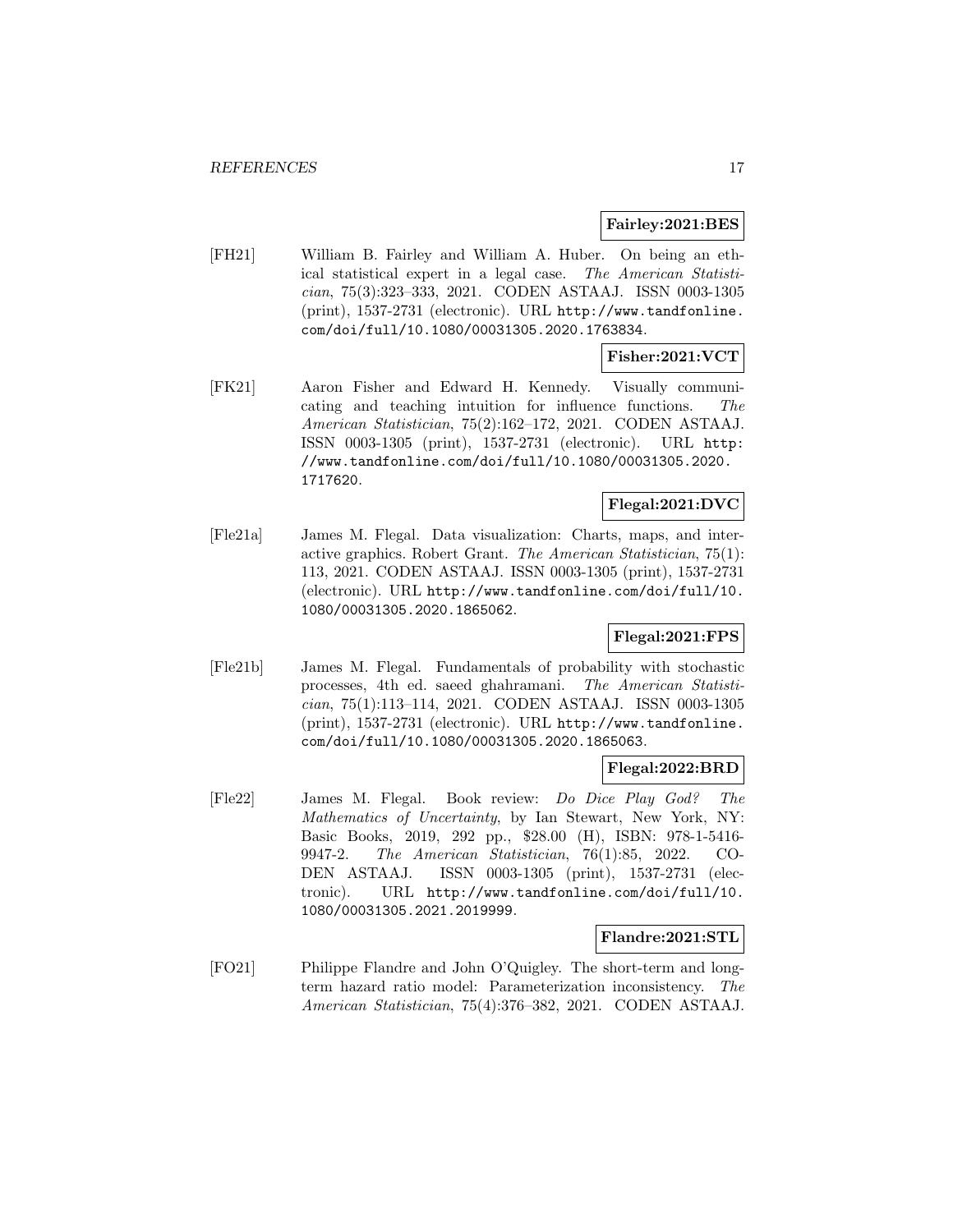ISSN 0003-1305 (print), 1537-2731 (electronic). URL http: //www.tandfonline.com/doi/full/10.1080/00031305.2020. 1740786.

## **Foulley:2020:BDJ**

[Fou20] Jean-Louis Foulley. Benjamin, D. J., and Berger, J. O. (2019), "Three Recommendations for Improving the Use of p-Values", The American Statistician, **73**, 186–191: Comment by Foulley. The American Statistician, 74(1):101–102, 2020. CODEN ASTAAJ. ISSN 0003-1305 (print), 1537-2731 (electronic). URL http://amstat.tandfonline.com/doi/full/10. 1080/00031305.2019.1668850.

#### **Freeman:2021:FAP**

[Fre21] Peter E. Freeman. Facilitating authentic practice for early undergraduate statistics students. The American Statistician, 75 (4):433–444, 2021. CODEN ASTAAJ. ISSN 0003-1305 (print), 1537-2731 (electronic). URL http://www.tandfonline.com/ doi/full/10.1080/00031305.2020.1844293.

#### **Friendly:2020:VTE**

[FS20] Michael Friendly and Matthew Sigal. Visualizing tests for equality of covariance matrices. The American Statistician, 74(2):144– 155, 2020. CODEN ASTAAJ. ISSN 0003-1305 (print), 1537-2731 (electronic). URL http://www.tandfonline.com/doi/full/10. 1080/00031305.2018.1497537.

## **Fecker:2021:CSB**

[FSOW21] Julian Fecker, Martin Schumacher, Kristin Ohneberg, and Martin Wolkewitz. Correction of survival bias in a study about increased mortality of heads of government. The American Statistician, 75(1):85–91, 2021. CODEN ASTAAJ. ISSN 0003-1305 (print), 1537-2731 (electronic). URL http://www.tandfonline. com/doi/full/10.1080/00031305.2019.1638831.

#### **Gallagher:2020:WQA**

[Gal20] Eugene D. Gallagher. Was Quetelet's average man normal? The American Statistician, 74(3):301–306, 2020. CODEN AS-TAAJ. ISSN 0003-1305 (print), 1537-2731 (electronic). URL http://www.tandfonline.com/doi/full/10.1080/00031305. 2019.1706635.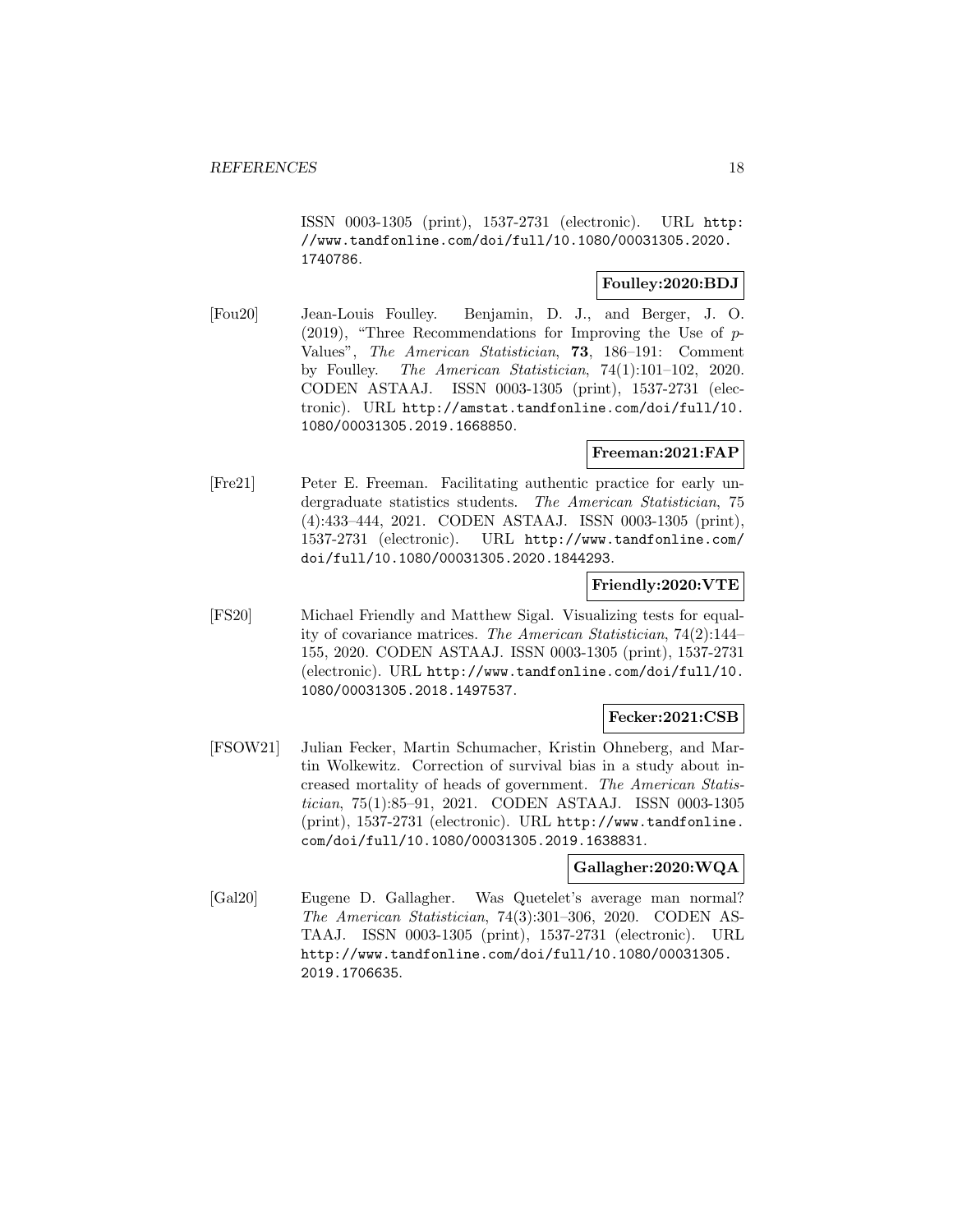#### **Grimshaw:2020:GVB**

[GBB20] Scott D. Grimshaw, Natalie J. Blades, and Candace Berrett. Going viral, binge-watching, and attention cannibalism. The American Statistician, 74(4):380–391, 2020. CODEN ASTAAJ. ISSN 0003-1305 (print), 1537-2731 (electronic). URL http: //www.tandfonline.com/doi/full/10.1080/00031305.2020. 1774415.

#### **Greenland:2020:CIP**

[GFB<sup>+</sup>20] Sander Greenland, Michael P. Fay, Erica H. Brittain, Joanna H. Shih, Dean A. Follmann, Erin E. Gabriel, and James M. Robins. On causal inferences for personalized medicine: How hidden causal assumptions led to erroneous causal claims about the D-value. The American Statistician, 74(3):243–248, 2020. CODEN ASTAAJ. ISSN 0003-1305 (print), 1537-2731 (electronic). URL http://www.tandfonline.com/doi/full/10. 1080/00031305.2019.1575771.

#### **Grantham:2020:TPC**

[GFHK20] Kelsey L. Grantham, Andrew B. Forbes, Stephane Heritier, and Jessica Kasza. Time parameterizations in cluster randomized trial planning. The American Statistician, 74(2):184–189, 2020. CODEN ASTAAJ. ISSN 0003-1305 (print), 1537-2731 (electronic). URL http://www.tandfonline.com/doi/full/10. 1080/00031305.2019.1623072.

## **Gu:2022:RKM**

[GFY22] Jiaqi Gu, Yiwei Fan, and Guosheng Yin. Reconstructing the Kaplan–Meier estimator as an M-estimator. The American Statistician, 76(1):37–43, 2022. CODEN ASTAAJ. ISSN 0003-1305 (print), 1537-2731 (electronic). URL http://www.tandfonline. com/doi/full/10.1080/00031305.2021.1947376.

#### **Ghosh:2020:LRL**

[GGK20] Tamal Ghosh, Malay Ghosh, and Tatsuya Kubokawa. On the loss robustness of least-square estimators. The American Statistician, 74(1):64–67, 2020. CODEN ASTAAJ. ISSN 0003-1305 (print), 1537-2731 (electronic). URL http://amstat.tandfonline.com/ doi/full/10.1080/00031305.2018.1529626.

#### **Gomez:2020:CNC**

[GGP20] Román Salmerón Gómez, Catalina García García, and Jose García P<sub>e</sub>rez. Comment on "A Note on Collinearity Diagnostics and Cen-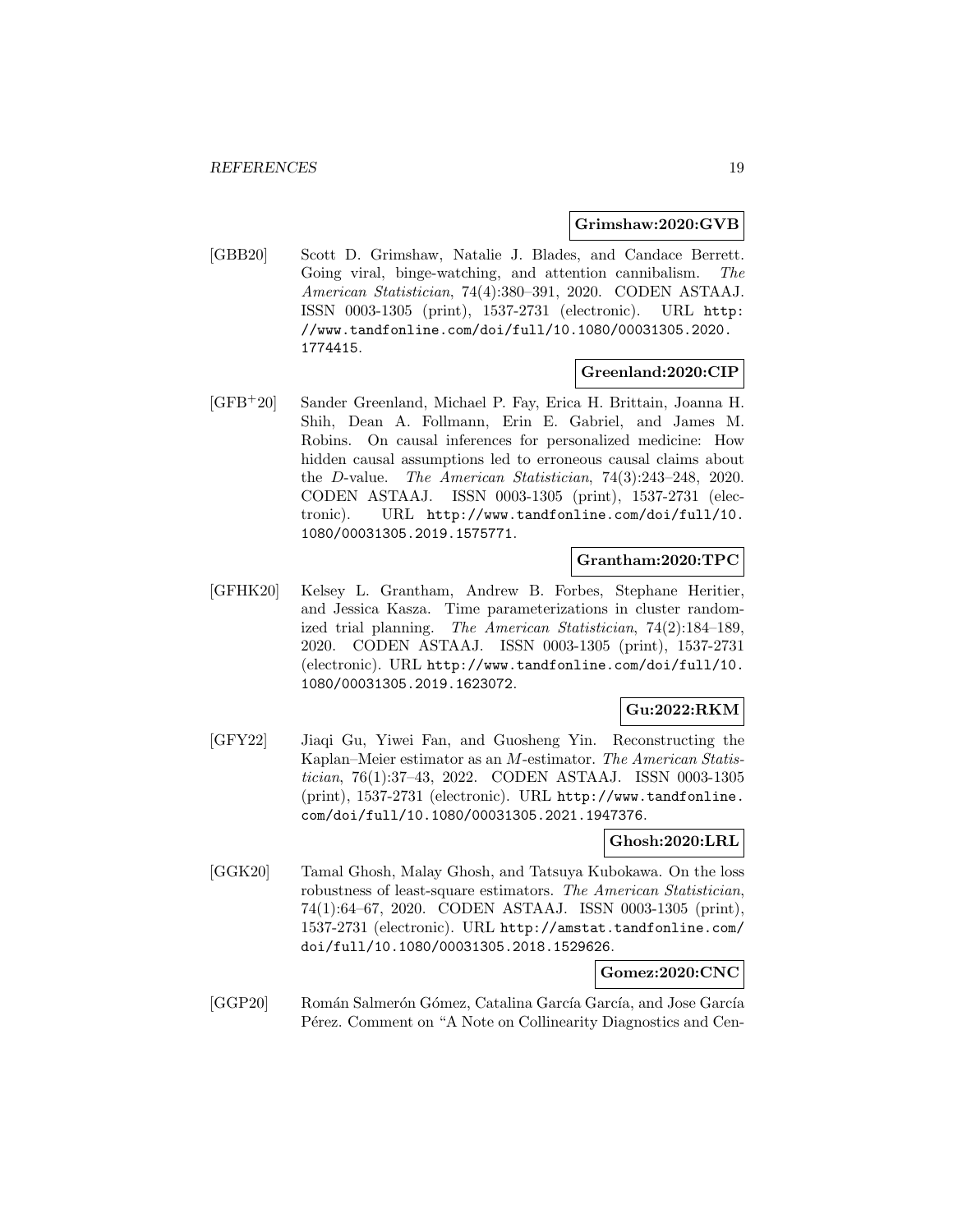tering" by Velilla (2018). The American Statistician, 74(1):68–71, 2020. CODEN ASTAAJ. ISSN 0003-1305 (print), 1537-2731 (electronic). URL http://amstat.tandfonline.com/doi/full/10. 1080/00031305.2019.1635527.

## **Griffiths:2022:PTH**

[GH22] William E. Griffiths and R. Carter Hill. On the power of the F-test for hypotheses in a linear model. The American Statistician, 76(1):78–84, 2022. CODEN ASTAAJ. ISSN 0003-1305 (print), 1537-2731 (electronic). URL http://www.tandfonline. com/doi/full/10.1080/00031305.2021.1979652.

#### **Ghosh:2020:RJE**

[Gho20] Malay Ghosh. Revisiting Jeffreys' example: Bayes test of the normal mean. The American Statistician, 74(4):413–415, 2020. CODEN ASTAAJ. ISSN 0003-1305 (print), 1537-2731 (electronic). URL http://www.tandfonline.com/doi/full/10. 1080/00031305.2019.1687013.

## **Gronau:2020:IBT**

[GLW20] Quentin F. Gronau, Alexander Ly, and Eric-Jan Wagenmakers. Informed Bayesian t-tests. The American Statistician, 74(2):137– 143, 2020. CODEN ASTAAJ. ISSN 0003-1305 (print), 1537-2731 (electronic). URL http://www.tandfonline.com/doi/full/10. 1080/00031305.2018.1562983.

## **Gonzalez-Ortega:2021:HTP**

[GOIRS21] J. González-Ortega, D. Ríos Insua, F. Ruggeri, and R. Soyer. Hypothesis testing in presence of adversaries. The American Statistician, 75(1):31–40, 2021. CODEN ASTAAJ. ISSN 0003-1305 (print), 1537-2731 (electronic). URL http://www.tandfonline. com/doi/full/10.1080/00031305.2019.1630001.

#### **Gramacy:2020:SUO**

[Gra20] Robert B. Gramacy. A shiny update to an old experiment game. The American Statistician, 74(1):87–92, 2020. CO-DEN ASTAAJ. ISSN 0003-1305 (print), 1537-2731 (electronic). URL http://amstat.tandfonline.com/doi/full/10. 1080/00031305.2018.1505659.

#### **Goeman:2022:CTG**

[GS22] Jelle J. Goeman and Aldo Solari. Comparing three groups. The American Statistician, 76(2):168–176, 2022. CODEN AS-TAAJ. ISSN 0003-1305 (print), 1537-2731 (electronic). URL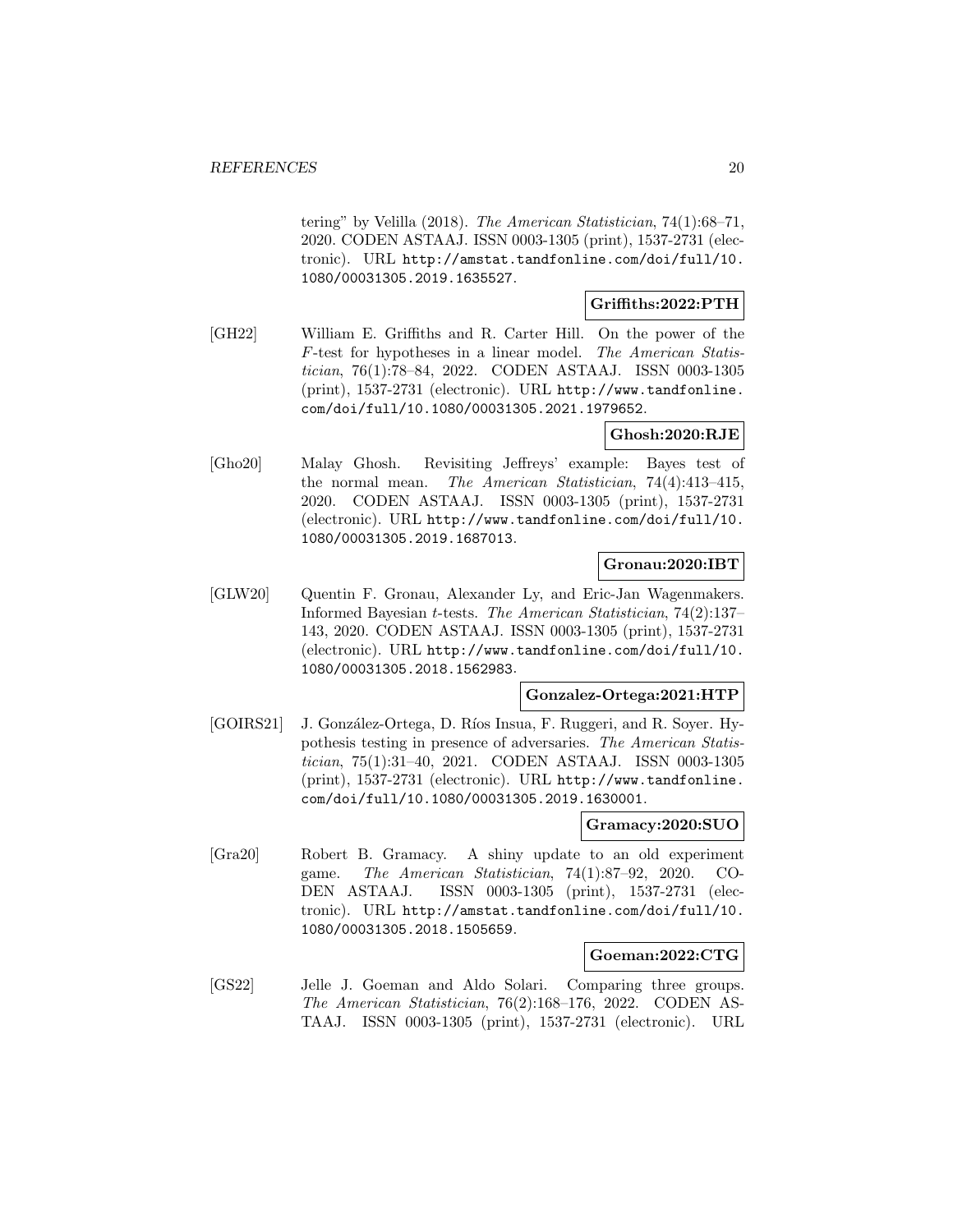http://www.tandfonline.com/doi/full/10.1080/00031305. 2021.2002188.

#### **Gajewski:2022:LEC**

[GWJ22] Byron J. Gajewski, Jo A. Wick, and Truman J. Milling Jr. Letter to the Editor: A connection between baseball and clinical trials found in "slugging percentage is not a percentage and why that matters". The American Statistician, 76(1):89, 2022. CODEN ASTAAJ. ISSN 0003-1305 (print), 1537-2731 (electronic). URL http://www.tandfonline.com/doi/full/10. 1080/00031305.2021.1990128.

#### **Hanley:2020:LWF**

[Han20] James A. Hanley. Lest we forget: U.S. Selective Service Lotteries, 1917–2019. The American Statistician, 74(2):197–206, 2020. CODEN ASTAAJ. ISSN 0003-1305 (print), 1537-2731 (electronic). URL http://www.tandfonline.com/doi/full/10. 1080/00031305.2019.1699444.

### **Harville:2022:BIU**

[Har22] David A. Harville. Bayesian inference is unaffected by selection: Fact or fiction? The American Statistician, 76(1):22–28, 2022. CODEN ASTAAJ. ISSN 0003-1305 (print), 1537-2731 (electronic). URL http://www.tandfonline.com/doi/full/10. 1080/00031305.2020.1858963.

## **Hering:2021:IRS**

[HDM21] Amanda S. Hering, Luke Durell, and Grant Morgan. Illustrating randomness in statistics courses with spatial experiments. The American Statistician, 75(3):343–353, 2021. CO-DEN ASTAAJ. ISSN 0003-1305 (print), 1537-2731 (electronic). URL http://www.tandfonline.com/doi/full/10. 1080/00031305.2020.1871070.

#### **Higgins:2021:OEM**

[HHL21] James J. Higgins, Michael J. Higgins, and Jinguang Lin. From one environment to many: The problem of replicability of statistical inferences. The American Statistician, 75(3):334–342, 2021. CODEN ASTAAJ. ISSN 0003-1305 (print), 1537-2731 (electronic). URL http://www.tandfonline.com/doi/full/10. 1080/00031305.2020.1829047.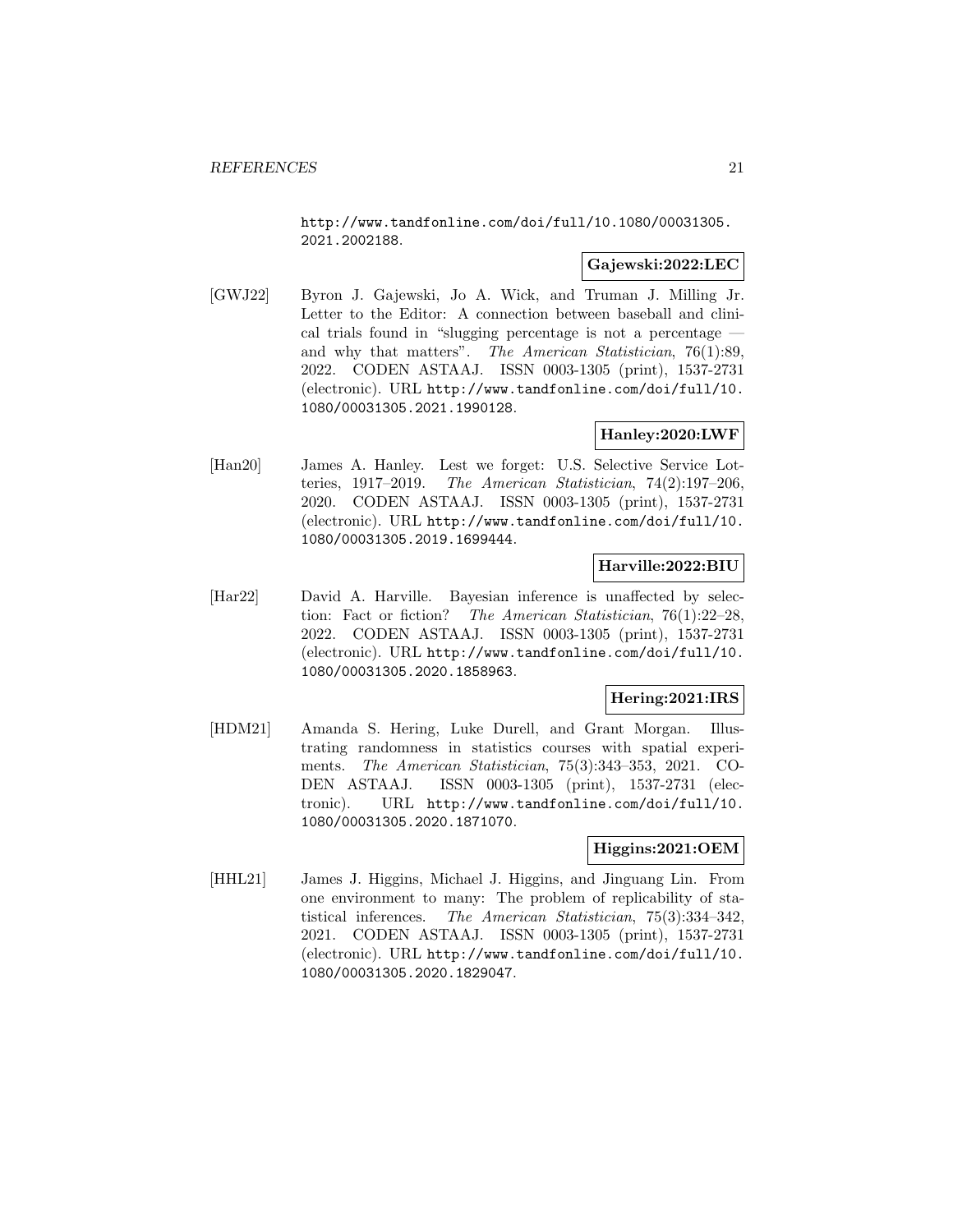#### **Hooten:2021:MRB**

[HJB21] Mevin B. Hooten, Devin S. Johnson, and Brian M. Brost. Making recursive Bayesian inference accessible. The American Statistician, 75(2):185–194, 2021. CODEN ASTAAJ. ISSN 0003-1305 (print), 1537-2731 (electronic). URL http://www.tandfonline. com/doi/full/10.1080/00031305.2019.1665584.

## **Hu:2020:IEC**

[HJQ20a] Xinjie Hu, Aekyung Jung, and Gengsheng Qin. Interval estimation for the correlation coefficient. The American Statistician, 74 (1):29–36, 2020. CODEN ASTAAJ. ISSN 0003-1305 (print), 1537- 2731 (electronic). URL http://amstat.tandfonline.com/doi/ full/10.1080/00031305.2018.1437077. See comment [KX20] and response [HJQ20b].

## **Hu:2020:RLE**

[HJQ20b] Xinjie Hu, Aekyung Jung, and Gengsheng Qin. A response to the letter to the Editor on "Interval Estimation for the Correlation Coefficient," The American Statistician, 74:1, 29-36: Comment by Krishnamoorthy and Xia. The American Statistician, 74(4): 419, 2020. CODEN ASTAAJ. ISSN 0003-1305 (print), 1537-2731 (electronic). URL http://www.tandfonline.com/doi/full/10. 1080/00031305.2020.1827032. See [HJQ20a, KX20].

#### **Habiger:2022:PPR**

[HL22] Joshua Habiger and Ye Liang. Publication policies for replicable research and the community-wide false discovery rate. The American Statistician, 76(2):131–141, 2022. CODEN ASTAAJ. ISSN 0003-1305 (print), 1537-2731 (electronic). URL http: //www.tandfonline.com/doi/full/10.1080/00031305.2021. 1999857.

#### **Hoaglin:2020:LED**

[Hoa20] David C. Hoaglin. Letter to the Editor: Did Phlegon actually use a stem-and-leaf display? The American Statistician, 74(2): 211, 2020. CODEN ASTAAJ. ISSN 0003-1305 (print), 1537-2731 (electronic). URL http://www.tandfonline.com/doi/full/10. 1080/00031305.2020.1721329.

#### **Hofert:2021:RNG**

[Hof21] Marius Hofert. Random number generators produce collisions: Why, how many and more. The American Statistician, 75(4):394– 402, 2021. CODEN ASTAAJ. ISSN 0003-1305 (print), 1537-2731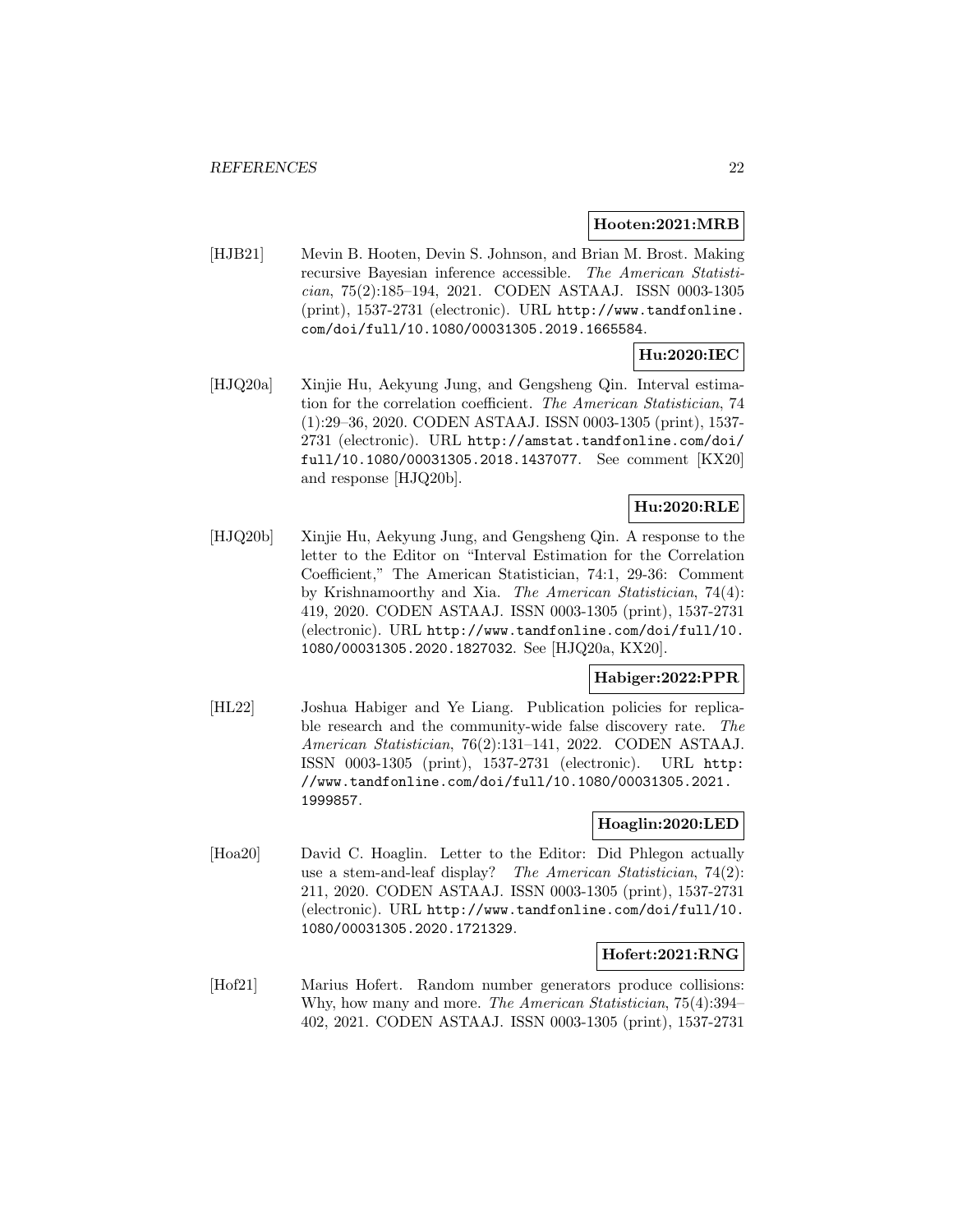(electronic). URL http://www.tandfonline.com/doi/full/10. 1080/00031305.2020.1782261.

#### **Johnson:2020:HDS**

[JDC20] Tim Johnson, Christopher T. Dawes, and Dalton Conley. How does a statistician raise an army? The time when John W. Tukey, a team of luminaries, and a statistics graduate student repaired the Vietnam Selective Service Lotteries. The American Statistician, 74(2):190–196, 2020. CODEN ASTAAJ. ISSN 0003-1305 (print), 1537-2731 (electronic). URL http://www.tandfonline. com/doi/full/10.1080/00031305.2019.1677267.

## **Johnson:2020:BRR**

[Joh20] Paul Johnson. Book review: R Markdown: The Definitive Guide, Yihui Xie, J. J. Allaire, and Garrett Grolemund. Boca Raton, FL: Chapman & Hall/CRC Press, 2018, xxxiv + 303 pp.,  $$38.95(P)$ , ISBN: 978-1-138-35933-8. The American Statistician, 74(2):209– 210, 2020. CODEN ASTAAJ. ISSN 0003-1305 (print), 1537-2731 (electronic). URL http://www.tandfonline.com/doi/full/10. 1080/00031305.2020.1745577.

#### **Jiang:2021:SEM**

[JSHZ21] Wei Jiang, Shuang Song, Lin Hou, and Hongyu Zhao. A set of efficient methods to generate high-dimensional binary data with specified correlation structures. The American Statistician, 75(3):310– 322, 2021. CODEN ASTAAJ. ISSN 0003-1305 (print), 1537-2731 (electronic). URL http://www.tandfonline.com/doi/full/10. 1080/00031305.2020.1816213.

#### **Kranker:2021:IEE**

[KBF21] Keith Kranker, Laura Blue, and Lauren Vollmer Forrow. Improving effect estimates by limiting the variability in inverse propensity score weights. The American Statistician, 75(3):276–287, 2021. CODEN ASTAAJ. ISSN 0003-1305 (print), 1537-2731 (electronic). URL http://www.tandfonline.com/doi/full/10. 1080/00031305.2020.1737229.

#### **Kunzmann:2021:RBP**

[KGL<sup>+</sup>21] Kevin Kunzmann, Michael J. Grayling, Kim May Lee, David S. Robertson, Kaspar Rufibach, and James M. S. Wason. A review of Bayesian perspectives on sample size derivation for confirmatory trials. The American Statistician, 75(4):424–432, 2021. CODEN ASTAAJ. ISSN 0003-1305 (print), 1537-2731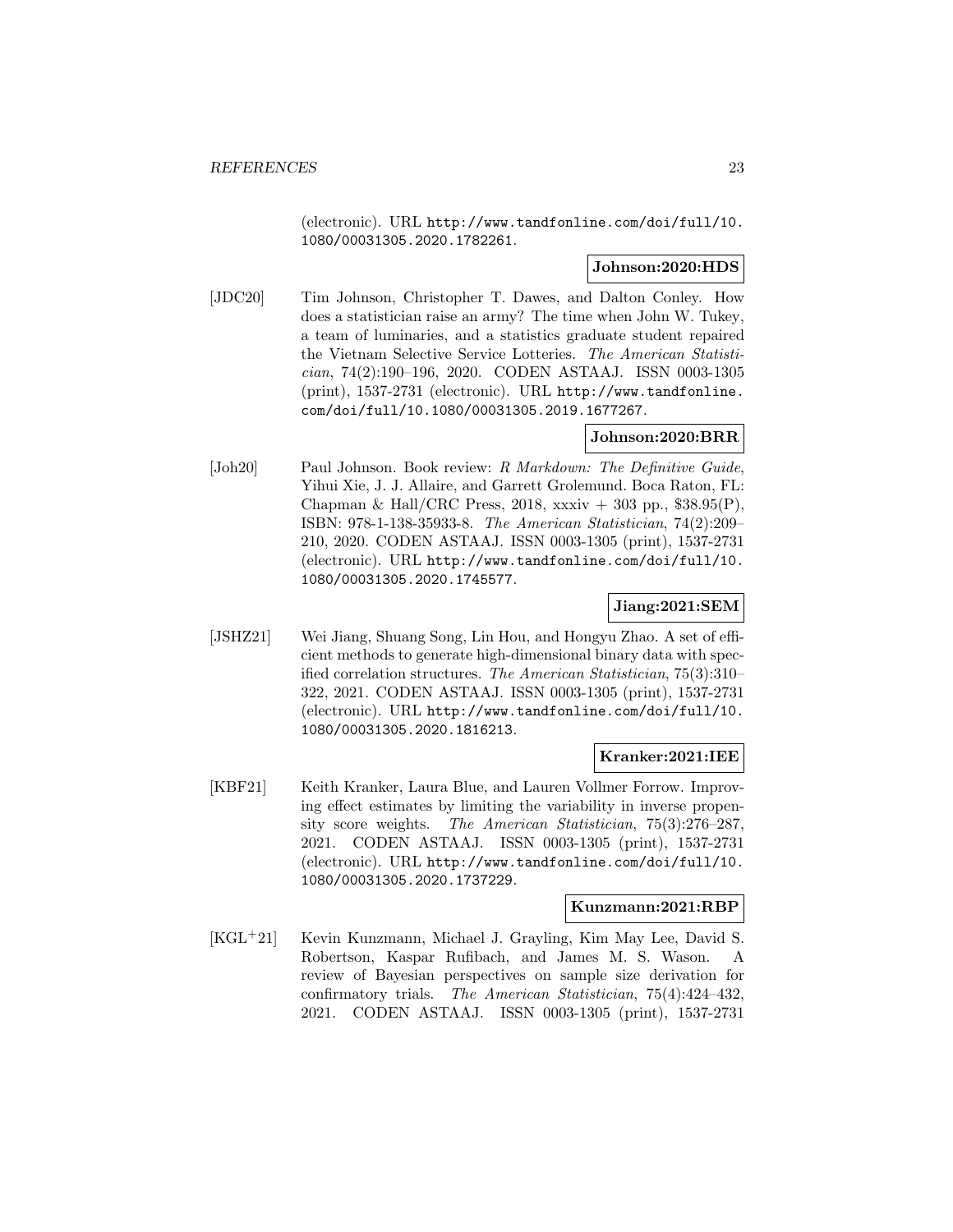(electronic). URL http://www.tandfonline.com/doi/full/10. 1080/00031305.2021.1901782.

#### **Kim:2020:DTH**

[Kim20a] Jae H. Kim. Decision-theoretic hypothesis testing: A primer with R package OptSig. The American Statistician, 74(4):370– 379, 2020. CODEN ASTAAJ. ISSN 0003-1305 (print), 1537-2731 (electronic). URL http://www.tandfonline.com/doi/full/10. 1080/00031305.2020.1750484.

#### **Kim:2020:BRP**

[Kim20b] Yongdai Kim. Book review: The 9 Pitfalls of Data Science, by Gary Smith and Jay Cordes. Oxford, United Kingdom: Oxford University Press, 2019,  $v + 256$  pp., \$32.95(H), ISBN: 978-0-19-884439-6. The American Statistician, 74(3):307, 2020. CODEN ASTAAJ. ISSN 0003-1305 (print), 1537-2731 (electronic). URL http://www.tandfonline.com/doi/full/10. 1080/00031305.2020.1790216.

#### **Kapelner:2021:HOD**

[KKS<sup>+</sup>21] Adam Kapelner, Abba M. Krieger, Michael Sklar, Uri Shalit, and David Azriel. Harmonizing optimized designs with classic randomization in experiments. The American Statistician, 75(2):195– 206, 2021. CODEN ASTAAJ. ISSN 0003-1305 (print), 1537-2731 (electronic). URL http://www.tandfonline.com/doi/full/10. 1080/00031305.2020.1717619.

## **Kane:2020:NAS**

[KM20] Andrew Kane and Abhyuday Mandal. A new analysis strategy for designs with complex aliasing. The American Statistician, 74(3):274–281, 2020. CODEN ASTAAJ. ISSN 0003-1305 (print), 1537-2731 (electronic). URL http://www.tandfonline. com/doi/full/10.1080/00031305.2019.1585287.

#### **Karanevich:2021:OSS**

[KMG<sup>+</sup>21] Alex Karanevich, Richard Meier, Stefan Graw, Anna McGlothlin, and Byron Gajewski. Optimizing sample size allocation and power in a Bayesian two-stage drop-the-losers design. The American Statistician, 75(1):66–75, 2021. CODEN ASTAAJ. ISSN 0003-1305 (print), 1537-2731 (electronic). URL http: //www.tandfonline.com/doi/full/10.1080/00031305.2019. 1610065.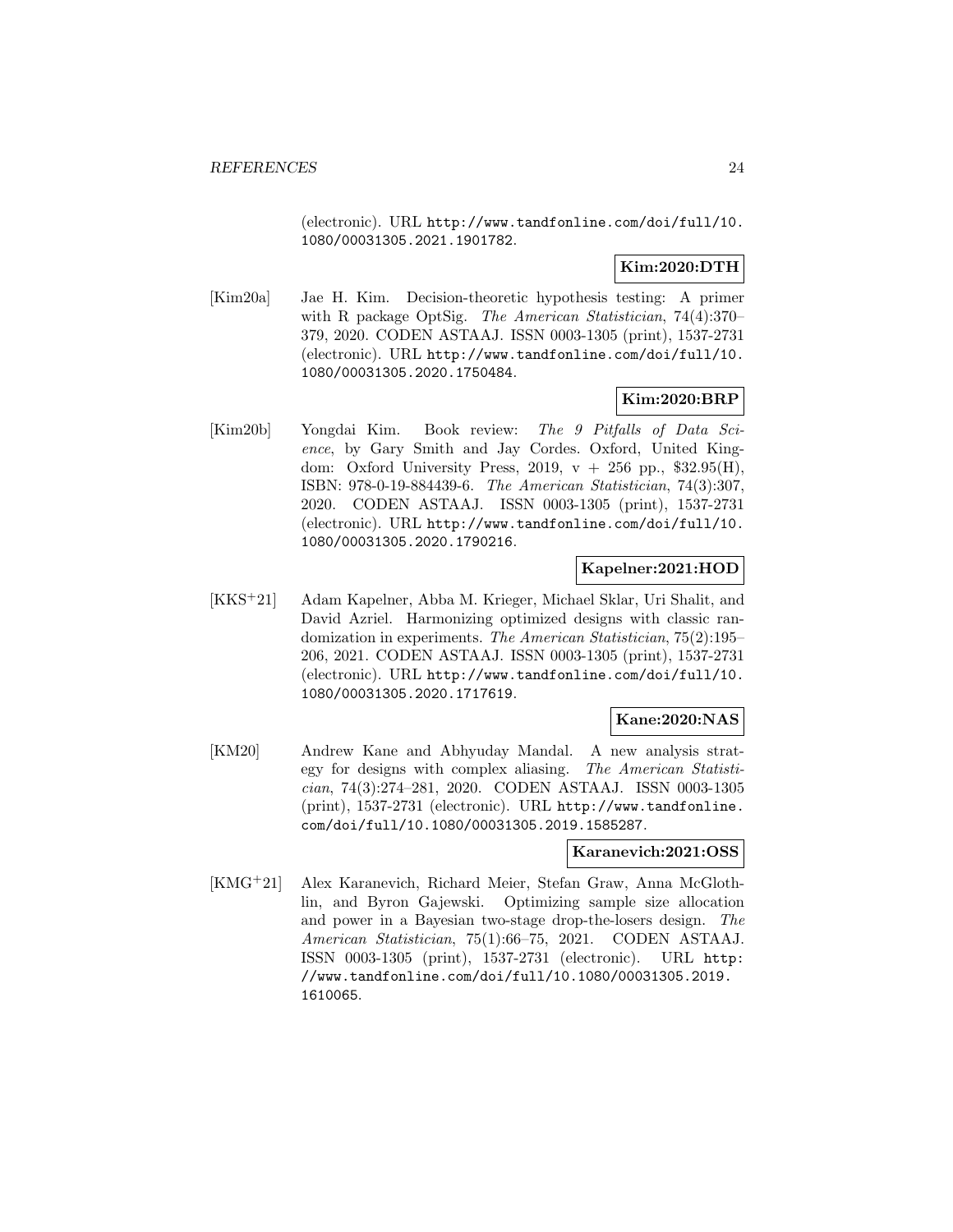#### **Knudson:2021:BRM**

[Knu21] Christina P. Knudson. Book review:  $x + y$ : A Mathematician's Manifesto for Rethinking Gender, by Eugenia Cheng. New York: Basic Books, 2020, x + 272 pp., \$28.00 (hardback), ISBN: 978-1-5416-4650-6. The American Statistician, 75(2):232–233, 2021. CODEN ASTAAJ. ISSN 0003-1305 (print), 1537-2731 (electronic). URL http://www.tandfonline.com/doi/full/10. 1080/00031305.2021.1907998.

#### **Kozubowski:2020:GMR**

[KP20] Tomasz J. Kozubowski and Krzysztof Podgórski. Gaussian mixture representation of the Laplace distribution revisited: Bibliographical connections and extensions. The American Statistician, 74(4):407–412, 2020. CODEN ASTAAJ. ISSN 0003-1305 (print), 1537-2731 (electronic). URL http://www.tandfonline. com/doi/full/10.1080/00031305.2019.1630000.

## **Kross:2020:DDS**

[KPC<sup>+</sup>20] Sean Kross, Roger D. Peng, Brian S. Caffo, Ira Gooding, and Jeffrey T. Leek. The democratization of data science education. The American Statistician, 74(1):1–7, 2020. CO-DEN ASTAAJ. ISSN 0003-1305 (print), 1537-2731 (electronic). URL http://amstat.tandfonline.com/doi/full/10. 1080/00031305.2019.1668849.

### **Keele:2021:CCP**

[KS21] Luke Keele and Dylan S. Small. Comparing covariate prioritization via matching to machine learning methods for causal inference using five empirical applications. The American Statistician, 75(4):355–363, 2021. CODEN ASTAAJ. ISSN 0003-1305 (print), 1537-2731 (electronic). URL http://www.tandfonline. com/doi/full/10.1080/00031305.2020.1867638.

#### **Kvam:2021:PRA**

[Kva21] Paul Kvam. The price is right: Analyzing bidding behavior on contestants' row. The American Statistician, 75(1):15–22, 2021. CODEN ASTAAJ. ISSN 0003-1305 (print), 1537-2731 (electronic). URL http://www.tandfonline.com/doi/full/10. 1080/00031305.2019.1592782.

## **Krishnamoorthy:2020:LEX**

[KX20] Kalimuthu Krishnamoorthy and Yanping Xia. Letters to the editor: Xinjie Hu, Aekyung Jung, and Gengsheng Qin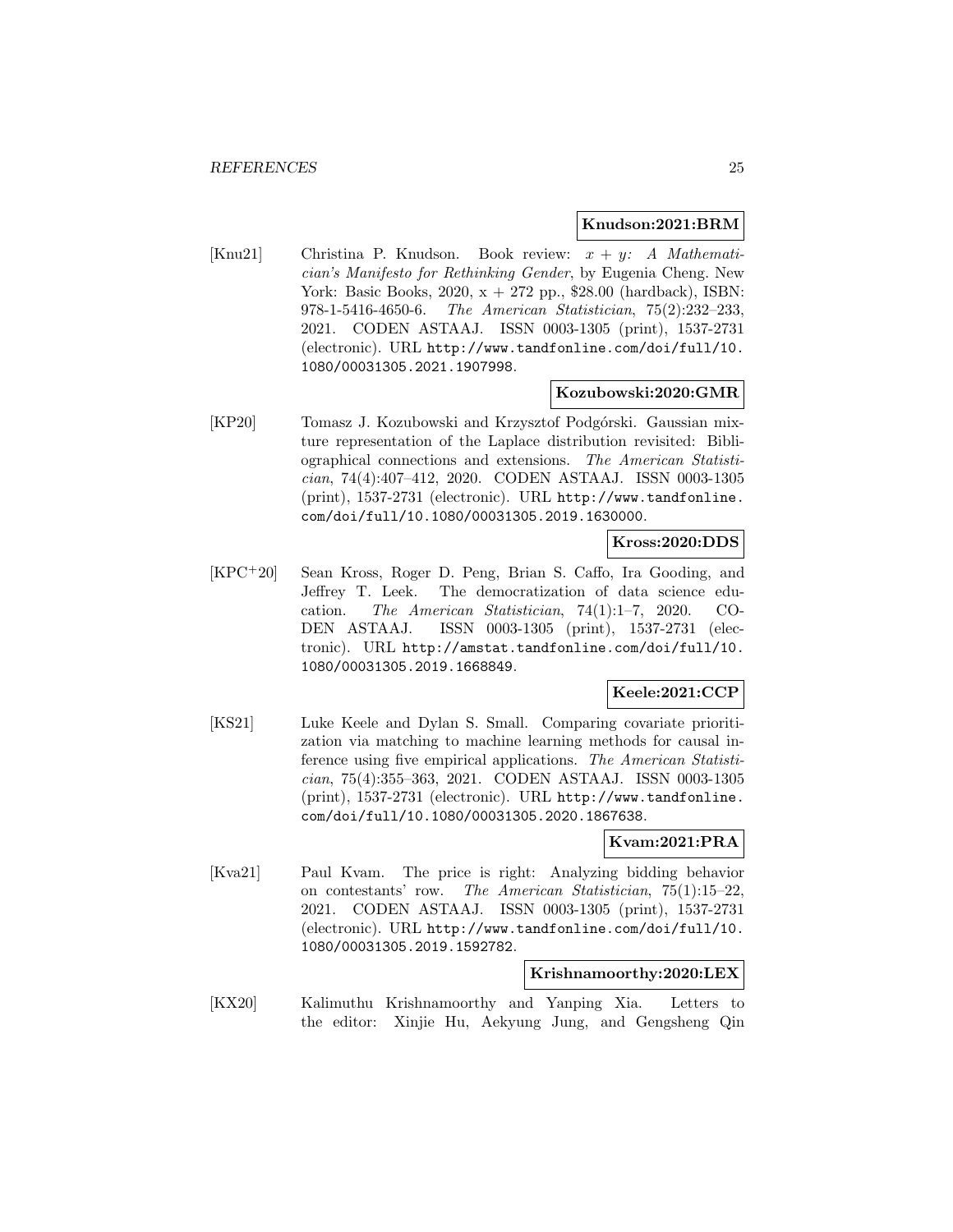(2020), "Interval Estimation for the Correlation Coefficient," The American Statistician, **74**:1, 29–36: Comment by Krishnamoorthy and Xia. The American Statistician, 74(4):418, 2020. CODEN ASTAAJ. ISSN 0003-1305 (print), 1537-2731 (electronic). URL http://www.tandfonline.com/doi/full/10. 1080/00031305.2020.1829048. See [HJQ20a, HJQ20b].

#### **Liao:2021:RPB**

[LBM21] J. G. Liao, Arthur Berg, and Timothy L. McMurry. A robustified posterior for Bayesian inference on a large number of parallel effects. The American Statistician, 75(2):145–151, 2021. CODEN ASTAAJ. ISSN 0003-1305 (print), 1537-2731 (electronic). URL http://www.tandfonline.com/doi/full/10. 1080/00031305.2019.1701549.

## **Lee:2022:CPC**

[LBV<sup>+</sup>22] Shing Lee, Emilia Bagiella, Roger Vaughan, Usha Govindarajulu, Paul Christos, Denise Esserman, Hua Zhong, and Mimi Kim. COVID-19 pandemic as a change agent in the structure and practice of statistical consulting centers. The American Statistician, 76(2):152–158, 2022. CODEN ASTAAJ. ISSN 0003-1305 (print), 1537-2731 (electronic). URL http://www.tandfonline. com/doi/full/10.1080/00031305.2021.2023045.

## **Loux:2021:APE**

[LD21] Travis Loux and Orlando Davy. Adjusting published estimates for exploratory biases using the truncated normal distribution. The American Statistician, 75(3):294–299, 2021. CODEN ASTAAJ. ISSN 0003-1305 (print), 1537-2731 (electronic). URL http://www.tandfonline.com/doi/full/10. 1080/00031305.2020.1775700.

## **Lee:2021:BRB**

[Lee21] Youjin Lee. Book review: Beyond Multiple Linear Regression: Applied Generalized Linear Models and Multilevel Models in R, by Paul Roback and Julie Legler. Boca Raton, FL: Chapman & Hall/CRC Press, 2020  $(H)/2021$  (e-book), xvii + 418 pp., \$99.95 (H/e-book), ISBN: 978-1-4398-8538-3 (H), 978- 0-429-06666-5 (e-book). The American Statistician, 75(4):450– 451, 2021. CODEN ASTAAJ. ISSN 0003-1305 (print), 1537-2731 (electronic). URL http://www.tandfonline.com/doi/full/10. 1080/00031305.2021.1985862.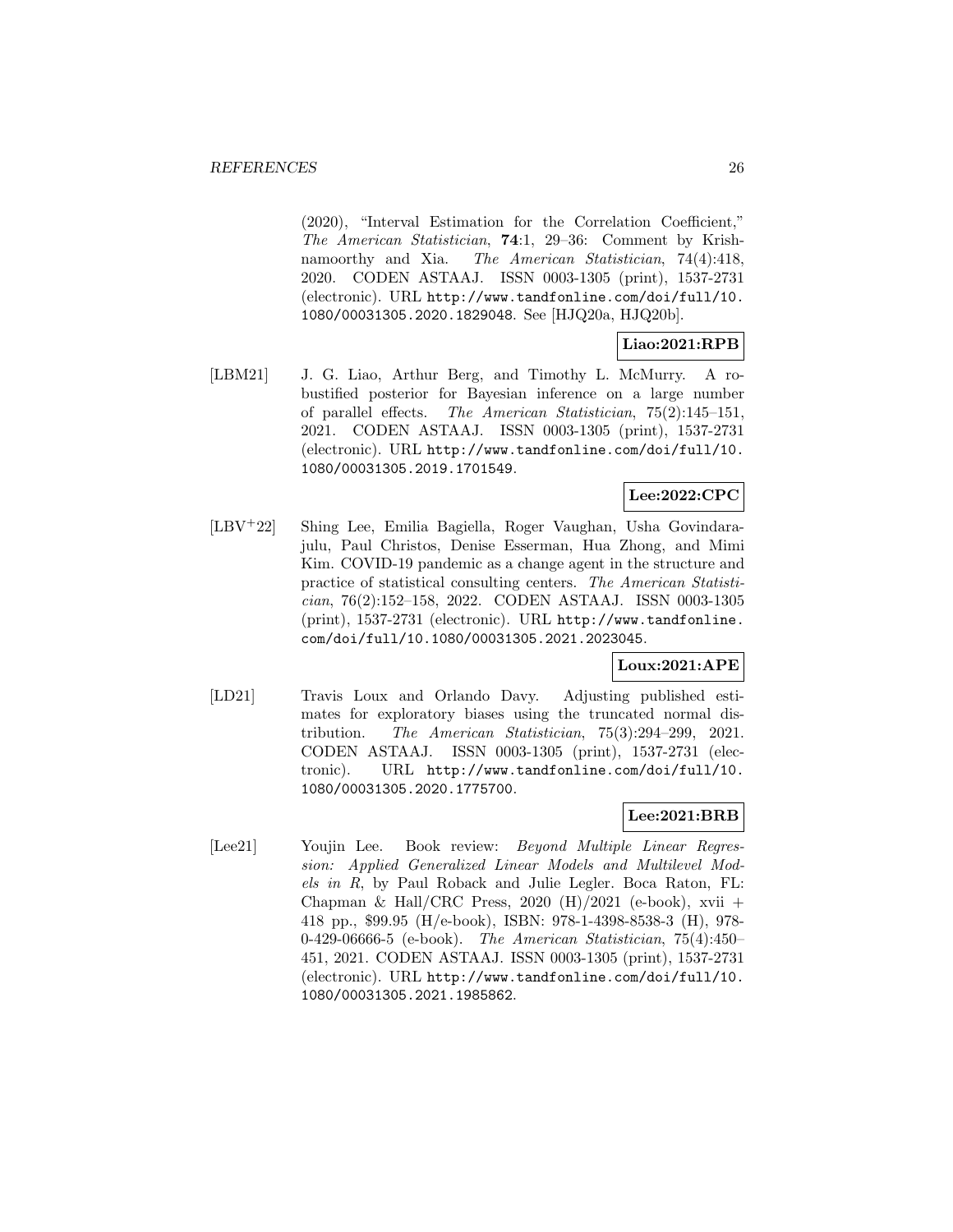#### **Lavine:2021:IOC**

[LH21] Michael Lavine and Jim Hodges. Intuition for an old curiosity and an implication for MCMC. The American Statistician, 75(1): 1–6, 2021. CODEN ASTAAJ. ISSN 0003-1305 (print), 1537-2731 (electronic). URL http://www.tandfonline.com/doi/full/10. 1080/00031305.2018.1518267.

## **Li:2022:BAI**

[Li22] Qiwei Li. Bayesian analysis of infectious diseases: COVID-19 and beyond. The American Statistician, 76(2):199, 2022. CODEN ASTAAJ. ISSN 0003-1305 (print), 1537-2731 (electronic). URL http://www.tandfonline.com/doi/full/10. 1080/00031305.2022.2054625.

## **Ligtvoet:2021:EBF**

[Lig21] Rudy Ligtvoet. Exact Bayes factors for the comparison of multinomial distributions. The American Statistician, 75(1):7-14, 2021. CODEN ASTAAJ. ISSN 0003-1305 (print), 1537-2731 (electronic). URL http://www.tandfonline.com/doi/full/10. 1080/00031305.2019.1575773.

## **Li:2020:MSS**

[LJ20] Wen Li and Thomas O. Jemielita. Mathematical and statistical skills in the biopharmaceutical industry: A pragmatic approach. The American Statistician, 74(4):416–417, 2020. CODEN ASTAAJ. ISSN 0003-1305 (print), 1537-2731 (electronic). URL http://www.tandfonline.com/doi/full/10. 1080/00031305.2020.1831806.

## **Lee:2020:TRL**

[LL20] Mintaek Lee and Jaechoul Lee. Trend and return level of extreme snow events in New York City. The American Statistician, 74(3):282–293, 2020. CODEN ASTAAJ. ISSN 0003-1305 (print), 1537-2731 (electronic). URL http://www.tandfonline. com/doi/full/10.1080/00031305.2019.1592780.

## **Liao:2021:CCB**

[LMB21] J. G. Liao, Vishal Midya, and Arthur Berg. Connecting and contrasting the Bayes factor and a modified ROPE procedure for testing interval null hypotheses. The American Statistician, 75(3):256–264, 2021. CODEN ASTAAJ. ISSN 0003-1305 (print), 1537-2731 (electronic). URL http://www.tandfonline. com/doi/full/10.1080/00031305.2019.1701550.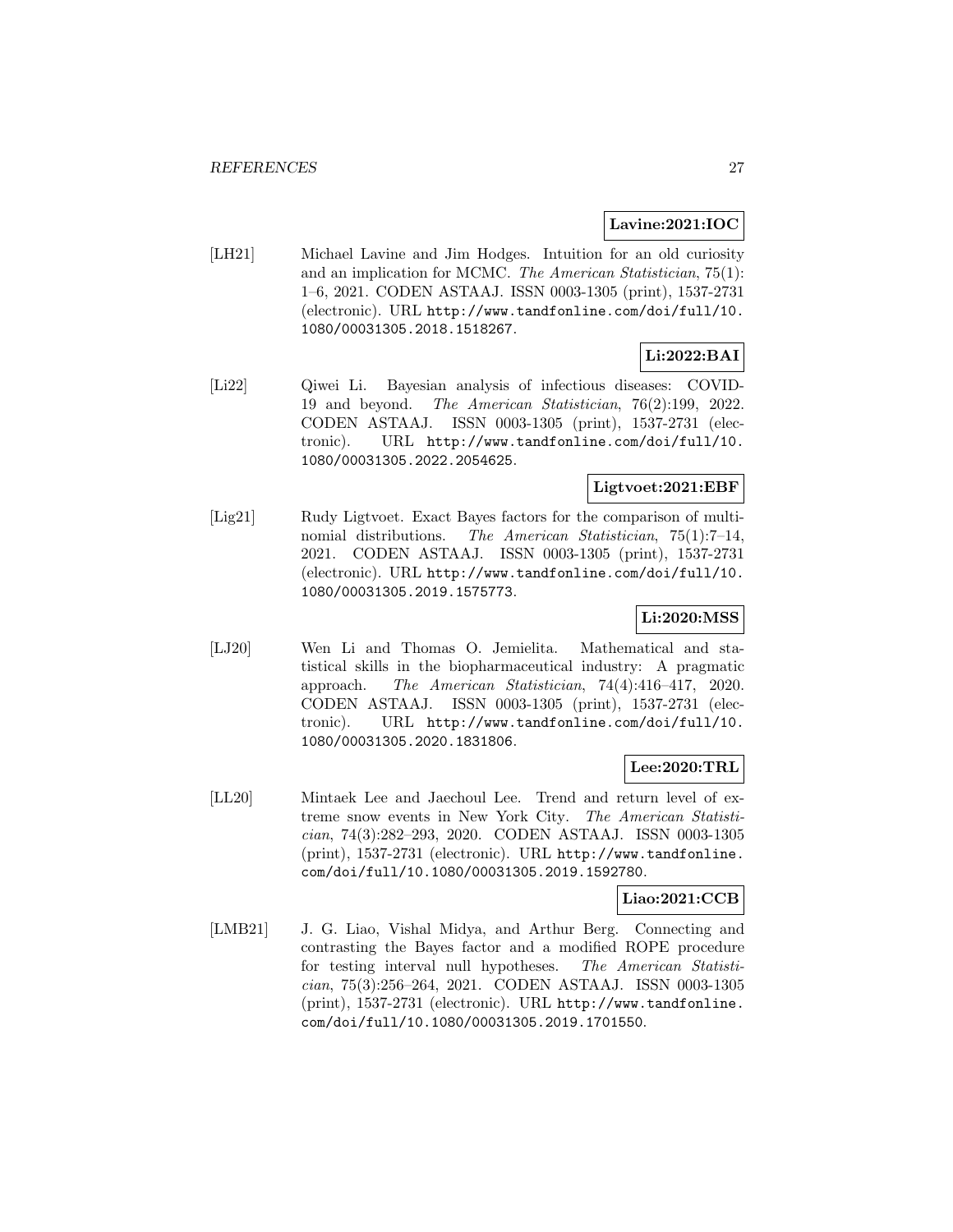## **Lott:2020:WCI**

[LR20] Anne Lott and Jerome P. Reiter. Wilson confidence intervals for binomial proportions with multiple imputation for missing data. The American Statistician, 74(2):109–115, 2020. CODEN ASTAAJ. ISSN 0003-1305 (print), 1537-2731 (electronic). URL http://www.tandfonline.com/doi/full/10. 1080/00031305.2018.1473796.

## **Lund:2020:BRT**

[Lun20] Robert B. Lund. Book review: Time Series: A Data Analysis Approach Using R, Robert H. Shumway and David S. Stoffer. Boca Raton, FL: Chapman & Hall/CRC Press, 2019, xii  $+ 259$  pp., \$79.95(H), ISBN: 978-0-367-22109-6. The American Statistician, 74(3):312, 2020. CODEN ASTAAJ. ISSN 0003-1305 (print), 1537-2731 (electronic). URL http://www.tandfonline. com/doi/full/10.1080/00031305.2020.1790221.

## **Leng:2020:CRC**

[LZ20] Ling Leng and Wei Zhu. Compound regression and constrained regression: Nonparametric regression frameworks for EIV models. The American Statistician, 74(3):226–232, 2020. CODEN ASTAAJ. ISSN 0003-1305 (print), 1537-2731 (electronic). URL http://www.tandfonline.com/doi/full/10. 1080/00031305.2018.1556734.

## **LaHaye:2021:LCC**

[LZ21] Roberta La Haye and Petr Zizler. The Lorenz curve in the classroom. The American Statistician, 75(2):217–225, 2021. CODEN ASTAAJ. ISSN 0003-1305 (print), 1537-2731 (electronic). URL http://www.tandfonline.com/doi/full/10. 1080/00031305.2020.1822916.

#### **Mandel:2020:SUM**

[Man20] Micha Mandel. The scaled uniform model revisited. The American Statistician, 74(1):98–100, 2020. CODEN ASTAAJ. ISSN 0003-1305 (print), 1537-2731 (electronic). URL http:// amstat.tandfonline.com/doi/full/10.1080/00031305.2019. 1604431. See comment [Tar20].

#### **MacDonald:2020:TSM**

[MB20] Iain L. MacDonald and Feroz Bhamani. A time-series model for underdispersed or overdispersed counts. The American Statistician, 74(4):317–328, 2020. CODEN ASTAAJ. ISSN 0003-1305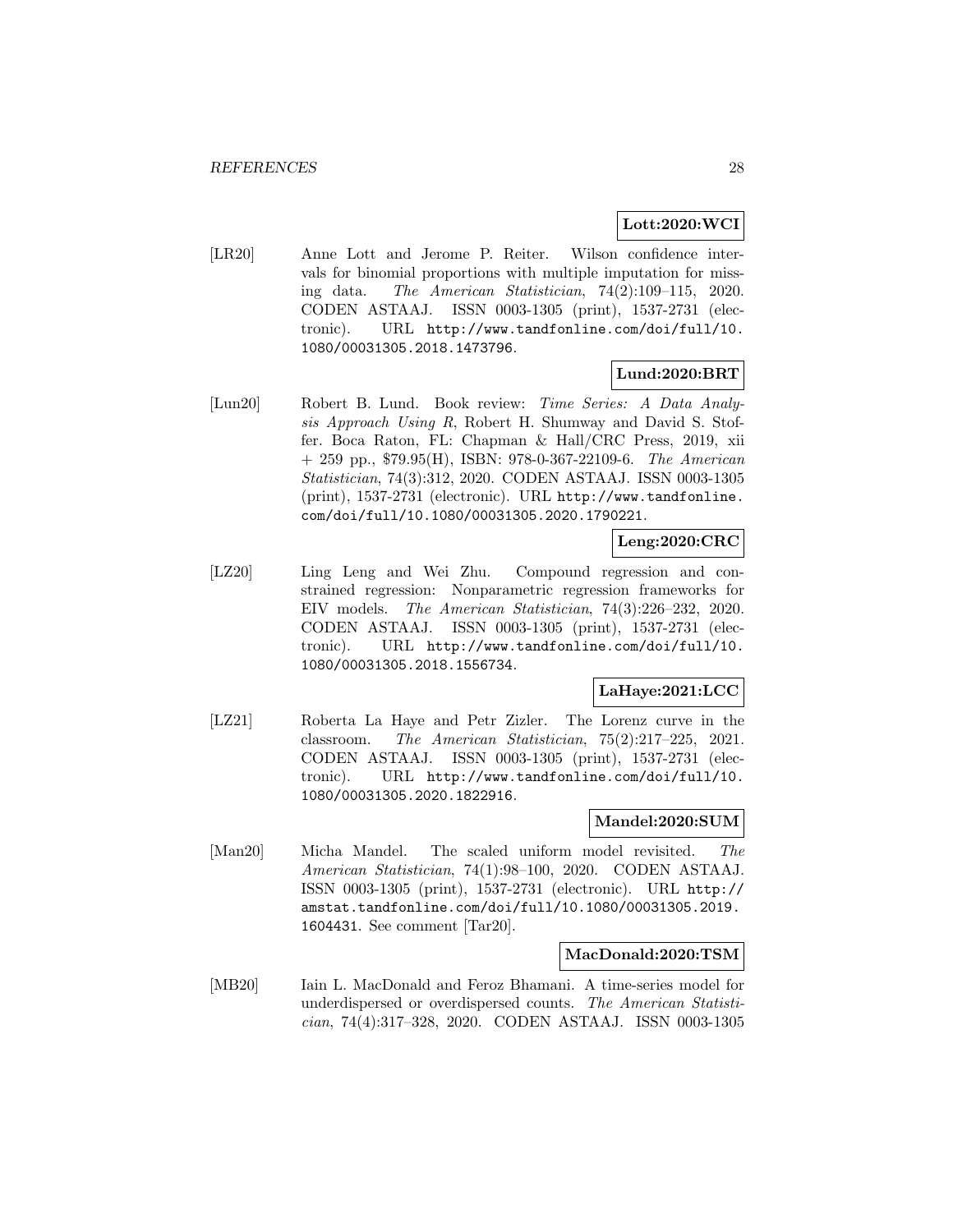(print), 1537-2731 (electronic). URL http://www.tandfonline. com/doi/full/10.1080/00031305.2018.1505656.

#### **McIntosh:2022:CSS**

[McI22] Matthew J. McIntosh. Calculating sample size for Follmann's simple multivariate test for one-sided alternatives. The American Statistician, 76(1):16–21, 2022. CODEN ASTAAJ. ISSN 0003-1305 (print), 1537-2731 (electronic). URL http: //www.tandfonline.com/doi/full/10.1080/00031305.2020. 1787224.

## **Mansor:2020:DDT**

[MGM20] Mahayaudin M. Mansor, David A. Green, and Andrew V. Metcalfe. Detecting directionality in time series. The American Statistician, 74(3):258–266, 2020. CODEN ASTAAJ. ISSN 0003-1305 (print), 1537-2731 (electronic). URL http://www.tandfonline. com/doi/full/10.1080/00031305.2018.1545699.

#### **McCann:2020:DND**

[MH20] Melinda H. McCann and Joshua D. Habiger. The detection of nonnegligible directional effects with associated measures of statistical significance. The American Statistician, 74(3):213–217, 2020. CODEN ASTAAJ. ISSN 0003-1305 (print), 1537-2731 (electronic). URL http://www.tandfonline.com/doi/full/10. 1080/00031305.2018.1497538. See response [MH21].

#### **McCann:2021:RLE**

[MH21] Melinda H. McCann and Joshua D. Habiger. Response to the letter to the Editor on "The Detection of Nonnegligible Directional Effects With Associated Measures of Statistical Significance," The American Statistician, **74**:3, 213–217: Comment by Roger Berger. The American Statistician, 75(1):116, 2021. CODEN ASTAAJ. ISSN 0003-1305 (print), 1537-2731 (electronic). URL http://www.tandfonline.com/doi/full/10. 1080/00031305.2020.1851766. See [MH20].

#### **Motalebi:2021:HBS**

[MSS21] Narges Motalebi, Nathaniel T. Stevens, and Stefan H. Steiner. Hurdle blockmodels for sparse network modeling. The American Statistician, 75(4):383–393, 2021. CODEN ASTAAJ. ISSN 0003-1305 (print), 1537-2731 (electronic). URL http: //www.tandfonline.com/doi/full/10.1080/00031305.2020. 1865199.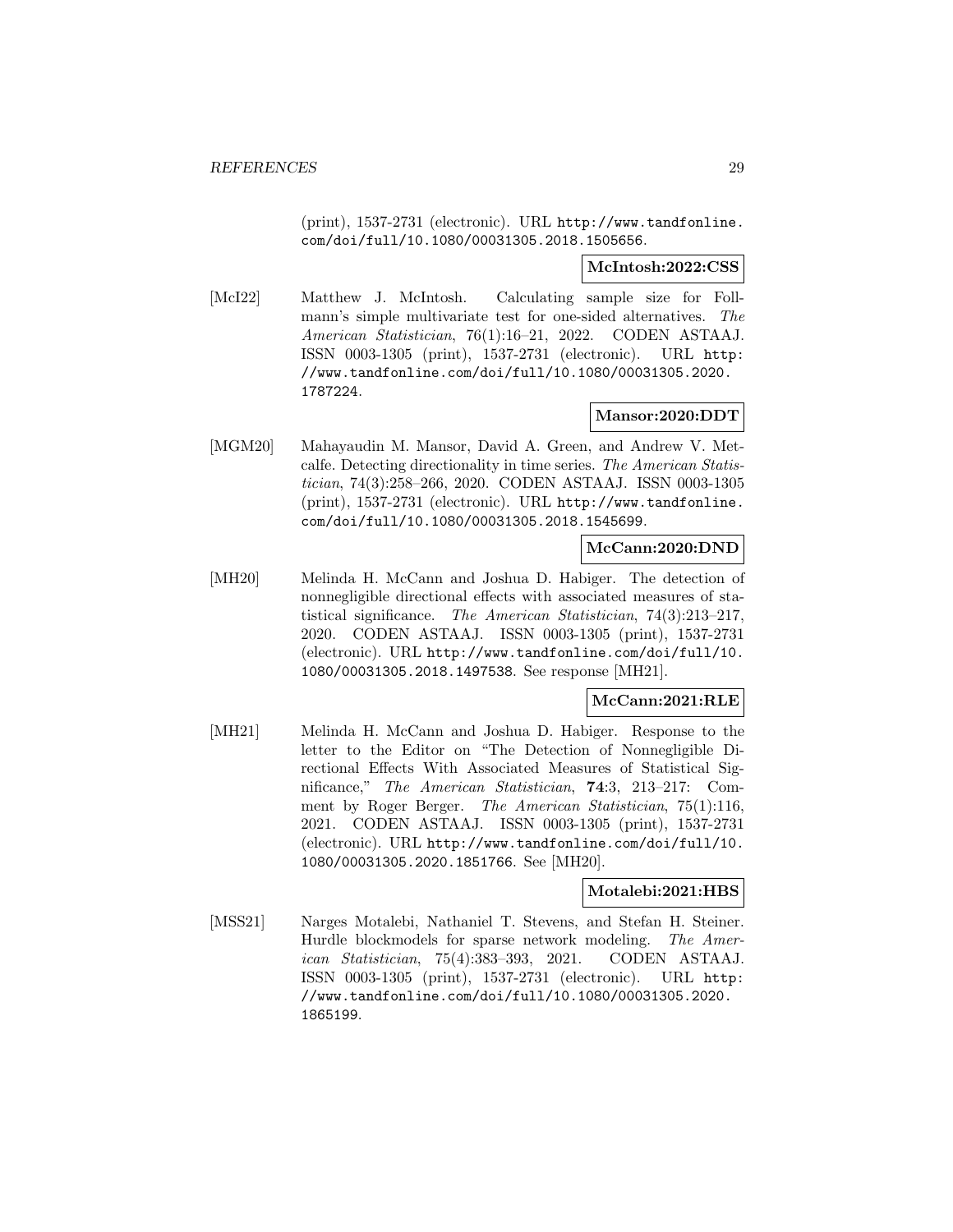#### **Mukhopadhyay:2022:PIM**

[Muk22] Nitis Mukhopadhyay. Pairwise independence may not imply independence: New illustrations and a generalization. The American Statistician, 76(2):184–187, 2022. CODEN ASTAAJ. ISSN 0003-1305 (print), 1537-2731 (electronic). URL http: //www.tandfonline.com/doi/full/10.1080/00031305.2022. 2039763.

#### **Manrique-Vallier:2020:BRC**

[MV20] Daniel Manrique-Vallier. Book review: Capture–Recapture Methods for the Social and Medical Sciences, Dankmar Böhning, Peter G. M. van der Heijden, and John Bunge, eds. Boca Raton, FL: Chapman & Hall/CRC Press, 2017, xxxii + 429 pp.,  $$130.00(H)$ , ISBN: 978-1-4987-4531-4. The American Statistician, 74(2):207– 208, 2020. CODEN ASTAAJ. ISSN 0003-1305 (print), 1537-2731 (electronic). URL http://www.tandfonline.com/doi/full/10. 1080/00031305.2020.1745574.

## **Mulder:2022:GSD**

[MWM22] Joris Mulder, Eric-Jan Wagenmakers, and Maarten Marsman. A generalization of the Savage–Dickey density ratio for testing equality and order constrained hypotheses. The American Statistician, 76(2):102–109, 2022. CODEN ASTAAJ. ISSN 0003-1305 (print), 1537-2731 (electronic). URL http://www.tandfonline. com/doi/full/10.1080/00031305.2020.1799861.

#### **Nethery:2022:SIE**

[NCK<sup>+</sup>22] Rachel C. Nethery, Jarvis T. Chen, Nancy Krieger, Pamela D. Waterman, Emily Peterson, Lance A. Waller, and Brent A. Coull. Statistical implications of endogeneity induced by residential segregation in small-area modeling of health inequities. The American Statistician, 76(2):142–151, 2022. CODEN AS-TAAJ. ISSN 0003-1305 (print), 1537-2731 (electronic). URL http://www.tandfonline.com/doi/full/10.1080/00031305. 2021.2003245.

## **Nguyen:2021:PAM**

[Ngu21] Duy Nguyen. A probabilistic approach to the moments of binomial random variables and application. The American Statistician, 75(1):101–103, 2021. CODEN ASTAAJ. ISSN 0003-1305 (print), 1537-2731 (electronic). URL http://www.tandfonline. com/doi/full/10.1080/00031305.2019.1679257.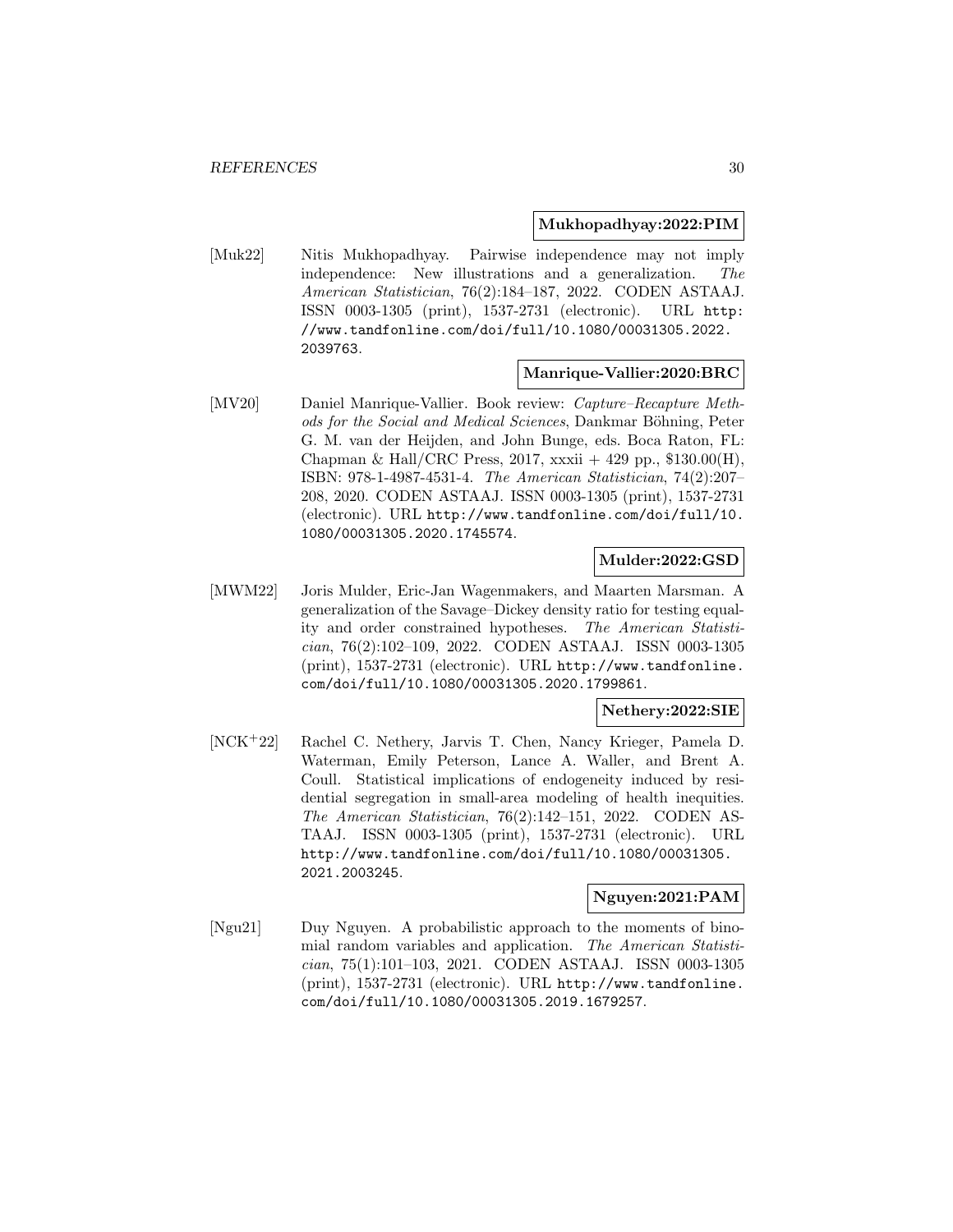## **Ni:2022:BRE**

[Ni22] Yang Ni. Book review: Exploratory Data Analysis with MAT-LAB, 3rd ed., by Wendy L. Martinez, Angel R. Martinez, and Jeffrey L. Solka. The American Statistician, 76(1):85–86, 2022. CODEN ASTAAJ. ISSN 0003-1305 (print), 1537-2731 (electronic). URL http://www.tandfonline.com/doi/full/10. 1080/00031305.2021.2020000.

## **Nassiri:2020:IMI**

[NMVBB20] Vahid Nassiri, Geert Molenberghs, Geert Verbeke, and João Barbosa-Breda. Iterative multiple imputation: A framework to determine the number of imputed datasets. The American Statistician, 74(2):125–136, 2020. CODEN ASTAAJ. ISSN 0003-1305 (print), 1537-2731 (electronic). URL http://www.tandfonline. com/doi/full/10.1080/00031305.2018.1543615.

#### **Ogasawara:2020:SIM**

[Oga20] Haruhiko Ogasawara. Some improvements on Markov's theorem with extensions. The American Statistician, 74(3):218–225, 2020. CODEN ASTAAJ. ISSN 0003-1305 (print), 1537-2731 (electronic). URL http://www.tandfonline.com/doi/full/10. 1080/00031305.2018.1497539.

## **ONeill:2021:COD**

[O'N21] Ben O'Neill. The classical occupancy distribution: Computation and approximation. The American Statistician, 75(4):364– 375, 2021. CODEN ASTAAJ. ISSN 0003-1305 (print), 1537-2731 (electronic). URL http://www.tandfonline.com/doi/full/10. 1080/00031305.2019.1699445.

#### **Park:2020:BRA**

[Par20] Jong Hee Park. Book review: The Art of Statistics: How to Learn From Data, David Spiegelhalter. New York, NY: Basic Books, 2019, xvi + 426 pp., \$32.00(H), ISBN: 978-1-5416- 1851-0. The American Statistician, 74(2):207, 2020. CO-DEN ASTAAJ. ISSN 0003-1305 (print), 1537-2731 (electronic). URL http://www.tandfonline.com/doi/full/10. 1080/00031305.2020.1745572.

#### **Perkovic:2022:BRP**

[Per22] Emilija Perković. Book review: The Phantom Pattern Problem: The Mirage of Big Data, Gary Smith and Jay Cordes. Oxford, United Kingdom: Oxford University Press, 2020, vii + 227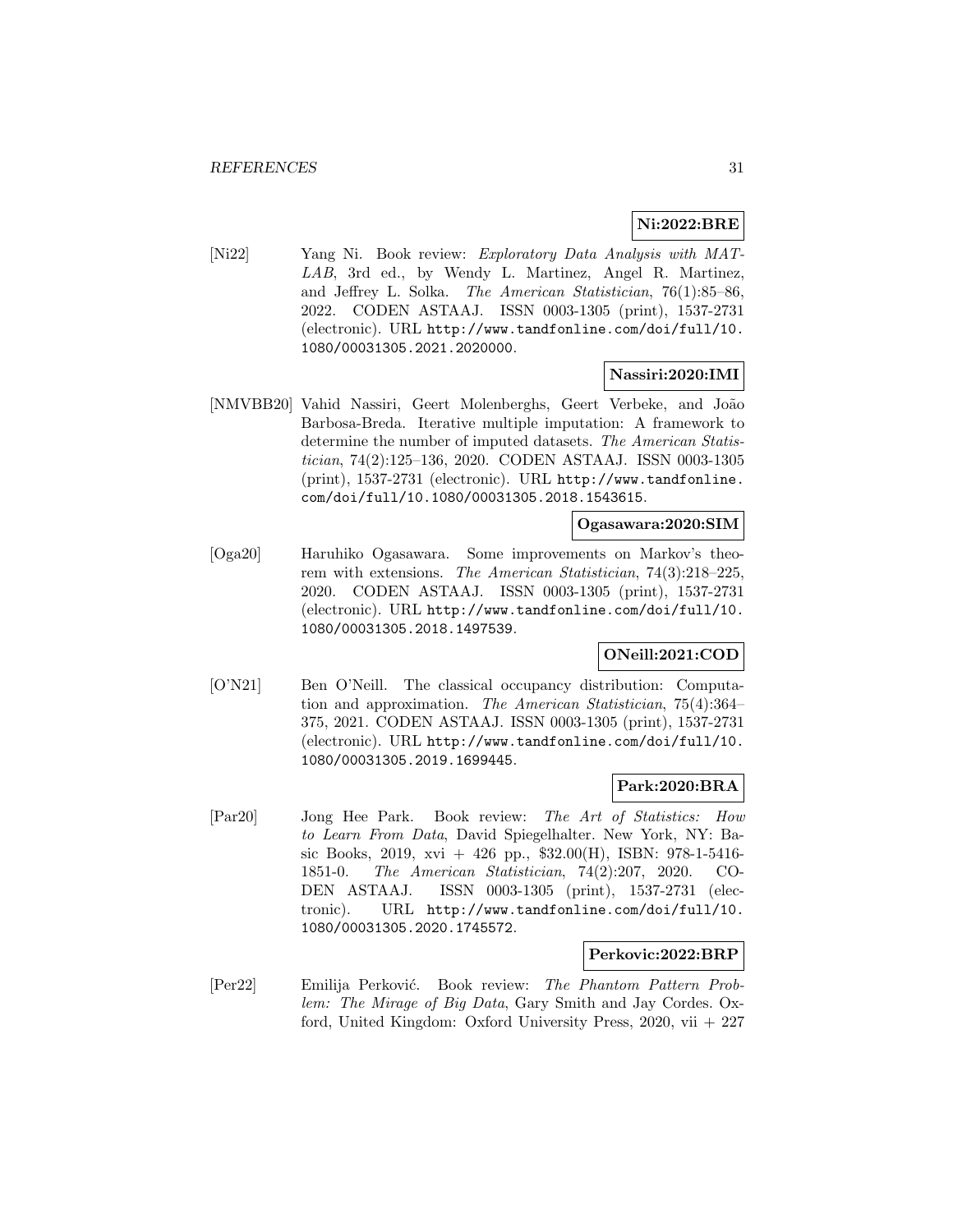pp., \$32.95 (H), ISBN: 978-0-19-886416-5. The American Statistician, 76(1):86–87, 2022. CODEN ASTAAJ. ISSN 0003-1305 (print), 1537-2731 (electronic). URL http://www.tandfonline. com/doi/full/10.1080/00031305.2021.2020002.

#### **Peskun:2020:TTV**

[Pes20] Peter H. Peskun. Two-tailed p -values and coherent measures of evidence. The American Statistician, 74(1):80–86, 2020. CODEN ASTAAJ. ISSN 0003-1305 (print), 1537-2731 (electronic). URL http://amstat.tandfonline.com/doi/full/10. 1080/00031305.2018.1475304.

#### **Presnell:2022:GDC**

[Pre22] Brett Presnell. A geometric derivation of the Cantor distribution. The American Statistician, 76(1):73–77, 2022. CO-DEN ASTAAJ. ISSN 0003-1305 (print), 1537-2731 (electronic). URL http://www.tandfonline.com/doi/full/10. 1080/00031305.2021.1905062.

## **Papadopoulos:2021:DHH**

[PS21] Alecos Papadopoulos and Roland B. Stark. Does home health care increase the probability of 30-day hospital readmissions? Interpreting coefficient sign reversals, or their absence, in binary logistic regression analysis. The American Statistician, 75(2):173– 184, 2021. CODEN ASTAAJ. ISSN 0003-1305 (print), 1537-2731 (electronic). URL http://www.tandfonline.com/doi/full/10. 1080/00031305.2019.1704873.

## **Peng:2021:OBT**

[PW21] Bo Peng and Min Wang. Objective Bayesian testing for the correlation coefficient under divergence-based priors. The American Statistician, 75(1):41–51, 2021. CODEN ASTAAJ. ISSN 0003-1305 (print), 1537-2731 (electronic). URL http: //www.tandfonline.com/doi/full/10.1080/00031305.2019. 1677266.

#### **Qiu:2020:BDS**

[Qiu20] Peihua Qiu. Big data? statistical process control can help! The American Statistician, 74(4):329–344, 2020. CODEN AS-TAAJ. ISSN 0003-1305 (print), 1537-2731 (electronic). URL http://www.tandfonline.com/doi/full/10.1080/00031305. 2019.1700163.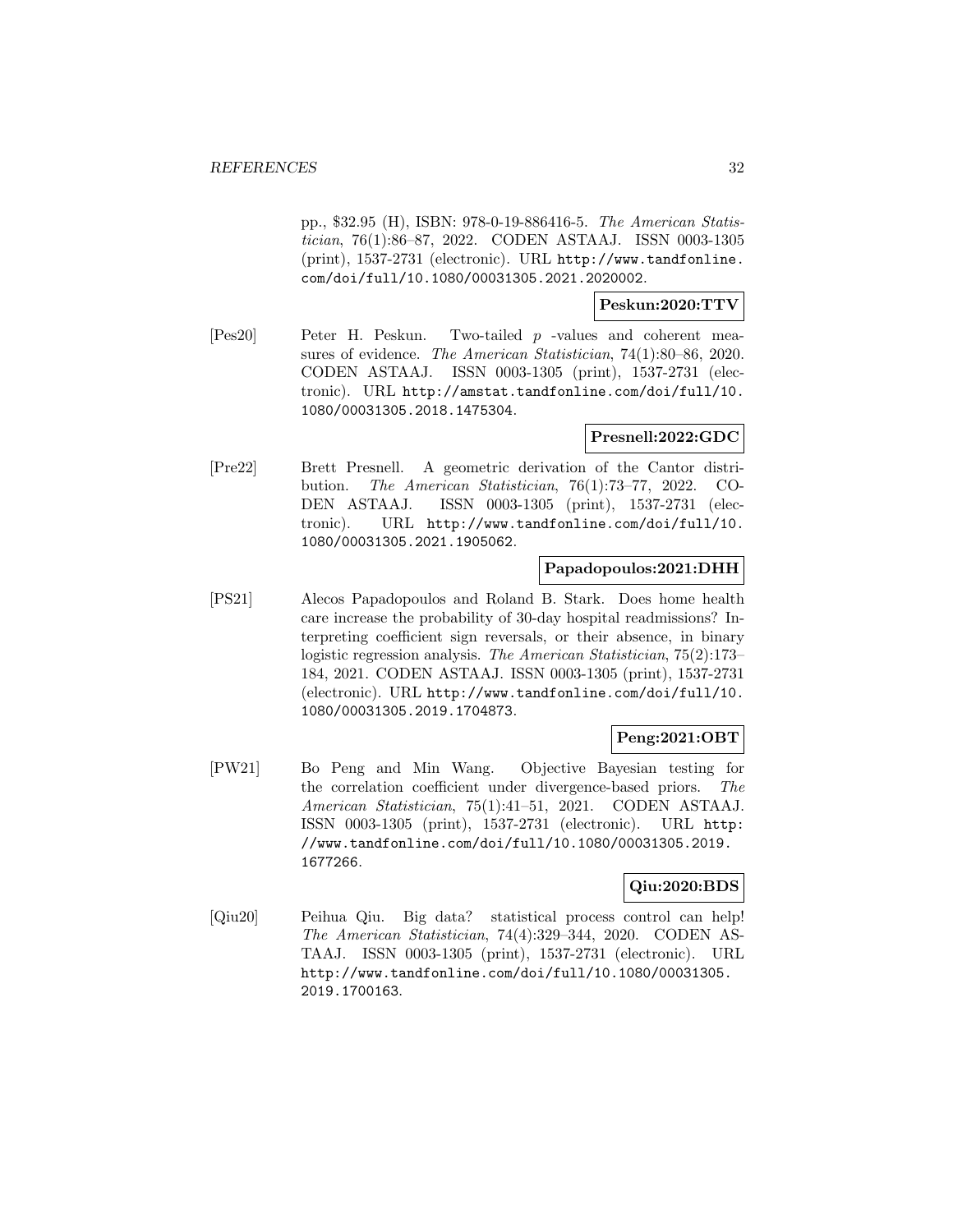#### **Reiss:2021:PDJ**

[Rei21] Philip T. Reiss. A problem of distributive justice, solved by the lasso. The American Statistician,  $75(2):139-144$ ,  $2021$ . CODEN ASTAAJ. ISSN 0003-1305 (print), 1537-2731 (electronic). URL http://www.tandfonline.com/doi/full/10. 1080/00031305.2019.1688682.

#### **Rougier:2021:EFO**

[RP21] Jonathan Rougier and Carey E. Priebe. The exact form of the "Ockham Factor" in model selection. The American Statistician, 75(3):288–293, 2021. CODEN ASTAAJ. ISSN 0003-1305 (print), 1537-2731 (electronic). URL http://www.tandfonline. com/doi/full/10.1080/00031305.2020.1764865.

## **Su:2020:NIR**

[SCW20] Chien-Lang Su, Sun-Hao Chang, and Ruby Chiu-Hsing Weng. A note on item response theory modeling for online customer ratings. The American Statistician, 74(1):53–63, 2020. CODEN ASTAAJ. ISSN 0003-1305 (print), 1537-2731 (electronic). URL http://amstat.tandfonline.com/doi/full/10. 1080/00031305.2017.1422804.

## **Segal:2021:TRC**

[Seg21] Brian D. Segal. Toward replicability with confidence intervals for the exceedance probability. The American Statistician, 75(2):128– 138, 2021. CODEN ASTAAJ. ISSN 0003-1305 (print), 1537-2731 (electronic). URL http://www.tandfonline.com/doi/full/10. 1080/00031305.2019.1678521.

### **Sidi:2022:DBB**

[SH22] Yulia Sidi and Ofer Harel. Difference between binomial proportions using newcombe's method with multiple imputation for incomplete data. The American Statistician, 76(1):29–36, 2022. CODEN ASTAAJ. ISSN 0003-1305 (print), 1537-2731 (electronic). URL http://www.tandfonline.com/doi/full/10. 1080/00031305.2021.1898468.

#### **Shin:2020:BRM**

[Shi20] Seung Jun Shin. Book review: Model-Based Clustering and Classification for Data Science: With Applications in R, Charles Bouveyron, Gilles Celeux, T. Brendan Murphy, and Adrian E. Raftery. Cambridge, UK: Cambridge University Press, 2019, xvii + 427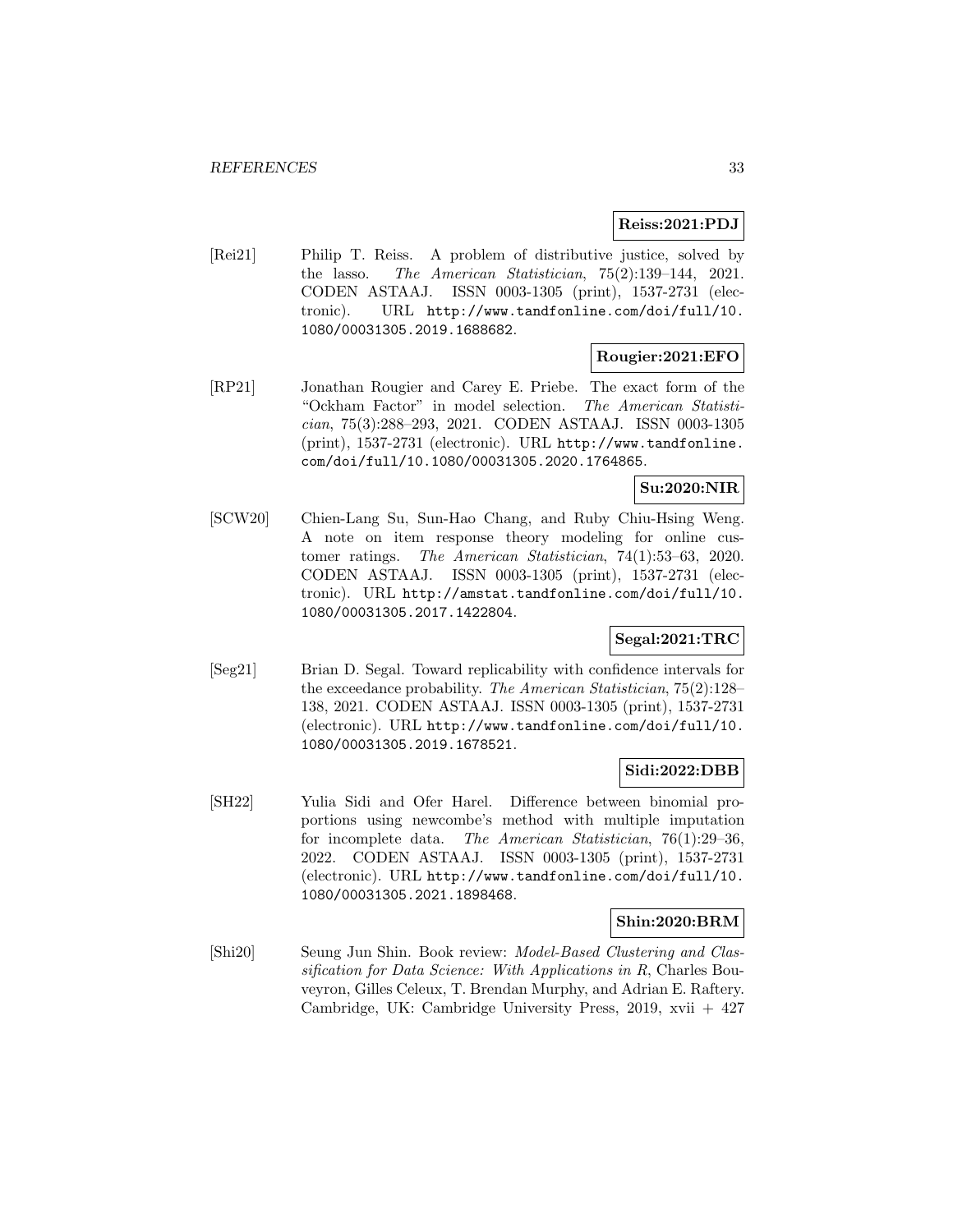pp., \$79.99(H), ISBN: 978-1-108-49420-5. The American Statistician, 74(2):208–209, 2020. CODEN ASTAAJ. ISSN 0003-1305 (print), 1537-2731 (electronic). URL http://www.tandfonline. com/doi/full/10.1080/00031305.2020.1745576.

#### **Salama:2020:MMI**

[SK20] Ibrahim Salama and Gary Koch. On the maximum–minimums identity: Extension and applications. The American Statistician, 74(3):297–300, 2020. CODEN ASTAAJ. ISSN 0003-1305 (print), 1537-2731 (electronic). URL http://www.tandfonline. com/doi/full/10.1080/00031305.2019.1638832.

## **Singh:2022:REP**

[SRSK22] Sushil Kumar Singh, Neelkanth Rawat, Sargun Singh, and Savinder Kaur. Re-exploring the Penney-ante game. The American Statistician, 76(2):177–183, 2022. CODEN ASTAAJ. ISSN 0003-1305 (print), 1537-2731 (electronic). URL http: //www.tandfonline.com/doi/full/10.1080/00031305.2021. 1961860.

#### **Stefan:2022:BRS**

[Ste22] Angelika M. Stefan. Book review: Statistics for Making Decisions, by Nicholas T. Longford. Boca Raton, FL: Chapman & Hall/CRC Press, 2021, xv + 292 pp., \$120.00 (H), ISBN: 978-0-367-34267-8. The American Statistician, 76(1):87– 88, 2022. CODEN ASTAAJ. ISSN 0003-1305 (print), 1537-2731 (electronic). URL http://www.tandfonline.com/doi/full/10. 1080/00031305.2021.2020003.

#### **Sun:2021:LTS**

[SW21] Yanlong Sun and Hongbin Wang. Learning temporal structures of random patterns by generating functions. The American Statistician, 75(3):300–309, 2021. CODEN ASTAAJ. ISSN 0003-1305 (print), 1537-2731 (electronic). URL http://www.tandfonline. com/doi/full/10.1080/00031305.2020.1778527.

#### **Swartz:2020:WSP**

[Swa20] Tim B. Swartz. Where should I publish my sports paper? The American Statistician, 74(2):103–108, 2020. CODEN ASTAAJ. ISSN 0003-1305 (print), 1537-2731 (electronic). URL http: //www.tandfonline.com/doi/full/10.1080/00031305.2018. 1459842.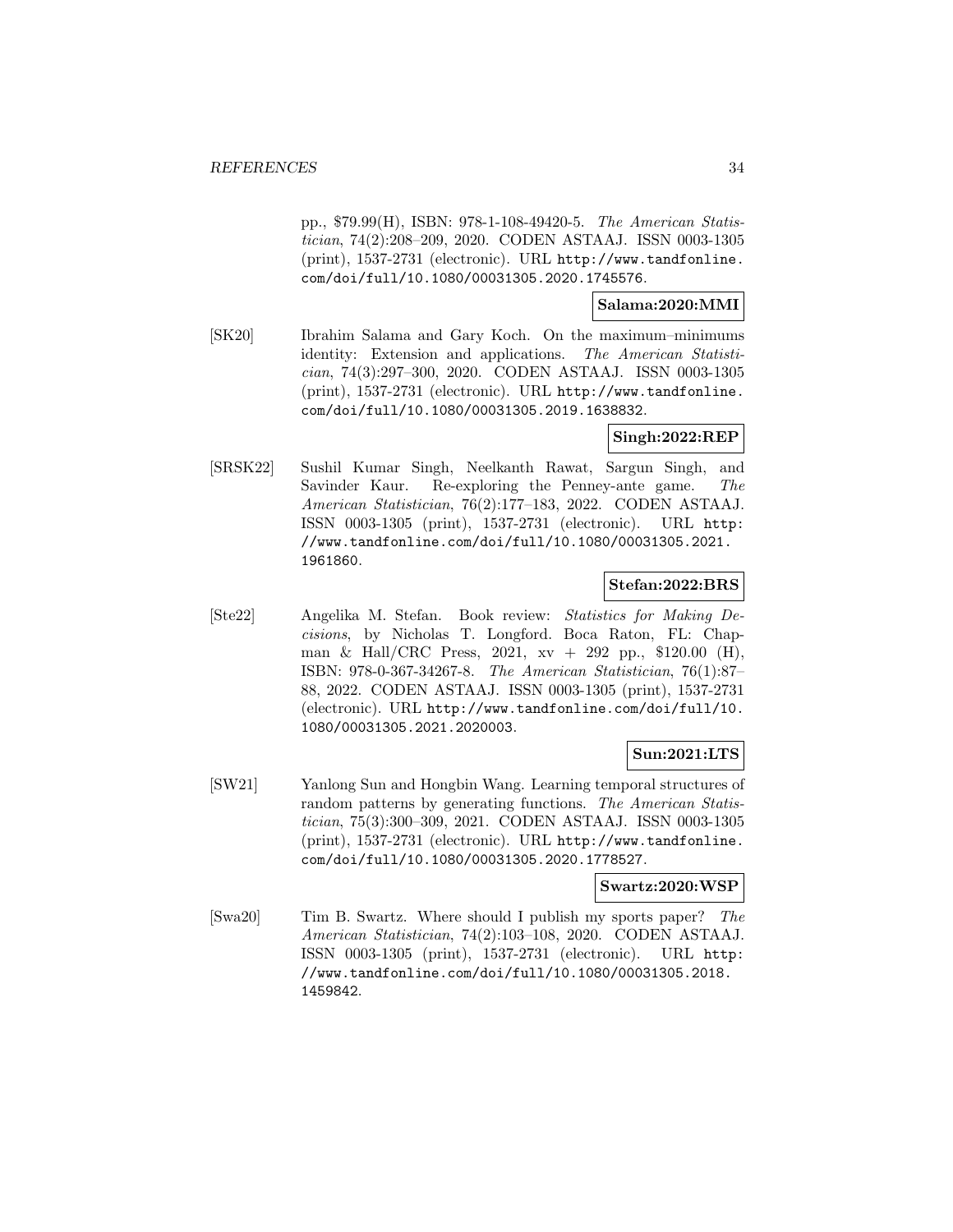## **Shi:2021:RVP**

[SY21] Haolun Shi and Guosheng Yin. Reconnecting p-value and posterior probability under one- and two-sided tests. The American Statistician, 75(3):265–275, 2021. CODEN ASTAAJ. ISSN 0003-1305 (print), 1537-2731 (electronic). URL http://www.tandfonline. com/doi/full/10.1080/00031305.2020.1717621.

## **Szabo:2019:TTM**

[Sza19] Aniko Szabo. Test for trend with a multinomial outcome. The American Statistician, 73(4):313–320, 2019. CODEN ASTAAJ. ISSN 0003-1305 (print), 1537-2731 (electronic). URL http: //www.tandfonline.com/doi/full/10.1080/00031305.2017. 1407823. See comment [Chr20].

#### **Taraldsen:2020:MMS**

[Tar20] Gunnar Taraldsen. Micha Mandel (2020), "The Scaled Uniform Model Revisited," The American Statistician, **74**:1, 98– 100: Comment. The American Statistician, 74(3):315, 2020. CODEN ASTAAJ. ISSN 0003-1305 (print), 1537-2731 (electronic). URL http://www.tandfonline.com/doi/full/10. 1080/00031305.2020.1769727. See [Man20].

#### **Thomas:2021:LHM**

[TT21] Samuel Thomas and Wanzhu Tu. Learning Hamiltonian Monte Carlo in R. The American Statistician, 75(4):403–413, 2021. CODEN ASTAAJ. ISSN 0003-1305 (print), 1537-2731 (electronic). URL http://www.tandfonline.com/doi/full/10. 1080/00031305.2020.1865198.

## **Tang:2021:TPQ**

[TWET21] Chuan-Fa Tang, Dewei Wang, Hammou El Barmi, and Joshua M. Tebbs. Testing for positive quadrant dependence. The American Statistician, 75(1):23–30, 2021. CODEN ASTAAJ. ISSN 0003-1305 (print), 1537-2731 (electronic). URL http: //www.tandfonline.com/doi/full/10.1080/00031305.2019. 1607554.

#### **VanDerwerken:2021:SPP**

[Van21] Douglas VanDerwerken. Slugging percentage is not a percentage — and why that matters. The American Statistician,  $75(2):124-$ 127, 2021. CODEN ASTAAJ. ISSN 0003-1305 (print), 1537-2731 (electronic). URL http://www.tandfonline.com/doi/full/10. 1080/00031305.2018.1564698.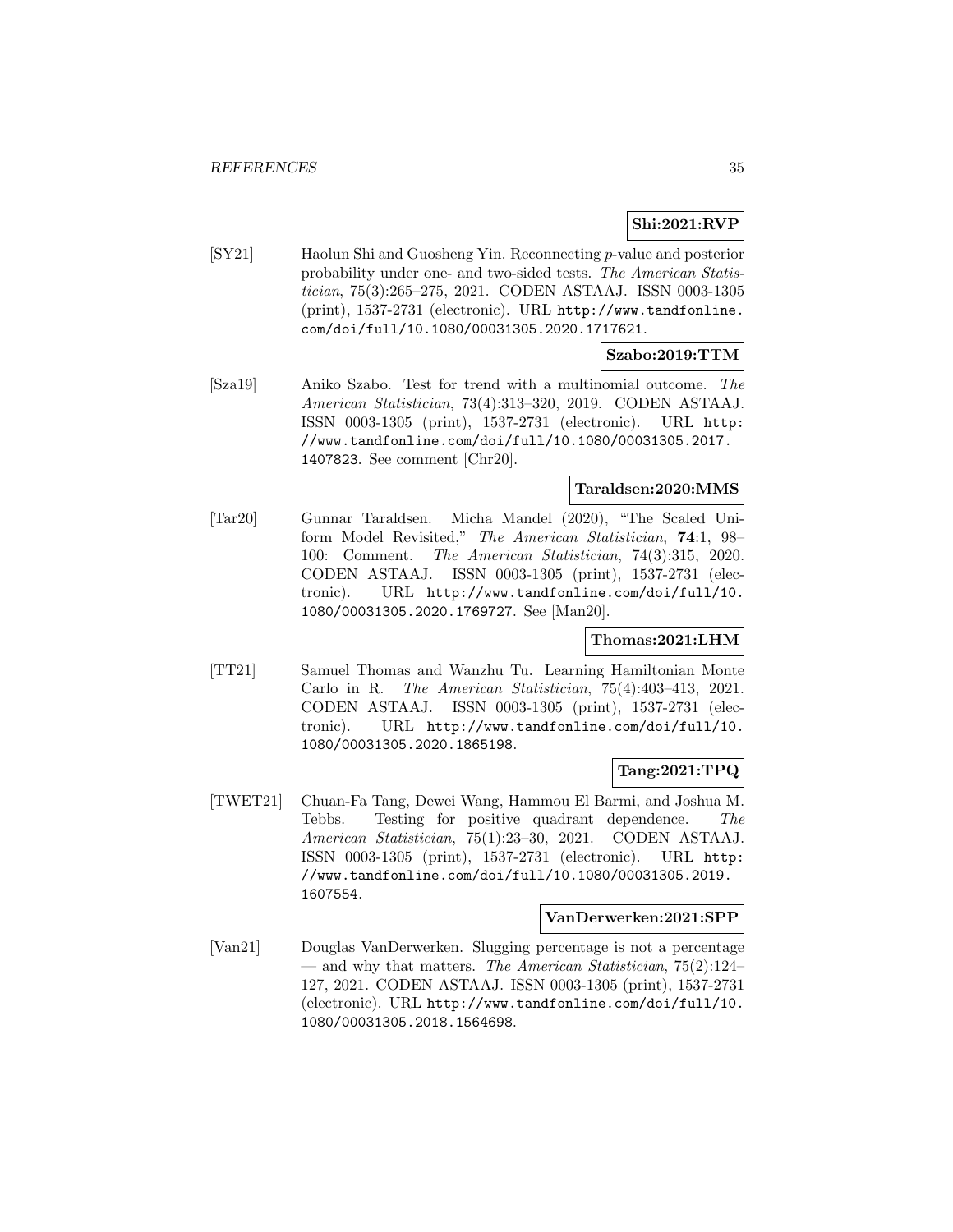#### **vandenHeuvel:2022:MAL**

[vdHZ22] Edwin van den Heuvel and Zhuozhao Zhan. Myths about linear and monotonic associations: Pearson's r, Spearman's ρ, and Kendall's  $τ$ . The American Statistician, 76(1):44-52, 2022. CODEN ASTAAJ. ISSN 0003-1305 (print), 1537-2731 (electronic). URL http://www.tandfonline.com/doi/full/10. 1080/00031305.2021.2004922.

#### **vanDorp:2020:JSF**

[vDJ20] Johan René van Dorp and M. C. Jones. The Johnson system of frequency curves — historical, graphical, and limiting perspectives. The American Statistician, 74(1):37–52, 2020. CODEN ASTAAJ. ISSN 0003-1305 (print), 1537-2731 (electronic). URL http://amstat.tandfonline.com/doi/full/10. 1080/00031305.2019.1637778.

#### **Vos:2021:LEZ**

[VW21] Paul Vos and Qiang Wu. Letter to the Editor: Zhang, J. (2021), "The Mean Relative Entropy: An Invariant Measure of Estimation Error," The American Statistician, **75**, 117–123: comment by Vos and Wu. The American Statistician, 75(4):455– 457, 2021. CODEN ASTAAJ. ISSN 0003-1305 (print), 1537-2731 (electronic). URL http://www.tandfonline.com/doi/full/10. 1080/00031305.2021.1978544. See [Zha21b, Zha21c].

#### **vanZwet:2022:PID**

[vZG22] Erik van Zwet and Andrew Gelman. A proposal for informative default priors scaled by the standard error of estimates. The American Statistician, 76(1):1–9, 2022. CO-DEN ASTAAJ. ISSN 0003-1305 (print), 1537-2731 (electronic). URL http://www.tandfonline.com/doi/full/10. 1080/00031305.2021.1938225.

## **Weiss:2022:CBP**

[WA22] Christian H. Weiß and Boris Aleksandrov. Computing (bivariate) Poisson moments using Stein–Chen identities. The American Statistician, 76(1):10–15, 2022. CODEN ASTAAJ. ISSN 0003-1305 (print), 1537-2731 (electronic). URL http: //www.tandfonline.com/doi/full/10.1080/00031305.2020. 1763836.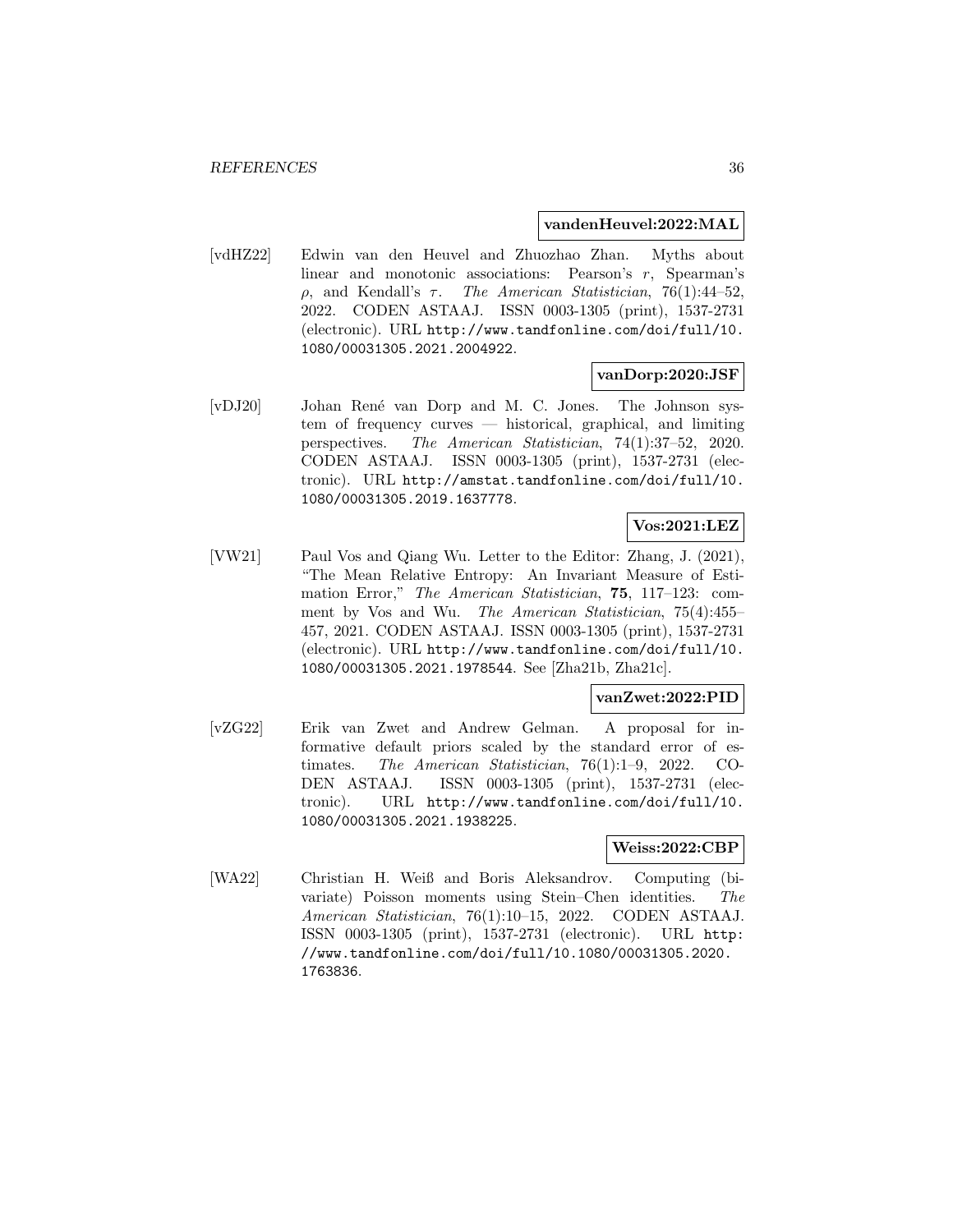#### **Waller:2020:GCM**

[Wal20] Niels G. Waller. Generating correlation matrices with specified eigenvalues using the method of alternating projections. The American Statistician, 74(1):21–28, 2020. CODEN ASTAAJ. ISSN 0003-1305 (print), 1537-2731 (electronic). URL http:// amstat.tandfonline.com/doi/full/10.1080/00031305.2017. 1401960.

## **Wells:2020:BRS**

[Wel20] Jonathan M. Wells. Book review: Surprises in Probability: Seventeen Short Stories, Henk Tijms. Boca Raton, FL: Chapman & Hall/CRC Press, 2018, xiii + 131 pp., \$29.95(P), ISBN: 978-0-367-00043-1. The American Statistician, 74(3):311, 2020. CODEN ASTAAJ. ISSN 0003-1305 (print), 1537-2731 (electronic). URL http://www.tandfonline.com/doi/full/10. 1080/00031305.2020.1790219.

## **Wells:2021:BRS**

[Wel21] Christine R. Wells. Book review: SAS for Mixed Models: Introduction and Basic Applications, by Walter W. Stroup, George A. Milliken, Elizabeth A. Claassen, and Russell D. Wolfinger. Cary, NC: SAS Institute, 2018, xii + 594 pp., \$105.95 (paperback), ISBN: 978-1-63526-135-6. The American Statistician, 75(2): 231, 2021. CODEN ASTAAJ. ISSN 0003-1305 (print), 1537-2731 (electronic). URL http://www.tandfonline.com/doi/full/10. 1080/00031305.2021.1907997.

## **Weld:2020:PLR**

[WLL20] Christopher Weld, Andrew Loh, and Lawrence Leemis. Plotting likelihood-ratio-based confidence regions for two-parameter univariate probability models. The American Statistician, 74(2):156– 168, 2020. CODEN ASTAAJ. ISSN 0003-1305 (print), 1537-2731 (electronic). URL http://www.tandfonline.com/doi/full/10. 1080/00031305.2018.1564696.

## **Wang:2022:CCA**

[WSCP22] Wei Wang, Dylan S. Small, Guy Cafri, and Elizabeth W. Paxton. The case-control approach can be more powerful for matched pair observational studies when the outcome is rare. The American Statistician, 76(2):117–123, 2022. CO-DEN ASTAAJ. ISSN 0003-1305 (print), 1537-2731 (electronic). URL http://www.tandfonline.com/doi/full/10. 1080/00031305.2021.1972835.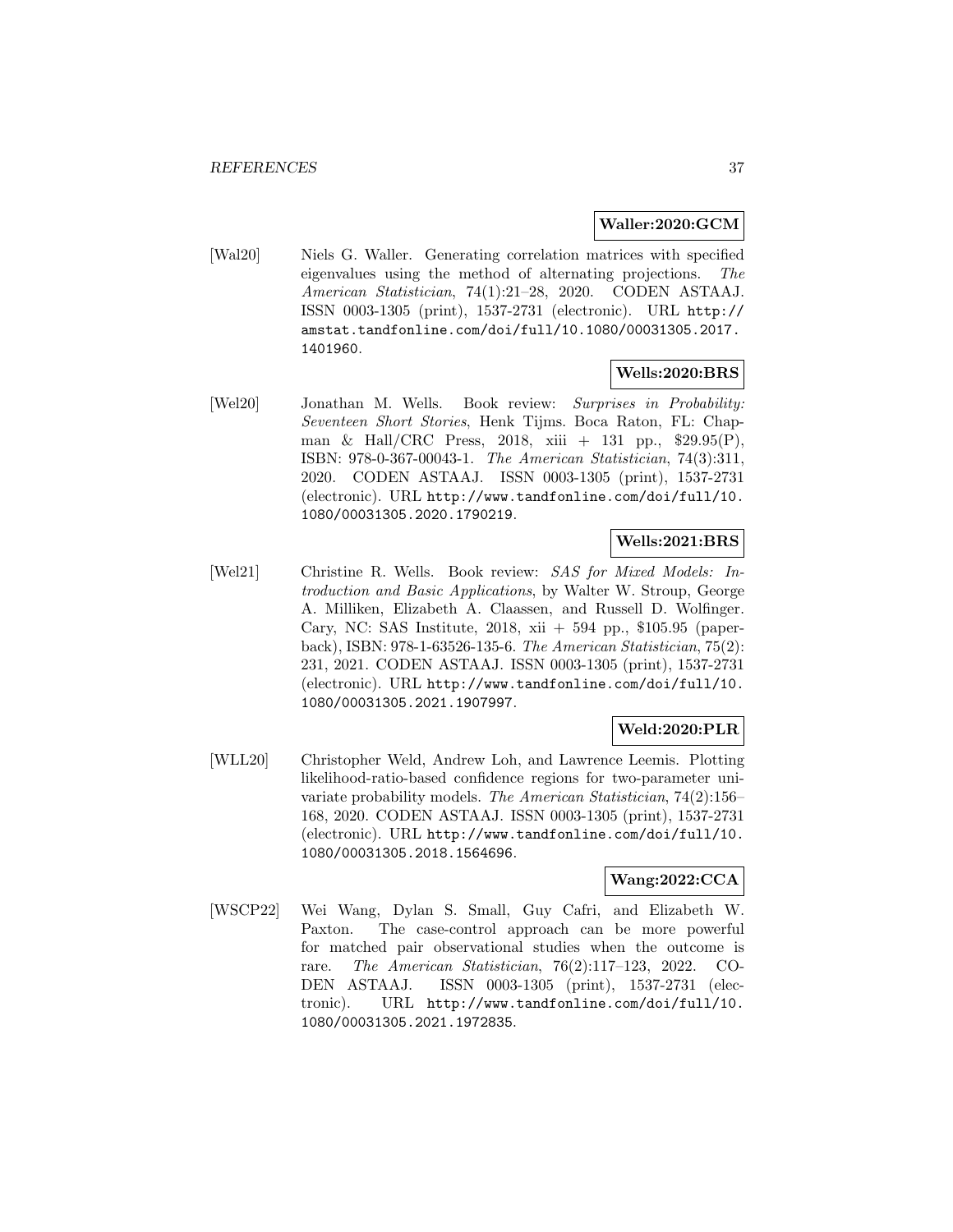## **Xu:2020:AFR**

[XGH<sup>+</sup>20] Li Xu, Chris Gotwalt, Yili Hong, Caleb B. King, and William Q. Meeker. Applications of the fractional-random-weight bootstrap. The American Statistician, 74(4):345–358, 2020. CO-DEN ASTAAJ. ISSN 0003-1305 (print), 1537-2731 (electronic). URL http://www.tandfonline.com/doi/full/10. 1080/00031305.2020.1731599.

## **Yang:2021:IAJ**

[YK21] Jianning Yang and John E. Kolassa. The impact of application of the jackknife to the sample median. The American Statistician, 75(4):445–449, 2021. CODEN ASTAAJ. ISSN 0003-1305 (print), 1537-2731 (electronic). URL http://www.tandfonline. com/doi/full/10.1080/00031305.2020.1869090.

## **Young:2021:BRP**

[You21] Gabriel J. Young. Book review: Probability and Statistical Inference: From Basic Principles to Advanced Models, by Miltiadis C. Mavrakakis and Jeremy Penzer. Boca Raton, FL: Chapman & Hall/CRC Press, 2021,  $x\dot{x} + 423$  pp., \$99.95 (H/e-book), ISBN: 978-1-58488-939-7 (H), 978-1-315- 36663-0 (e-book). The American Statistician, 75(4):451–453, 2021. CODEN ASTAAJ. ISSN 0003-1305 (print), 1537-2731 (electronic). URL http://www.tandfonline.com/doi/full/10. 1080/00031305.2021.1985863.

#### **Yavuz:2020:FUD**

[YW20] Fulya Gokalp Yavuz and Mark Daniel Ward. Fostering undergraduate data science. The American Statistician, 74(1):8–16, 2020. CODEN ASTAAJ. ISSN 0003-1305 (print), 1537-2731 (electronic). URL http://amstat.tandfonline.com/doi/full/10. 1080/00031305.2017.1407360.

## **Zimmermann:2022:PRB**

[ZBB<sup>+</sup>22] Georg Zimmermann, Edgar Brunner, Werner Brannath, Martin Happ, and Arne C. Bathke. Pseudo-ranks: The better way of ranking? The American Statistician, 76(2):124–130, 2022. CODEN ASTAAJ. ISSN 0003-1305 (print), 1537-2731 (electronic). URL http://www.tandfonline.com/doi/full/10. 1080/00031305.2021.1972836.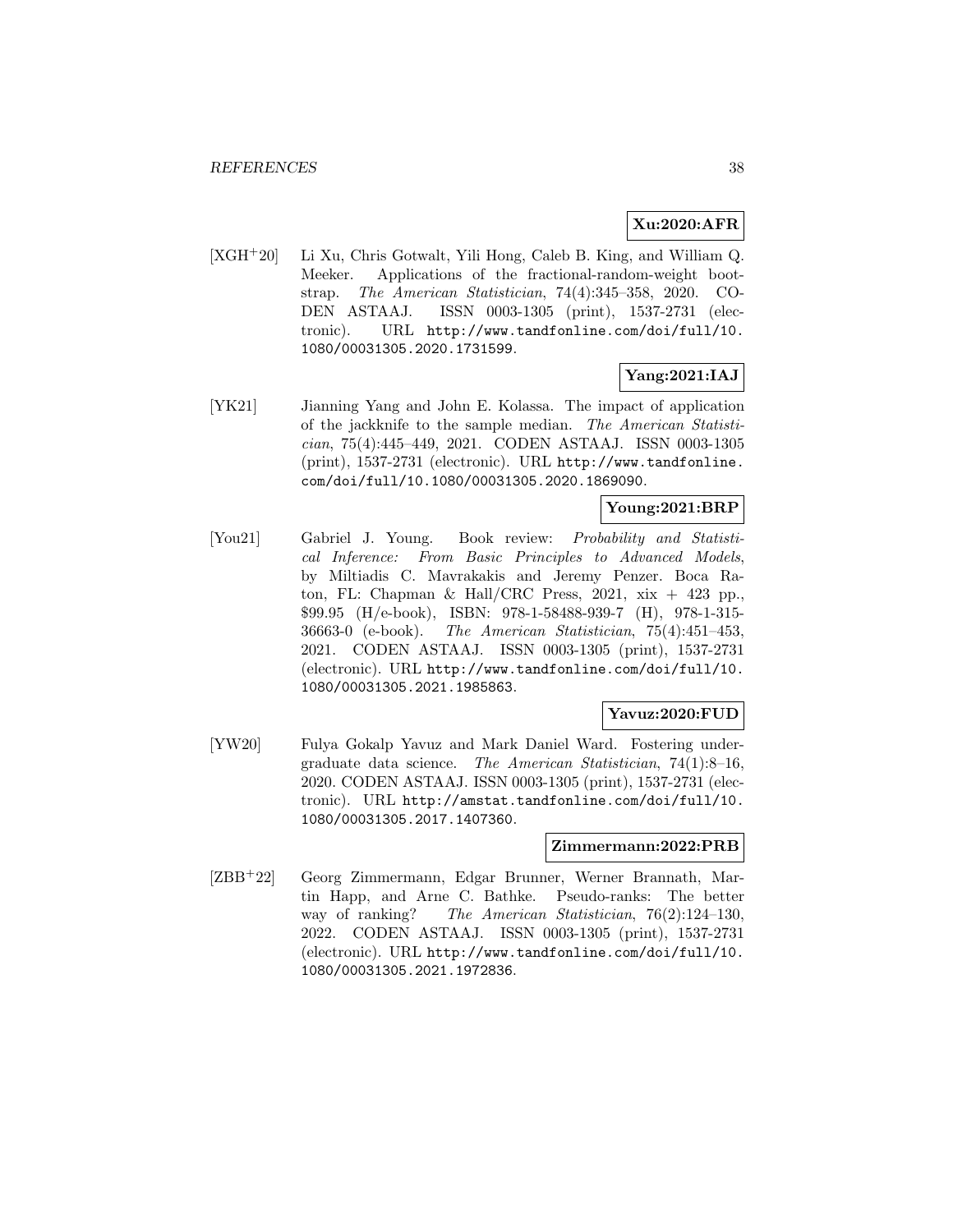#### **Zimmerman:2022:DSC**

[ZH22] Dale L. Zimmerman and Jay M. Ver Hoef. On deconfounding spatial confounding in linear models. The American Statistician, 76(2):159–167, 2022. CODEN ASTAAJ. ISSN 0003-1305 (print), 1537-2731 (electronic). URL http://www.tandfonline. com/doi/full/10.1080/00031305.2021.1946149.

## **Zhang:2021:FER**

[Zha21a] Chunming Zhang. Further examples related to correlations between variables and ranks. The American Statistician, 75(2):226– 229, 2021. CODEN ASTAAJ. ISSN 0003-1305 (print), 1537-2731 (electronic). URL http://www.tandfonline.com/doi/full/10. 1080/00031305.2020.1831956.

## **Zhang:2021:MRE**

[Zha21b] Jin Zhang. The mean relative entropy: An invariant measure of estimation error. The American Statistician, 75(2):117–123, 2021. CODEN ASTAAJ. ISSN 0003-1305 (print), 1537-2731 (electronic). URL http://www.tandfonline.com/doi/full/10. 1080/00031305.2018.1543139. See letter [VW21] and response [Zha21c].

#### **Zhang:2021:RLE**

[Zha21c] Jin Zhang. Response to letter to the Editor: Zhang, J. (2021). The American Statistician, 75(4):458, 2021. CO-DEN ASTAAJ. ISSN 0003-1305 (print), 1537-2731 (electronic). URL http://www.tandfonline.com/doi/full/10. 1080/00031305.2021.1982557. See [VW21, Zha21b].

## **Zuo:2022:VSS**

[ZSB22] Yi Zuo, Thomas G. Stewart, and Jeffrey D. Blume. Variable selection with second-generation P-values. The American Statistician, 76(2):91–101, 2022. CODEN ASTAAJ. ISSN 0003-1305 (print), 1537-2731 (electronic). URL http://www.tandfonline. com/doi/full/10.1080/00031305.2021.1946150.

## **Zhang:2020:RFP**

[ZZNN20] Haozhe Zhang, Joshua Zimmerman, Dan Nettleton, and Daniel J. Nordman. Random forest prediction intervals. The American Statistician, 74(4):392–406, 2020. CODEN ASTAAJ. ISSN 0003-1305 (print), 1537-2731 (electronic). URL http: //www.tandfonline.com/doi/full/10.1080/00031305.2019. 1585288.